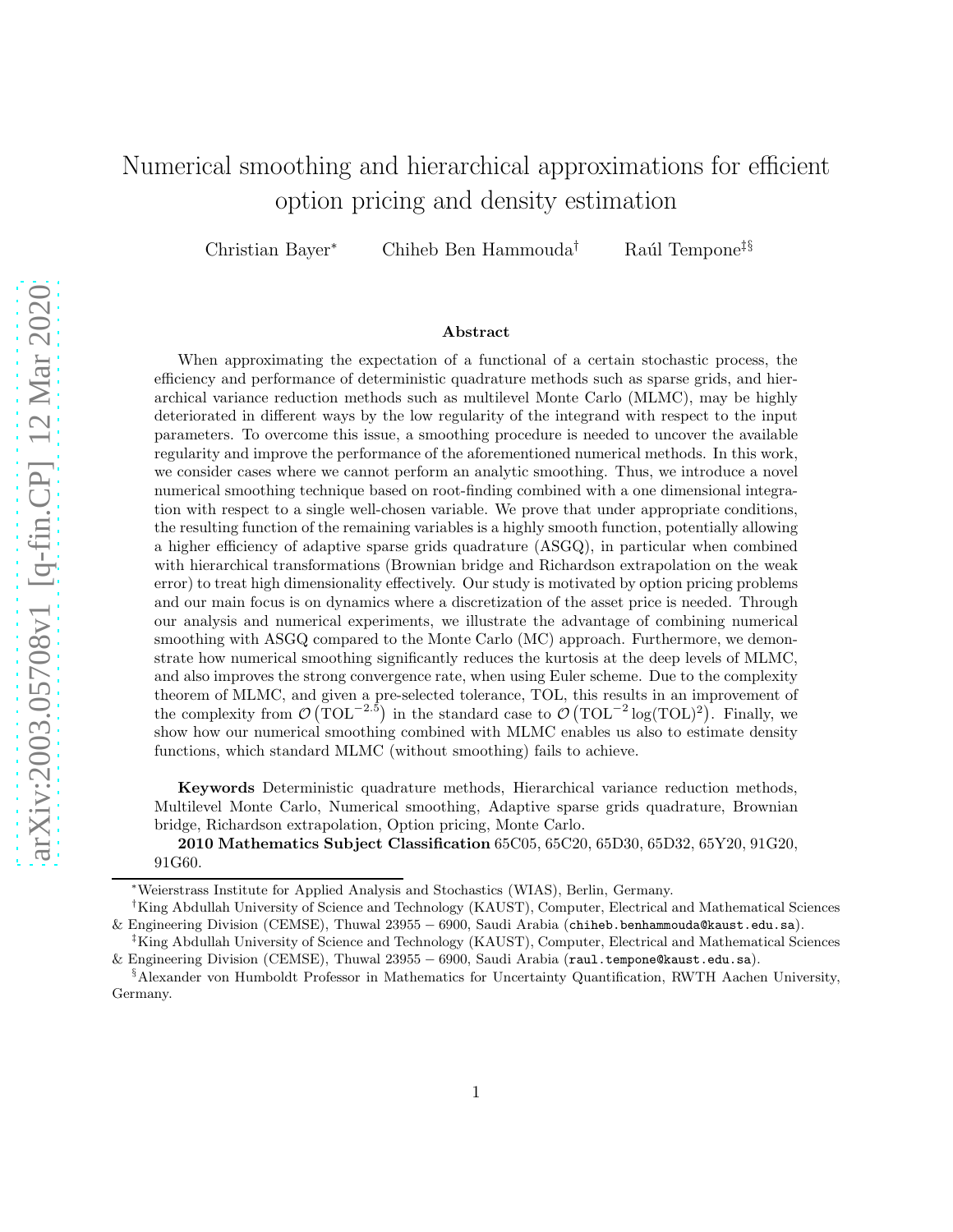# 1 Introduction

In many applications in quantitative finance, one is usually interested in computing efficiently

(1.1)  $E[g(X)],$ 

where X is a certain stochastic process and q is an observable of the state process X. Approximating [\(1.1\)](#page-1-0) is usually challenging due to a combination of two complications:

- <span id="page-1-0"></span>1. The high dimensionality of the input space, a consequence of i) the time-discretization of a stochastic differential equation (SDE) describing the dynamics of the asset price, ii) path dependence of the option price on the whole trajectory of the underlying (i.e., X is a path of an asset price, not the value at a specific time), or iii) a large number of underlying assets, and so forth.
- 2. The low regularity of the payoff function, g, with respect to the input parameters.

There are mainly two classes of methods for approximating [\(1.1\)](#page-1-0), and in this work, we introduce a numerical smoothing technique as means to improve the performance of both approaches.

1. The first class of methods relies on deterministic quadrature methods (sparse grids (SG) quadrature [\[8\]](#page-32-0), adaptive sparse grids quadrature(ASGQ) [\[20\]](#page-33-0), quasi Monte Carlo (QMC) [\[26\]](#page-33-1), etc,  $\dots$ ) to approximate the integral arising from  $(1.1)$ . Both the high dimension of the input space and the existence of discontinuities<sup>[1](#page-1-1)</sup> in the integrand heavily degrade the performance of deterministic quadrature formulas. Despite the significant progress in SG methods [\[8\]](#page-32-0) for high-dimensional integration of smooth integrands, few works have been carried out to deal with cases involving integrands with discontinuities.

Some works [\[17,](#page-33-2) [18,](#page-33-3) [19,](#page-33-4) [6,](#page-32-1) [27\]](#page-33-5) have addressed similar kinds of problems, characterized by the presence of discontinuities, but with more emphasis on QMC. We note that [\[17,](#page-33-2) [18,](#page-33-3) [19\]](#page-33-4) focus more on theoretical aspects of applying QMC in such a setting. On the other hand, here we focus more on specific practical problems, where we include the adaptivity paradigm. Other works [\[6,](#page-32-1) [27,](#page-33-5) [5\]](#page-32-2) address the low regularity of the integrand by performing analytic smoothing based on conditional expectation tools, before applying quadrature methods. For instance, the authors in [\[27\]](#page-33-5) imposed very strong assumptions to perform analytic smoothing. In our work, we do not make such strong assumptions, which is why we use numerical smoothing.

In the first part of this work, we consider cases where analytic smoothing cannot be done, and we introduce a novel numerical smoothing technique based on i) identifying the exact location of the discontinuities using root-finding algorithms, ii) employing suitable transformations of the integration domain, and iii) a pre-integration step with respect to the dimension containing the discontinuity. We prove that under appropriate conditions the resulting function of the remaining variables is a highly smooth function, thus potentially allowing a higher efficiency of ASGQ, in particular when it is combined with hierarchical transformations to effectively treat the high dimensionality. We apply the ASGQ method to solve the integration problem. Given that ASGQ benefits from anisotropy, the first representation consists

<span id="page-1-1"></span><sup>1</sup>By discontinuities, we refer to either discontinuities in the gradients (kinks) or discontinuities in the function (jumps).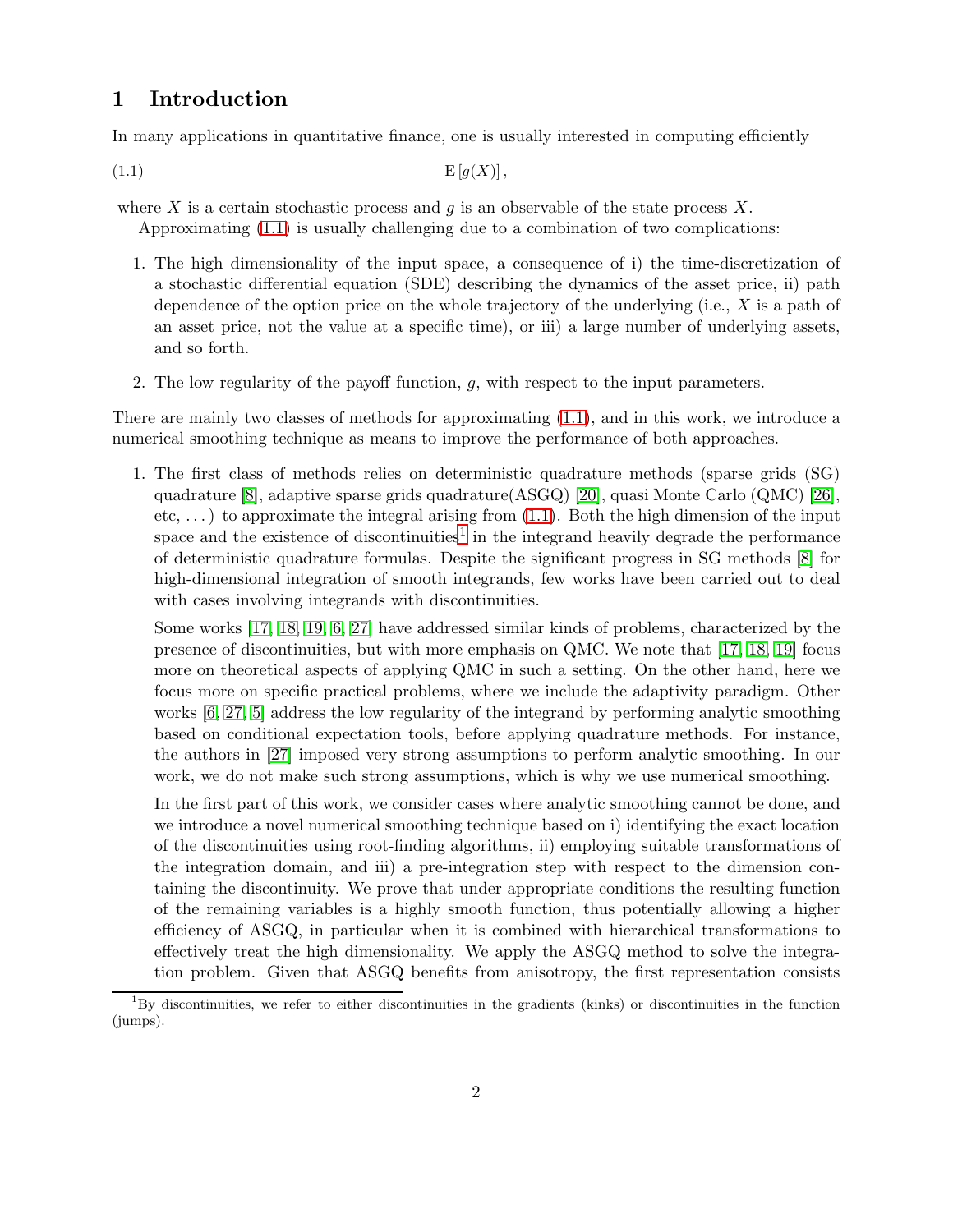of applying a hierarchical path generation method (PGM) based on Brownian bridge construction, with the aim of reducing the effective dimension. The second technique consists of applying Richardson extrapolation to reduce the bias (weak error), which in turn reduces the number of time steps needed at the coarsest level to achieve a certain error tolerance and consequently the total number of dimensions needed for the integration problem. Our analysis, along with the numerical experiments, illustrates the advantage of our approach, which substantially outperforms the Monte Carlo (MC) approach even for high-dimensional cases and for dynamics where discretization is needed such as the Heston model.

2. The second class of methods relies on MC methods (standard MC, Multilevel Monte Carlo (MLMC)  $[16], \ldots$ ) to approximate the expectation in [\(1.1\)](#page-1-0). Although the rate of convergence of standard MC is insensitive to both the dimension of the input space and the regularity of the observable g, it is very slow. On the other hand, MLMC, which is based on a hierarchical representation of the expectation and has a better speed of convergence than standard MC, is badly affected by the low regularity of q. These negative effects consist of i) a large variance and a low strong convergence rate that affect the speed of convergence of the MLMC method (see [\[15,](#page-33-7) [4\]](#page-32-3) and our numerical experiments in Section [6\)](#page-24-0) and ii) a high kurtosis at the deep levels of MLMC, affecting the robustness of the estimator (see Section [3.2](#page-9-0) and our numerical experiments in Section [6\)](#page-24-0). Furthermore, when  $q$  is a Dirac delta function, standard (without smoothing) MLMC or MC fail to approximate the density functions due to the singularity present in g, and the resulting infinite variance.

Avikainen in [\[4\]](#page-32-3), and Giles, Higham, and Mao in [\[15\]](#page-33-7) used MLMC for such a task without smoothing and obtained a poor performance for the MLMC estimator. On the other hand, a second approach was suggested in [\[11,](#page-32-4) [14\]](#page-33-8), which used implicit smoothing based on the use of conditional expectation tools. There are two potential issues with this approach: i) in general cases, one may have dynamics where it is not easy to derive an analytic expression for the conditional expectation, and ii) this approach used a higher order scheme, *i.e.*, the Milstein scheme, to improve the strong order of convergence, and consequently, the speed of convergence of the MLMC estimator. Such a scheme becomes very computationally expensive for higher dimensional dynamics. Different non-smooth payoff functions were considered in [\[11,](#page-32-4) [14\]](#page-33-8) (Asian, barrier, digital) but the only considered dynamics were the geometric Brownian motion (GBM) model. Finally, in [\[16\]](#page-33-6), the authors suggested a different approach based on parametric smoothing. In fact, they carefully constructed a regularized version of the integrand, based on a regularization parameter that depends on a regularity index of the function of interest, and the tolerance requirement. This approach, despite offering better performance than the standard (without smoothing) MLMC estimator and a clear setting for theoretical analysis, has the practical disadvantage in the difficulty of generalizing it to i) cases where there is no prior knowledge of the degree of smoothness of the function of interest, and ii) more challenging dynamics than GBM dynamics that were tested and analyzed in [\[16\]](#page-33-6).

In the second part of this work, we propose an alternative approach, based on numerical smoothing technique (as explained previously) combined with the MLMC estimator. Compared to the aforementioned works, our approach can be easily applied to cases where one cannot perform analytic smoothing. Furthermore, compared to the case without smoothing, we improve the robustness of the MLMC estimator by significantly reducing the kurtosis at the deep levels, and also improve the variance and the strong convergence rate, and consequently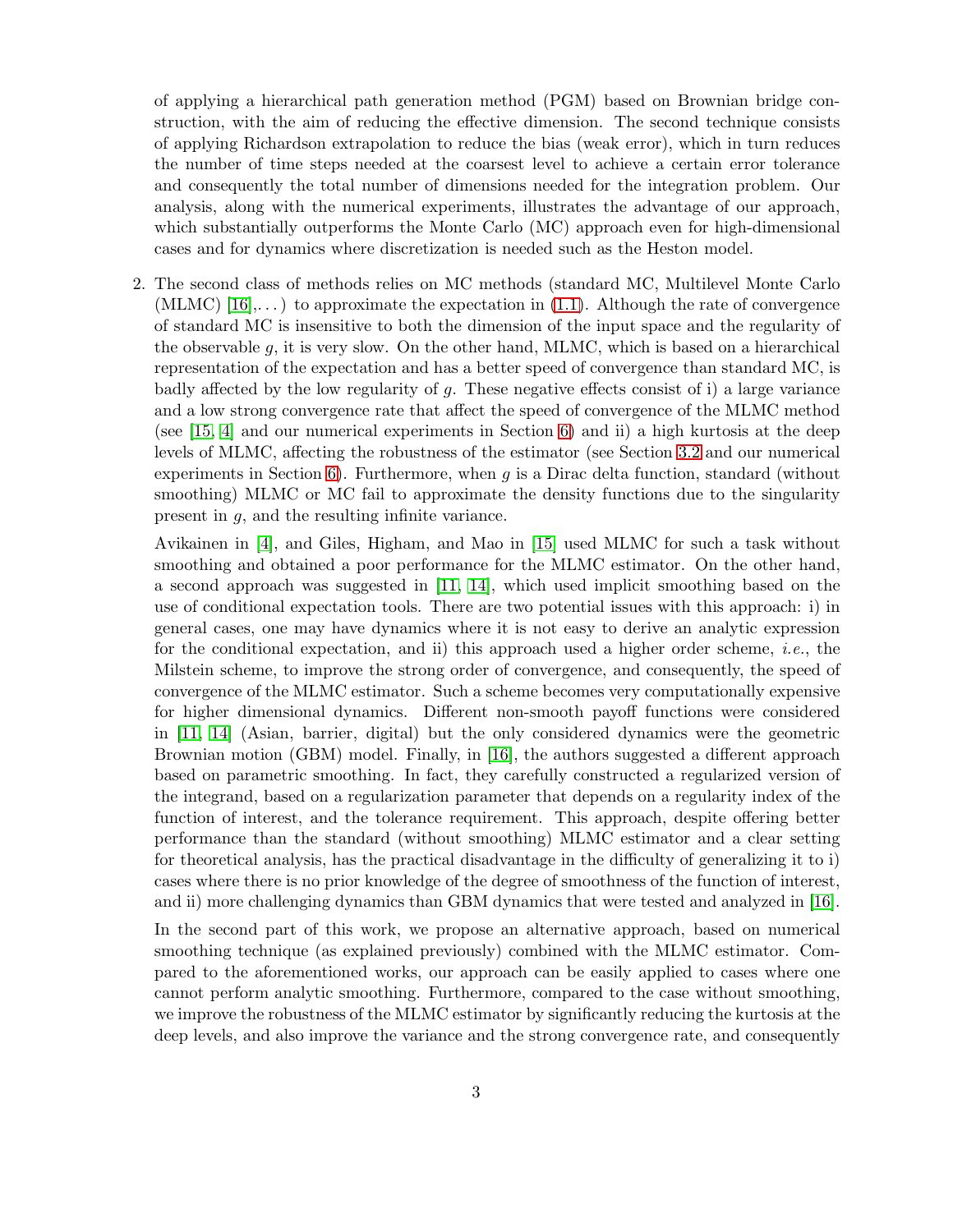the speed of convergence of the MLMC method from  $\mathcal{O}(\text{TOL}^{-2.5})$  to  $\mathcal{O}(\text{TOL}^{-2} \log(\text{TOL})^2)$ , with TOL being a prescribed tolerance. We emphasize that we obtain similar rates of strong convergence and MLMC complexity as in [\[11,](#page-32-4) [14\]](#page-33-8), without the need to use higher order schemes such as the Milstein scheme. In addition, our approach, compared to that of [\[16\]](#page-33-6), is easier to apply for any dynamics and payoff function. Furthermore, our numerical smoothing idea enables us to approximate density functions using MLMC, a task where standard MLMC and MC (without smoothing) fail due to infinite variance. We emphasize that estimating densities using the approach in [\[16\]](#page-33-6) has a mean square error (MSE) behavior similar to kernel density techniques, which increases exponentially with respect to the dimension of the state,  $\bf{X}$  (or a vector valued function that depends on the density of  $\bf{X}$ ) (see Remark [6.6\)](#page-31-0). However, thanks to the exact conditional expectation with respect to the Brownian bridge, the error of our approach is only restricted to the error of the root-finding algorithm for identifying the exact location of the discontinuity (see Remark [6.4\)](#page-29-0); therefore, it is insensitive to the dimension of the state X. Furthermore, although we provide pointwise estimates, our approach can be easily extended to approximate functions using similar ideas introduced in [\[16,](#page-33-6) [24\]](#page-33-9) using interpolation grids. Finally, compared to [\[11,](#page-32-4) [14,](#page-33-8) [16\]](#page-33-6), we add numerical results for the Heston model, were discretization is needed unlike the GBM dynamics, which is only considered here as an instructive example to showcase our approach.

We begin by explaining the technique of numerical smoothing and selecting the optimal smoothing direction in Section [2.](#page-3-0) In Section [3](#page-8-0) we explain the different building blocks, constituting our hierarchical methods. We provide in Sections [4.1](#page-11-0) and [4.2](#page-13-0) an error and work discussion for both methods that we combine with numerical smoothing, namely ASGQ and MLMC. We also provide in Section [4.3](#page-14-0) a smoothness analysis of the resulting integrand after performing the numerical smoothing. Finally, we show in Sections [5](#page-17-0) and [6](#page-24-0) the results obtained through the different numerical experiments conducted for the ASGQ and MLMC methods. The reported results illustrate the significant computational gains achieved by the ASGQ and MLMC methods, both combined with numerical smoothing, over the MC and the standard (without smoothing) MLMC method, respectively.

# <span id="page-3-0"></span>2 Problem formulation and setting

We start with the continuous time representation of the problem we are addressing. Then, we illustrate the spirit of our approach in the time-stepping setting.

In our context, we work mainly with three possible structures of payoff function g: i)  $g(x) =$ max( $\phi(\mathbf{x}), 0$ ); ii)  $g(\mathbf{x}) = \mathbf{1}_{(\phi(\mathbf{x}) > 0)}$ ; iii)  $g(\mathbf{x}) = \delta(\phi(\mathbf{x}) = 0).^2$  $g(\mathbf{x}) = \delta(\phi(\mathbf{x}) = 0).^2$ 

We introduce the notation  $x_{-j}$  to denote the vector of length  $d-1$  denoting all the variables other than  $x_j$  in **x**. Furthermore, we assume for some  $j \in \{1, \ldots, d\}$ 

<span id="page-3-2"></span>(2.1) 
$$
\frac{\partial \phi}{\partial x_j}(\mathbf{x}) > 0, \forall \mathbf{x} \in \mathbb{R}^d
$$
 (Monotonicity condition)<sup>3</sup>  
(2.2)

<span id="page-3-3"></span>
$$
\lim_{x_j \to +\infty} \phi(\mathbf{x}) = \lim_{x_j \to +\infty} \phi(x_j, \mathbf{x}_{-j}) = +\infty, \ \forall \mathbf{x}_{-j} \in \mathbb{R}^{d-1} \text{ or } \ \frac{\partial^2 \phi}{\partial x_j^2}(\mathbf{x}) \ge 0, \ \forall \mathbf{x} \in \mathbb{R}^d \ \text{(Growth condition)}.
$$

<span id="page-3-1"></span><sup>&</sup>lt;sup>2</sup> $1_A$  is the indicator function of the set A, and  $\delta(.)$  is the Dirac delta function.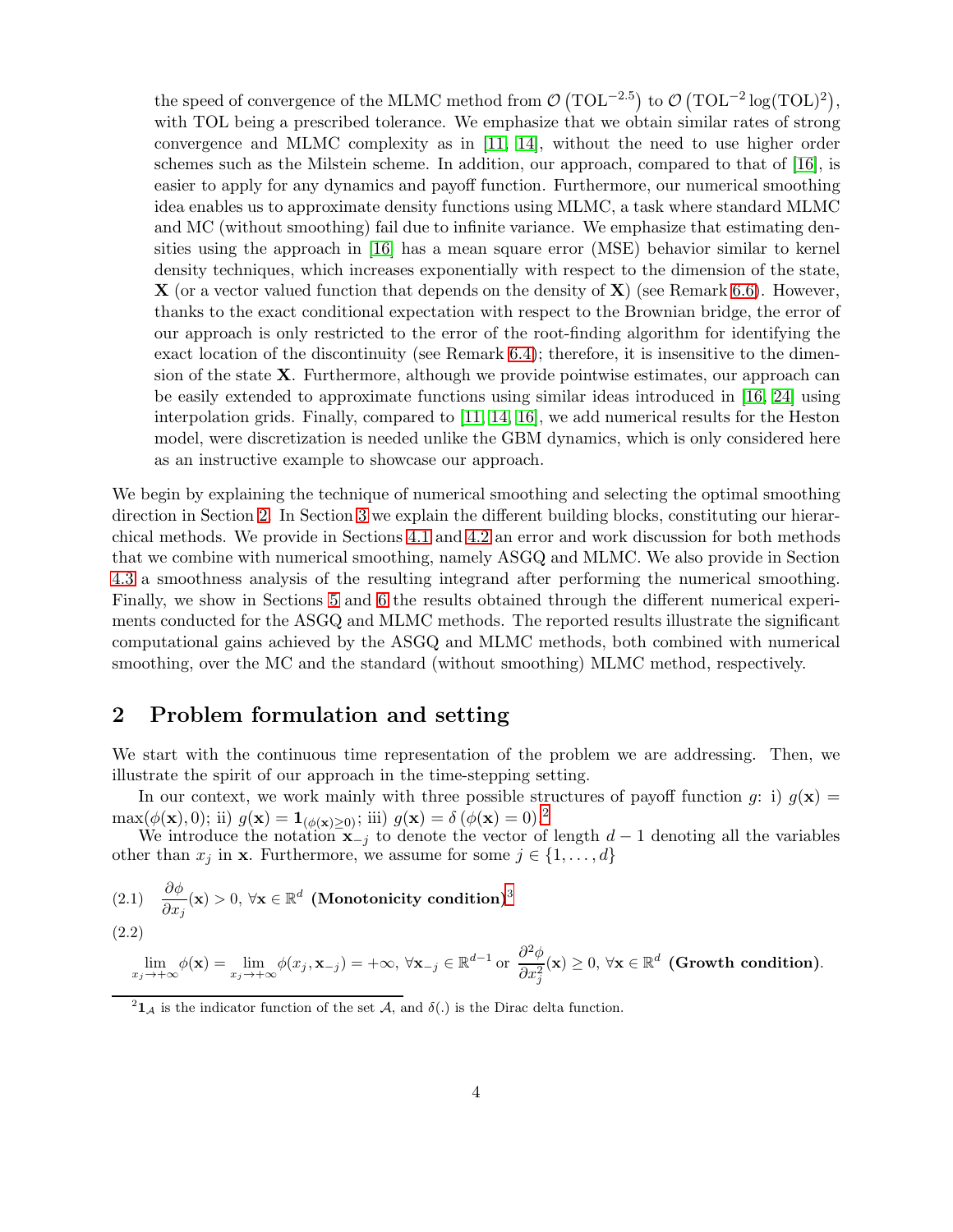#### <span id="page-4-7"></span>2.1 Continuous time formulation and optimal smoothing direction

In this section, we aim to characterize the optimal smoothing direction through the continuous time formulation. We recall that the purpose of this work is to approximate  $E[g(X_T)]$ , where g is a certain low regular payoff function, and  $\mathbf{X} := (X^{(1)}, \dots, X^{(d)})$  is described by the following SDE<sup>[4](#page-4-1)</sup>

(2.3) 
$$
dX_t^{(i)} = a_i(\mathbf{X}_t)dt + \sum_{j=1}^d b_{ij}(\mathbf{X}_t)dW_t^{(j)}.
$$

First, we start by hierarchically representing  $W$ . We can write

<span id="page-4-3"></span>
$$
W^{(j)}(t) = \frac{t}{T}W^{(j)}(T) + B^{(j)}(t) = \frac{t}{\sqrt{T}}Z_j + B^{(j)}(t),
$$

with  $Z_j \sim \mathcal{N}(0, 1)$  iid and where  $\{B^{(j)}\}_{j=1}^d$  are the Brownian bridges.

Now, let us denote the optimal smoothing direction by v, which we characterize in the following. Given the definition of **v**, we represent  $\mathbf{Z} := (Z_1, \ldots, Z_d)$  hierarchically as

$$
\mathbf{Z} = \underbrace{P_0 \mathbf{Z}}_{\text{One dimensional projection}} + \underbrace{P_\perp \mathbf{Z}}_{\text{Projection on the complementary}}
$$

,

where we write<sup>[5](#page-4-2)</sup>  $P_0\mathbf{Z} := (\mathbf{Z}, \mathbf{v})\mathbf{v}$ , and  $\|\mathbf{v}\| = 1$ . We can easily show that  $Z_v := (\mathbf{Z}, \mathbf{v})$  is normal with  $E[Z_v] = 0$  and  $Var(Z_v) = 1$  (since **v** is a deterministic direction). Furthermore, for any  $1 \leq j \leq d$ , we can write (with  $\mathbf{w} := \mathbf{Z} - Z_v \mathbf{v}$ )

$$
(2.4) \t\t Z_j = Z_v v_j + (P_\perp \mathbf{Z})_j = Z_v v_j + w_j.
$$

Going back to the SDE [\(2.3\)](#page-4-3), we have

<span id="page-4-4"></span>
$$
dX_t^{(i)} = a_i(\mathbf{X}_t)dt + \sum_{j=1}^d b_{ij}(\mathbf{X}_t)Z_j \frac{dt}{\sqrt{T}} + \sum_{j=1}^d b_{ij}(\mathbf{X})dB_t^{(j)}.
$$

Using [\(2.4\)](#page-4-4) implies

<span id="page-4-5"></span>(2.5) 
$$
dX_t^{(i)} = \left(a_i(\mathbf{X}_t) + \sum_{j=1}^d b_{ij}(\mathbf{X}_t) \frac{Z_v v_j}{\sqrt{T}}\right) dt + \left(\sum_{j=1}^d b_{ij}(\mathbf{X}_t) \frac{w_j}{\sqrt{T}}\right) dt + \sum_{j=1}^d b_{ij}(\mathbf{X}_t) dB_t^{(j)}.
$$

If we define  $H_{\mathbf{v}}(Z_v, \mathbf{w}) := g(\mathbf{X}(T))$ , then observe that, given the representation of **X** given by  $(2.5)$  and decomposition  $(2.4)$ , we can write

<span id="page-4-6"></span>(2.6) 
$$
\mathrm{E}\left[g\left(\mathbf{X}(T)\right)\right] = \mathrm{E}\left[\mathrm{E}\left[H_{\mathbf{v}}\left(Z_v, \mathbf{w}\right) \mid \mathbf{w}\right]\right] \mathrm{Var}\left[g\left(\mathbf{X}(T)\right)\right] = \mathrm{E}\left[\mathrm{Var}\left[H_{\mathbf{v}}\left(Z_v, \mathbf{w}\right) \mid \mathbf{w}\right]\right] + \mathrm{Var}\left[\mathrm{E}\left[H_{\mathbf{v}}\left(Z_v, \mathbf{w}\right) \mid \mathbf{w}\right]\right].
$$

<sup>3</sup>Without a loss of generality, we show the monotonicity condition for an increasing function. However, the assumption still holds for a decreasing function, which can be the case when considering a spread option.

<span id="page-4-2"></span><span id="page-4-1"></span><span id="page-4-0"></span><sup>&</sup>lt;sup>4</sup>We assume that the  $\{W^{(j)}\}_{j=1}^d$  are uncorrelated and the correlation terms are included in the diffusion terms  $b_j$ .  $5$ We use  $(.,.)$  to denote the scalar product operator.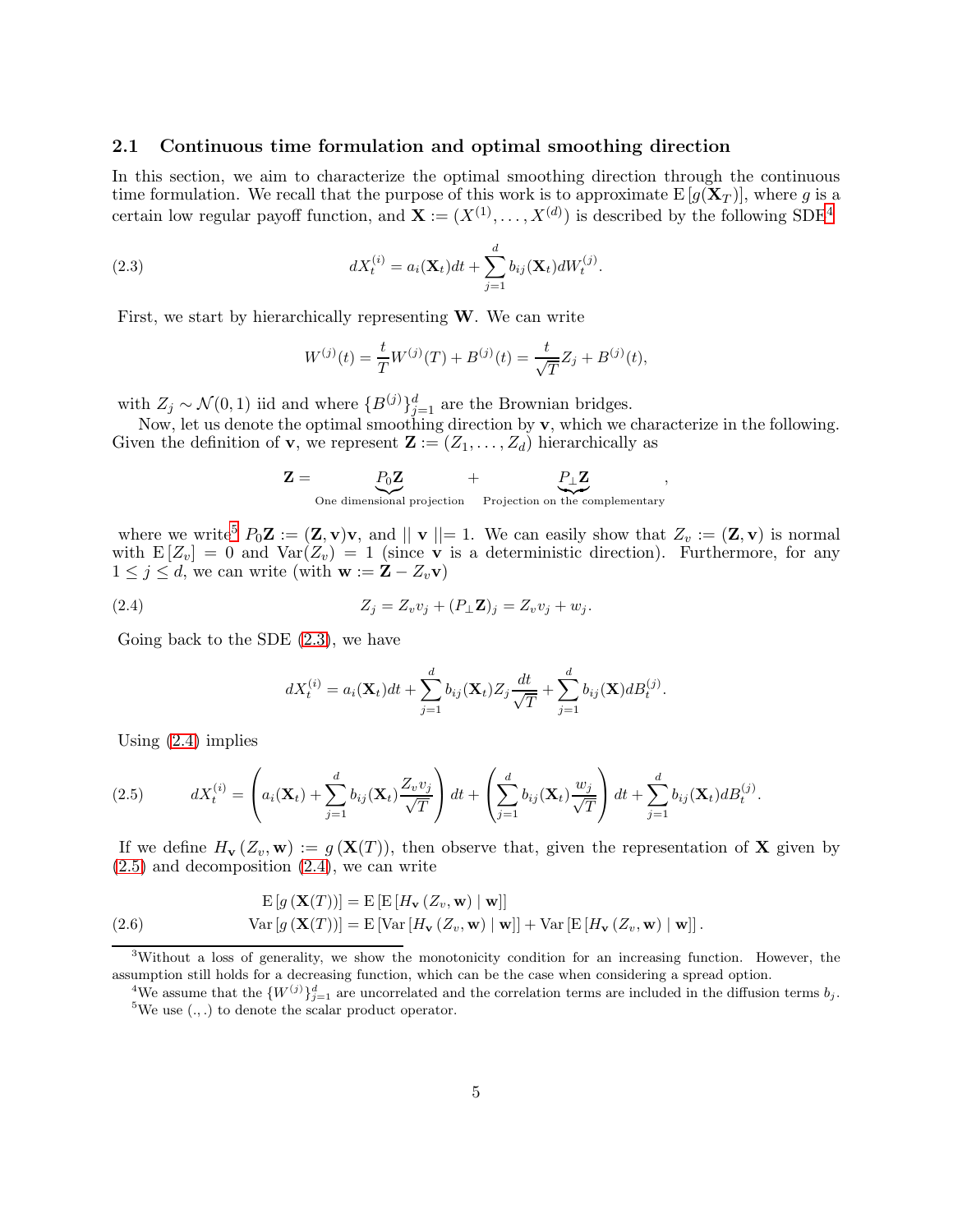Therefore, given [\(2.6\)](#page-4-6), we characterize the optimal smoothing direction as the one that maximizes, at the final time, the smoothing effect, which is essentially the variance of the component orthogonal to the discontinuity. This implies that  $\bf{v}$  solves the following equivalent optimization problems

<span id="page-5-0"></span>(2.7) 
$$
\max_{\substack{\mathbf{v}\in\mathbb{R}^d\\||\mathbf{v}||=1}}\mathrm{E}\left[\mathrm{Var}\left[H_{\mathbf{v}}\left(Z_v,\mathbf{w}\right)\mid\mathbf{w}\right]\right] \iff \min_{\substack{\mathbf{v}\in\mathbb{R}^d\\||\mathbf{v}||=1}}\mathrm{Var}\left[\mathrm{E}\left[H_{\mathbf{v}}\left(Z_v,\mathbf{w}\right)\mid\mathbf{w}\right]\right].
$$

Solving the optimization problem  $(2.7)$  is a hard task, and the optimal smoothing direction **v** is problem dependent. In this work, we aim to determine  $\bf{v}$  heuristically given the structure of the problem at hand. In the following Section, we provide more insights on how to choose v and also how to perform the numerical smoothing in the time-stepping setting.

#### <span id="page-5-4"></span>2.2 Motivation and idea of the numerical smoothing

To illustrate our approach, we consider in this section the example of an arithmetic basket call option under the multi-dimensional GBM model. We note that our approach is easily extended to any dynamics and payoff functions (see Sections [5](#page-17-0) and [6](#page-24-0) for the different examples that we test). We specifically consider the process  $X$  to be the discretized d-dimensional GBM model given by

<span id="page-5-2"></span>
$$
dX_t^{(j)} = \sigma^{(j)} X_t^{(j)} dW_t^{(j)}, \quad 1 \le j \le d,
$$

where  $\{W^{(1)}, \ldots, W^{(d)}\}$  are correlated Brownian motions with correlations  $\rho_{ij}$ , and  $\{\sigma^{(j)}\}_{j=1}^d$  are the volatilities of the different assets.

We also consider the payoff function  $q$  given by

(2.8) 
$$
g(\mathbf{X}(T)) = \max \left( \sum_{j=1}^{d} c_j X^{(j)}(T) - K, 0 \right),
$$

with  ${c_j}_{j=1}^d$  are weights of the basket, K is the exercise price, and T is the time to maturity.

We denote by  $(Z_1^{(j)}$  $I_1^{(j)}, \ldots, Z_N^{(j)}$  the N Gaussian independent random variables (rdvs) that will be used to construct the approximate path of the j-th asset  $\overline{X}^{(j)}$ , with N being the number of time steps used in the discretization. We denote  $\psi^{(j)}$  :  $(Z_1^{(j)})$  $\{A_1^{(j)},\ldots,A_N^{(j)}\}\to(B_{1_N}^{(j)})$  $\mathcal{A}_1^{(j)}, \ldots, \mathcal{B}_N^{(j)}$  the mapping of the Brownian bridge construction and by  $\Phi : (\Delta t, \mathbf{B}) \to \left(\overline{X}_T^{(1)}\right)$  $T^{(1)},\ldots,\overline{X}_T^{(d)}$ T ), the mapping consisting of the time-stepping scheme, where  $\mathbf{B} := \left( B_1^{(1)} \right)$  $1^{(1)}, \ldots, B_N^{(1)}, \ldots, B_1^{(d)}, \ldots, B_N^{(d)}$ ) is the non-correlated Brownian bridge<sup>[6](#page-5-1)</sup>. Then, we can express the option price as

$$
E[g(\mathbf{X}(T))] \approx E\left[g\left(\overline{X}_T^{(1)},\ldots,\overline{X}_T^{(d)}\right)\right] := E\left[g(\overline{\mathbf{X}}^{\Delta t}(T))\right]
$$
  
\n
$$
= E\left[g \circ \Phi\left(B_1^{(1)},\ldots,B_N^{(1)},\ldots,B_1^{(d)},\ldots,B_N^{(d)}\right)\right]
$$
  
\n
$$
= E\left[g \circ \Phi\left(\psi^{(1)}(Z_1^{(1)},\ldots,Z_N^{(1)}),\ldots,\psi^{(d)}(Z_1^{(d)},\ldots,Z_N^{(d)})\right)\right]
$$
  
\n(2.9) 
$$
= \int_{\mathbb{R}^{d \times N}} G(z_1^{(1)},\ldots,z_N^{(1)},\ldots,z_1^{(d)},\ldots,z_N^{(d)}) \rho_{d \times N}(\mathbf{z}) dz_1^{(1)}\ldots dz_N^{(1)}\ldots dz_N^{(d)},
$$

<span id="page-5-3"></span>where  $G := g \circ \Phi \circ (\psi^{(1)}, \dots, \psi^{(d)})$ , and  $\rho_{d \times N}$  is the multivariate Gaussian density given by

$$
\rho_{d\times N}(\mathbf{z}) = \frac{1}{(2\pi)^{d\times N/2}} e^{-\frac{1}{2}\mathbf{z}^T\mathbf{z}}.
$$

<span id="page-5-1"></span> $6W$ ithout loss of generality, the correlated Brownian bridge can be obtained through a simple matrix multiplication.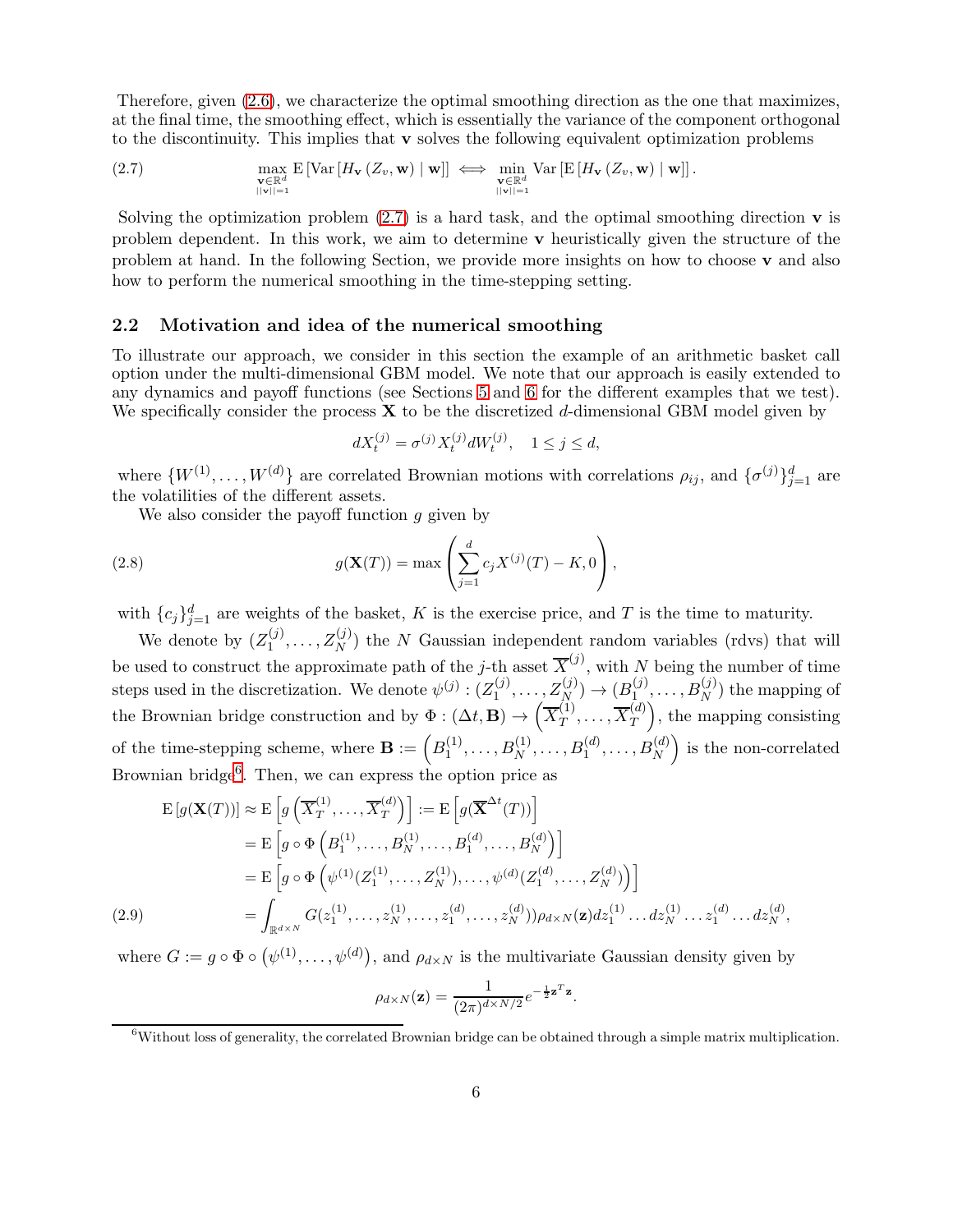In the discrete case, we can show that the numerical approximation of  $X^{(j)}(T)$ , using Forward Euler, satisfies

<span id="page-6-0"></span>
$$
(2.10) \t\t \overline{X}^{(j)}(T) = X_0^{(j)} \prod_{n=0}^{N-1} \left[ 1 + \frac{\sigma^{(j)}}{\sqrt{T}} Z_1^{(j)} \Delta t + \sigma^{(j)} \Delta B_n^{(j)} \right] = X_0^{(j)} \prod_{n=0}^{N-1} f_n^{(j)}(Z_1^{(j)}), \quad 1 \le j \le d.
$$

Remark 2.1. Note that [\(2.10\)](#page-6-0) holds even for stochastic volatility models, with the particularity of  $\sigma^{(j)}$  being non constant that changes value at each time step.

#### <span id="page-6-3"></span>2.2.1 Step 1: Root-finding for determining the discontinuity location

The first step of our approach is to smoothen the problem by solving the root-finding problem in one dimension after using a sub-optimal linear mapping for the coarsest factors of the Brownian increments  $\mathbf{Z}_1 := (Z_1^{(1)}$  $\{z_1^{(1)}, \ldots, z_1^{(d)}\}$ 

$$
Y = \mathcal{A}Z_1,
$$
 (2.11)

with A being a certain  $d \times d$  matrix that represents the linear mapping. To make connection with Section [2.1,](#page-4-7) the smoothing direction  $\bf{v}$  is then given by the first row of the linear mapping  $\cal{A}$ .

A general choice for A should be in the family of rotations, which is problem dependent choice. For instance, if we consider the basket call option, then a sufficiently good choice of matrix  $\mathcal A$ would be a rotation matrix with first row leading to  $Y_1 = \sum_{i=1}^d Z_1^{(i)}$  $1^{(i)}$  up to re-scaling, and with no constraints for the remaining rows. In practice, we construct  $\mathcal A$  by fixing the first row to be<sup>[7](#page-6-1)</sup> √ 1  $\frac{1}{d}$ 1<sub>1×d</sub> and the remaining rows are obtained by the Gram-Schmidt procedure.

From [\(2.10\)](#page-6-0), we have

<span id="page-6-4"></span>
$$
\overline{X}^{(j)}(T) = X_0^{(j)} \prod_{n=0}^{N-1} f_n^{(j)} \left( (\mathcal{A}^{-1} \mathbf{Y})_j \right) = X_0^{(j)} \prod_{n=0}^{N-1} F_n^{(j)}(Y_1, \mathbf{Y}_{-1}), \quad 1 \le j \le d,
$$

where, by defining  $\mathcal{A}^{\text{inv}} := \mathcal{A}^{-1}$ , we have

$$
F_n^{(j)}(Y_1, \mathbf{Y}_{-1}) = \left[1 + \frac{\sigma^{(j)} \Delta t}{\sqrt{T}} A_{j1}^{\text{inv}} Y_1 + \frac{\sigma^{(j)}}{\sqrt{T}} \left(\sum_{i=2}^d A_{ji}^{\text{inv}} Y_i\right) \Delta t + \sigma^{(j)} \Delta B_n^{(j)}\right].
$$

Given that the irregularity is located at the strike price  $K$  (see  $(2.8)^8$  $(2.8)^8$  $(2.8)^8$ , and in order to determine  $y_1^*$ , we need to solve, for fixed  $y_{-1}$ ,

$$
K = \sum_{j=1}^{d} c_j X_0^{(j)} \prod_{n=0}^{N-1} F_n^{(j)}(y_1^*(K), \mathbf{y}_{-1}),
$$

which implies that the location of the discontinuity for the approximate problem is equivalent to finding the roots of the polynomial  $P(y_1^*(K))$ , given by

$$
P(Y_1^*(K)) = \left(\sum_{j=1}^d c_j X_0^{(j)} \prod_{n=0}^{N-1} F_n^{(j)}(y_1^*)\right) - K.
$$

We use Newton iteration method to find  $\overline{y}_1^*$ , approximation of the discontinuity location,  $y_1^*$ .

<sup>&</sup>lt;sup>7</sup>We denote by  $\mathbf{1}_{1\times d}$  the row vector with dimension d, and where all its coordinates are equal to one.

<span id="page-6-2"></span><span id="page-6-1"></span><sup>8</sup>One may have different locations depending on the considered payoff function.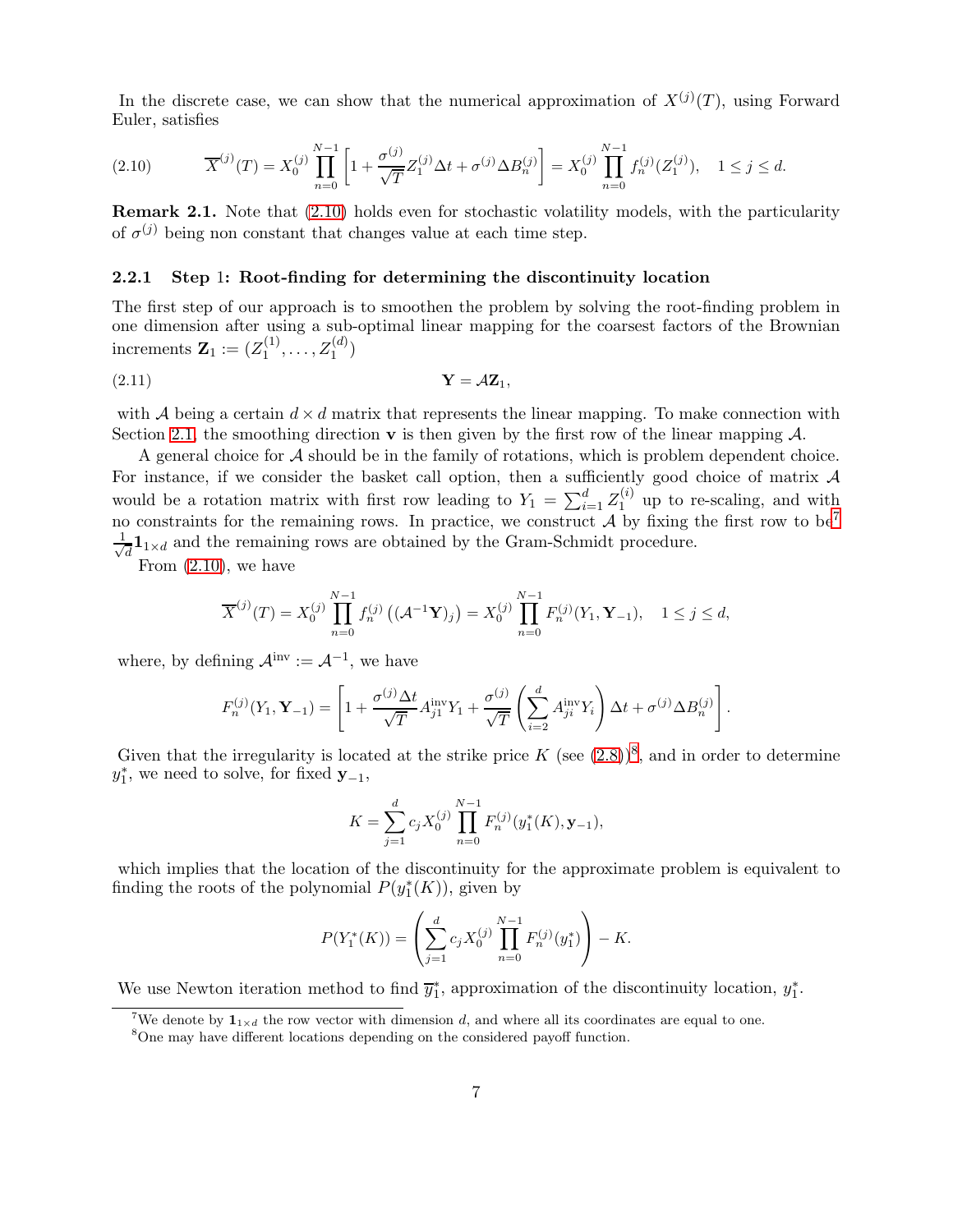Remark 2.2. Due to using the hierarchical Brownian bridge construction, we suggest that the coarsest factors of the Brownian increments are the most important, compared to the remaining factors. Furthermore, the choice of the linear mapping  $A$  creates a new hierarchy in terms of smoothness.

Remark 2.3. Although we consider the case of the basket call option under the multivariate GBM model to illustrate our numerical smoothing idea, we believe, thanks to our formulation of this step, that this idea can be extended in a straightforward manner to any kind of payoff and dynamics.

#### <span id="page-7-4"></span>2.2.2 Step 2: Pre-Integration (Conditional expectation)

At this stage, we want to perform the pre-integrating step with respect to the direction where we performed the root-finding to determine the discontinuity location, namely  $y_1^*$ . In fact, using Fubini's theorem, we have from [\(2.9\)](#page-5-3)

$$
E[g(\mathbf{X}(T))] \approx E\left[g\left(\overline{X}_{T}^{(1)},\ldots,\overline{X}_{T}^{(d)}\right)\right] := E\left[g(\overline{\mathbf{X}}^{\Delta t}(T))\right]
$$
  
\n
$$
= \int_{\mathbb{R}^{d\times N}} G\left(z_{1}^{(1)},\ldots,z_{N}^{(1)},\ldots,z_{1}^{(d)},\ldots,z_{N}^{(d)}\right) \rho_{d\times N}(\mathbf{z}) dz_{1}^{(1)}\ldots dz_{N}^{(1)}\ldots z_{1}^{(d)}\ldots dz_{N}^{(d)}
$$
  
\n
$$
= \int_{\mathbb{R}^{d\times n}} I\left(\mathbf{y}_{-1},\mathbf{z}_{-1}^{(1)},\ldots,\mathbf{z}_{-1}^{(d)}\right) \rho_{d-1}(\mathbf{y}_{-1}) d\mathbf{y}_{-1} \rho_{d\times (N-1)}\left(\mathbf{z}_{-1}^{(1)},\ldots,\mathbf{z}_{-1}^{(d)}\right) dz_{-1}^{(1)}\ldots dz_{-1}^{(d)}
$$
  
\n(2.12)  
\n
$$
\approx E\left[I\left(\mathbf{Y}_{-1},\mathbf{Z}_{-1}^{(1)},\ldots,\mathbf{Z}_{-1}^{(d)}\right)\right],
$$

<span id="page-7-3"></span>where

<span id="page-7-1"></span>
$$
I\left(\mathbf{y}_{-1},\mathbf{z}_{-1}^{(1)},\ldots,\mathbf{z}_{-1}^{(d)}\right) = \int_{\mathbb{R}} G\left(y_1,\mathbf{y}_{-1},\mathbf{z}_{-1}^{(1)},\ldots,\mathbf{z}_{-1}^{(d)}\right) \rho_{y_1}(y_1) dy_1
$$
\n
$$
(2.13) \qquad \qquad = \int_{-\infty}^{y_1^*} G\left(y_1,\mathbf{y}_{-1},\mathbf{z}_{-1}^{(1)},\ldots,\mathbf{z}_{-1}^{(d)}\right) \rho_{y_1}(y_1) dy_1 + \int_{y_1^*}^{+\infty} G\left(y_1,\mathbf{y}_{-1},\mathbf{z}_{-1}^{(1)},\ldots,\mathbf{z}_{-1}^{(d)}\right) \rho_{y_1}(y_1) dy_1,
$$

and  $\overline{I}$  its approximation using Newton iteration and Laguerre quadrature, and given by

<span id="page-7-2"></span>(2.14) 
$$
\overline{I}(\mathbf{y}_{-1}, \mathbf{z}_{-1}^{(1)}, \dots, \mathbf{z}_{-1}^{(d)}) \coloneqq \sum_{k=0}^{N_q} \eta_k G\left(\zeta_k\left(\overline{y}_1^*\right), \mathbf{y}_{-1}, \mathbf{z}_{-1}^{(1)}, \dots, \mathbf{z}_{-1}^{(d)}\right),
$$

where  $\overline{y}_1^*$  is the approximated location of the discontinuity, and  $N_q$  is the number of Laguerre quadrature points  $\zeta_k \in \mathbb{R}$  with  $\zeta_0 = \overline{y}_1^*$  and corresponding weights  $\eta_k$ <sup> $\hat{9}$  $\hat{9}$  $\hat{9}$ </sup>.

Since G has a discontinuity, computing h in  $(2.13)$  should be carried carefully to not deteriorate its regularity. We generally do not have a closed form for the function I. Therefore, the pre-integration step should be performed numerically after solving the root-finding problem, as explained in Section [2.2.1.](#page-6-3) In our work, the pre-integration step is performed by summing the terms corresponding to the uni-variate integrals in each region where  $G$  is smooth. To this end, we use the Gauss-Laguerre quadrature to obtain  $\overline{I}$ , given by [\(2.14\)](#page-7-2), which is an approximation of  $I$  defined in  $(2.13)$ .

<span id="page-7-0"></span><sup>&</sup>lt;sup>9</sup>Of course, the points  $\zeta_k$  have to be chosen in a systematic manner depending on  $\overline{y}_1^*$ .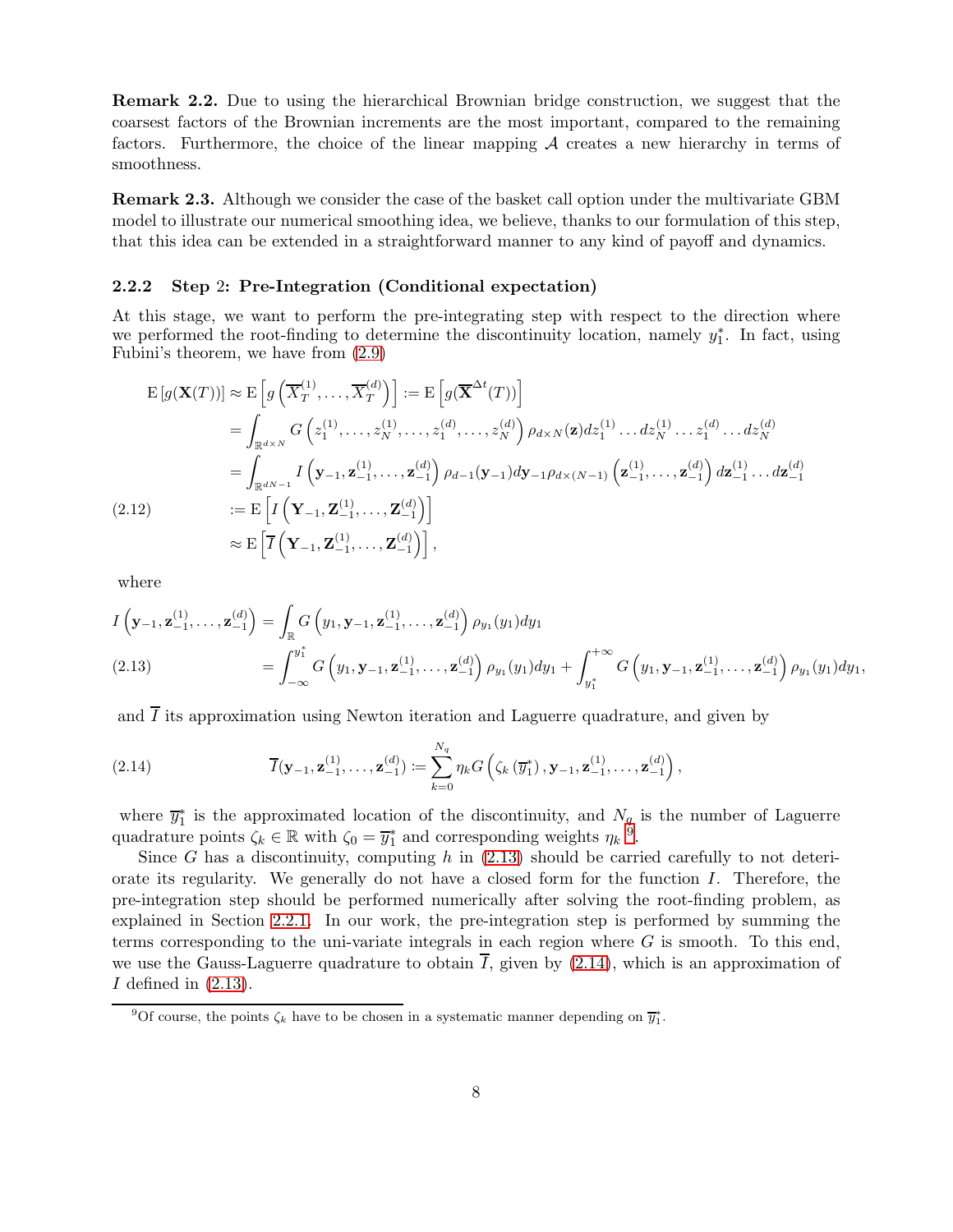Both approaches that we use in this work, namely ASGQ and MLMC methods (see Section [3\)](#page-8-0) aim to efficiently approximate the resulting expectation,  $E\left[\overline{I}\left(\mathbf{Y}_{-1},\mathbf{Z}_{-1}^{(1)}\right)\right]$  $\mathbf{Z}_{-1}^{(1)}, \ldots, \mathbf{Z}_{-1}^{(d)}$  $\begin{bmatrix} (d) \\ -1 \end{bmatrix}$ , defined in [\(2.12\)](#page-7-3) and [\(2.14\)](#page-7-2), and obtained after the numerical smoothing step, as described in Section [2.2.](#page-5-4) This numerical treatment enables us to uncover the available regularity, and hence achieve a highly smooth integrand,  $\overline{I}$ , inside the expectation (see Section [4.3](#page-14-0) for a smoothness analysis of  $\overline{I}$ ). Therefore, applying a deterministic quadrature technique such as ASGQ, with careful handling of the high-dimensional integration problem defined by [\(2.12\)](#page-7-3), becomes an adequate option for computing the option price, as we will investigate later. On the other hand, we also emphasize that the numerical smoothing step plays a role of variance reduction that improves the performance of the MLMC method, as we will illustrate numerically in Section [6.](#page-24-0)

Remark 2.4. The pre-integration step described previously can be generalized to the case when there are multiple discontinuities, which can be either due to the payoff structure or because of using the Richardson extrapolation. In this case, one needs a prior knowledge of those multiple locations.

Remark 2.5. It is observed that for most considered payoffs, the discontinuities arise along a lowerdimensional manifold, and the additional computational costs for the zero finding are negligible. There might be, for a given  $(\mathbf{y}_{-1}, \mathbf{z}_{-1}^{(1)})$  $\mathbf{z}_{-1}^{(1)}, \ldots, \mathbf{z}_{-1}^{(d)}$  $\binom{a}{-1}$ : i) Case 1: no solution, i.e., the integrand is smooth (*best case*); ii) Case 2: a unique solution; iii) Case 3: multiple solutions.

Generally, we assume that we are in the first or second case. This assumption is reasonable, for instance, if we are in the setting described by conditions  $((2.1)$  $((2.1)$  and  $(2.2)$ ). Then for each fixed **y**<sub>-1</sub>, the function G either has a simple root  $y_1^*$  or is positive for all  $y_1 \in \mathbb{R}$ .

In many situations, case 2 (which is thought to include case 1) can be guaranteed by monotonic-ity (see assumption [\(2.1\)](#page-3-2)). For instance, in the case of one-dimensional SDEs with  $z_1$  representing the terminal value of the underlying Brownian motion, this can often be seen from the SDE itself. Specifically, if each increment " $dX$ " is increasing in  $z_1$ , no matter the value of X, then the solution  $X_T$  must be increasing in  $z_1$ . This is easily seen to be true in examples such as the GBM model and the Cox-Ingersoll-Ross (CIR) process .

Even in the multi-dimensional case, such monotonicity conditions can hold in specific situations. For instance, in the case of a basket option under the multivariate GBM, we can choose a linear combination of the terminal values of the driving Brownian motion, denoted by  $Y_1$  in [\(2.11\)](#page-6-4), such that the basket is a monotone function of  $y_1$  (the coefficients of the linear combination will depend on the correlations and the weights of the basket). However, in that case, this may actually not correspond to the optimal "rotation" in terms of optimizing the smoothing effect.

**Remark 2.6.** If the ASGQ used for computing the integral of  $\overline{I}$  depends on derivatives (or difference quotients) of  $\overline{I}$ , then we may also need to make sure that derivatives of  $\overline{I}$  are close enough to the derivatives of  $I$ . This may require higher order solution methods for determining  $y_1^*$ .

# <span id="page-8-0"></span>3 Hierarchical Integration Methods Combined with Numerical Smoothing

We recall that our goal is to compute the expectation in  $(2.9)$ . To perform this task, our approach can be seen as a two-stage method. In the first stage, we uncover the available regularity in our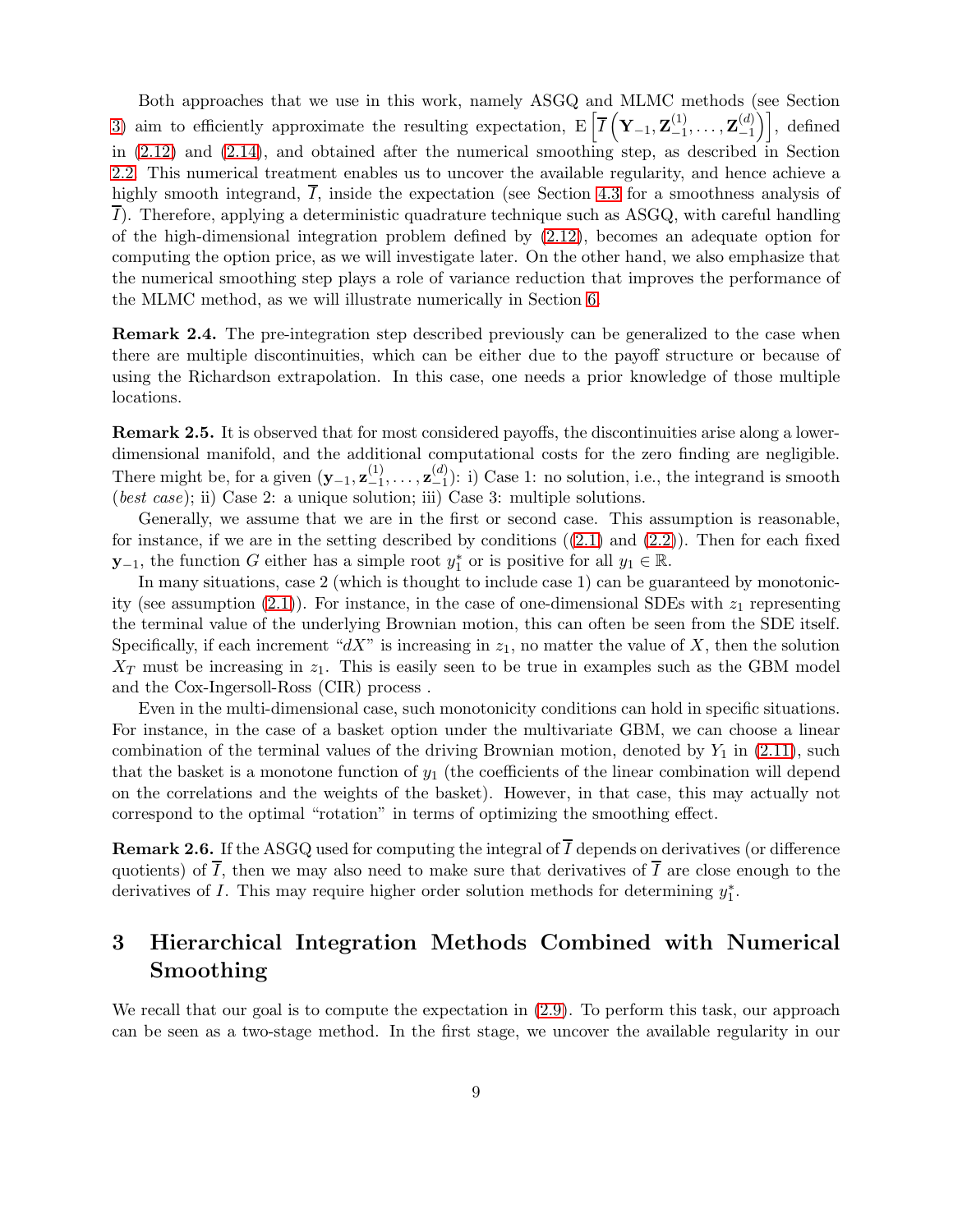problem through a numerical smoothing procedure, based on a root-finding algorithm to determine the location of the discontinuity with respect to the coarsest factors, followed by a pre-integration step (see Sections [2.2\)](#page-5-4). After performing the first stage of our methodology, we end up with an integration problem [\(2.12\)](#page-7-3) of a highly regular integrand (see our smoothness analysis in Section [4.3\)](#page-14-0) that lives in  $(dN-1)$ -dimensional space, which becomes very large due to either i) a large number of time steps, N, used in the discretization scheme, or ii) a large number of assets, d. The second stage of our approach consists of efficiently approximating the high-dimensional expectation (integral) [\(2.12\)](#page-7-3). To this end, we design mainly two methods , namely i) a hierarchical ASGQ, using the same construction as in [\[20,](#page-33-0) [5\]](#page-32-2), and ii) the MLMC method, as described in [\[12,](#page-32-5) [13\]](#page-32-6).

We briefly describe the ASGQ and MLMC methods in our context in Sections [3.1](#page-9-1) and [3.2,](#page-9-0) respectively. To make effective use of ASGQ, we use a similar idea that was introduced in [\[5\]](#page-32-2), and we apply two hierarchical representations to overcome the issue of facing a high-dimensional integrand. We first apply a hierarchical path generation method, based on Brownian bridge construction, with the aim of reducing the effective dimension. Then, we apply Richardson extrapolation to reduce the bias, resulting in considerably reducing the dimension of the integration. We refer to [\[5\]](#page-32-2) for more details on how to apply these two hierarchical representations.

### <span id="page-9-1"></span>3.1 Adaptive sparse grids quadrature (ASGQ)

Using the same notation and construction as in Section 4.1 in [\[5\]](#page-32-2), the ASGQ estimator used for approximating [\(2.12\)](#page-7-3), and using a set of multi-indices  $\mathcal{I} \subset \mathbb{N}^{dN-1}$  is given by

(3.1) 
$$
Q_N^{\mathcal{I}} = \sum_{\beta \in \mathcal{I}} \Delta Q_N^{\beta}, \text{ with } \Delta Q_N^{\beta} = \left(\prod_{i=1}^{dN-1} \Delta_i\right) Q_N^{\beta},
$$

and

<span id="page-9-2"></span>
$$
\Delta_i Q_N^{\beta} := \begin{cases} Q_N^{\beta} - Q_N^{\beta'}, \text{ with } \beta' = \beta - e_i, \text{ if } \beta_i > 0, \\ Q_N^{\beta}, \text{ otherwise,} \end{cases}
$$

where  $Q^{\beta}$  is the Cartesian quadrature operator with  $m(\beta_i)$  points along the *i*th dimension.

If we denote by  $\mathcal{E}_{total, ASGQ}$  the total error of approximating  $E[g(X(T))]$  using the ASGQ estimator,  $Q_N$  (defined by  $(3.1)$ ), then we have a natural error decomposition

$$
\mathcal{E}_{\text{total, ASGQ}} \leq \underbrace{\left| \mathbf{E} \left[ g(\mathbf{X}(T)) \right] - \mathbf{E} \left[ I(\mathbf{y}_{-1}, \mathbf{z}_{-1}^{(1)}, \dots, \mathbf{z}_{-1}^{(d)}) \right] \right|}_{\text{Bias}} + \underbrace{\left| \mathbf{E} \left[ \overline{I}(\mathbf{y}_{-1}, \mathbf{z}_{-1}^{(1)}, \dots, \mathbf{z}_{-1}^{(d)}) \right] - Q_N \right|}_{\text{Quadrature error}}
$$
\n
$$
(3.2) \leq \mathcal{E}_B(N) + \mathcal{E}_Q(\text{TOL}_{\text{ASGQ}}, N, d),
$$

<span id="page-9-3"></span>where  $\mathcal{E}_Q$  is the quadrature error,  $\mathcal{E}_B$  is the bias, TOLASGQ is a user-selected tolerance, and I and  $\overline{I}$  are given by [\(2.13\)](#page-7-1) and [\(2.14\)](#page-7-2). We refer to Section [4.1](#page-11-0) for more analysis on the error of the ASGQ method, and to Section 4.1 in [\[5\]](#page-32-2) for more details on the construction of the ASGQ method.

#### <span id="page-9-0"></span>3.2 Multilevel Monte Carlo (MLMC)

Let **X** be a stochastic process and  $f : \mathbb{R}^d \to \mathbb{R}$  be a smooth scalar observable. Let us assume that we want to approximate  $E[f(X(T))]$ , but instead of sampling directly from  $X(T)$ , we sample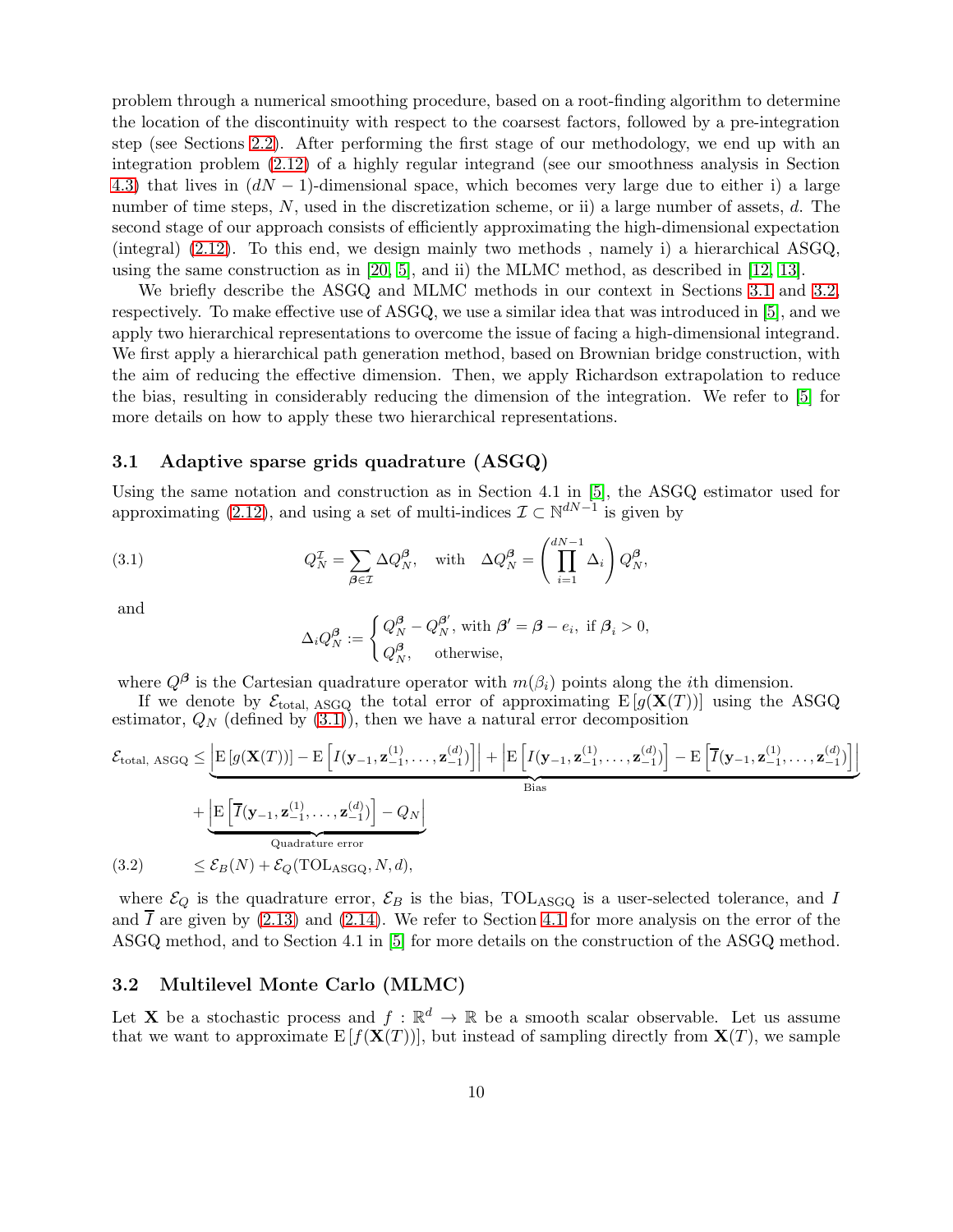from  $\overline{X}^{\Delta t}(T)$ , which are rdvs generated by an approximate method with step size  $\Delta t$ . Let us assume also that the variates  $\overline{X}^{\Delta t}(T)$  are generated with an algorithm with weak order,  $\mathcal{O}(\Delta t)$ , *i.e.*,  $E\left[f(\mathbf{X}(T)) - f(\overline{\mathbf{X}}^{\Delta t}(T))\right] = \mathcal{O}(\Delta t)$ . Let  $\mu_M$  be the standard Monte Carlo estimator of  $\mathbb{E}\left[f(\overline{\mathbf{X}}^{\Delta t}(T))\right]$  defined by  $(\overline{\mathbf{X}}_{lm}^{\tilde{\Delta}t})$  $\frac{\Delta t}{[m]}(T)$  are independent and distributed as  $\overline{\mathbf{X}}^{\Delta t}(T)$ 

$$
\mu_M:=\frac{1}{M}\sum_{m=1}^M f(\overline{\mathbf{X}}_{[m]}^{\Delta t}(T)).
$$

Consider now the following decomposition of the global error

$$
\mathbf{E}[f(\mathbf{X}(T))] - \mu_M = \left(\mathbf{E}\left[f(\mathbf{X}(T)) - f(\overline{\mathbf{X}}^{\Delta t}(T))\right]\right) + \left(\mathbf{E}\left[f(\overline{\mathbf{X}}^{\Delta t}(T))\right] - \mu_M\right).
$$

To achieve the desired accuracy, TOL, it is sufficient to take  $\Delta t = \mathcal{O}$  (TOL) so that the first term on the right is  $\mathcal{O}(\text{TOL})$  and, by the Central Limit Theorem, impose  $M = \mathcal{O}(\text{TOL}^{-2})$  so that the statistical error given by the second term on the right is  $\mathcal{O}(TOL)$  [\[10\]](#page-32-7). As a consequence, the expected total computational work is  $\mathcal{O}(\text{TOL}^{-3})$ .

The MLMC estimator, introduced by Giles [\[12\]](#page-32-5), allows us to reduce the total computational work up to  $\mathcal{O}(\text{TOL}^{-2-\max(0,\frac{\gamma-\beta}{\alpha})}\log(\text{TOL})^{2\times 1_{\{\beta=\gamma\}}}),$  where  $(\alpha,\beta,\gamma)$  are weak, strong and work rates respectively. We refer to [\[9,](#page-32-8) [13\]](#page-32-6) for the theorem of the computational complexity of the MLMC estimator for different scenarios.

We construct the MLMC estimator as follows: consider a hierarchy of nested meshes of the time interval [0, T], indexed by  $\ell = 0, 1, \ldots, L$ . We denote by  $\Delta t_0$  the step size used at level  $\ell = 0$ . The size of the subsequent time steps for levels  $\ell \geq 1$  are given by  $\Delta t_{\ell} = K^{-\ell} \Delta t_0$ , where  $K > 1$  is a given integer constant. In this work, we take  $\overline{K} = 2$ . Hereafter,  $\overline{X}_{\ell}$  denotes the approximate process generated using a step size of  $\Delta t_{\ell}$ . We also denote by  $M_{\ell}$  the number of samples at level l. Consider now the following telescoping decomposition of  $E[f(\mathbf{\bar{X}}_L(T))]$ 

$$
E\left[g(\overline{\mathbf{X}}_L(T))\right] = \underbrace{E\left[f(\overline{\mathbf{X}}_0(T))\right]}_{\text{Var}[f(\overline{\mathbf{X}}_0(T))]}\n + \underbrace{\sum_{\ell=1}^L E\left[f(\overline{\mathbf{X}}_\ell(T)) - f(\overline{\mathbf{X}}_{\ell-1}(T))\right]}_{\text{Var}[f(\overline{\mathbf{X}}_0(T))] \gg \text{Var}[f(\overline{\mathbf{X}}_\ell(T)) - g(\overline{\mathbf{X}}_{\ell-1}(T))](\searrow \text{ as } \ell \nearrow)
$$
\n
$$
M_0 \gg M_\ell(\searrow \text{ as } \ell \nearrow)
$$

Then, by defining

<span id="page-10-0"></span>
$$
\begin{cases} \widehat{Q}_0 := \frac{1}{M_0} \sum_{m_0=1}^{M_0} f(\overline{\mathbf{X}}_{0,[m_0]}(T)) \\ \widehat{Q}_{\ell} := \frac{1}{M_{\ell}} \sum_{m_{\ell}=1}^{M_{\ell}} \left( f(\overline{\mathbf{X}}_{\ell,[m_{\ell}]}(T)) - f(\overline{\mathbf{X}}_{\ell-1,[m_{\ell}]}(T)) \right), \ 1 \leq \ell, L, \end{cases}
$$

we arrive at the unbiased MLMC estimator,  $\widehat{Q}$ , of E  $\big[f(\overline{\mathbf{X}}_L(T))\big]$ 

$$
\widehat{Q} := \sum_{\ell=0}^{L} \widehat{Q}_{\ell}.
$$

We note that the key point here is that both  $\mathbf{X}_{\ell,[m_{\ell}]}(T)$  and  $\mathbf{X}_{\ell-1,[m_{\ell}]}(T)$  are sampled using different time discretizations but with the same generated randomness.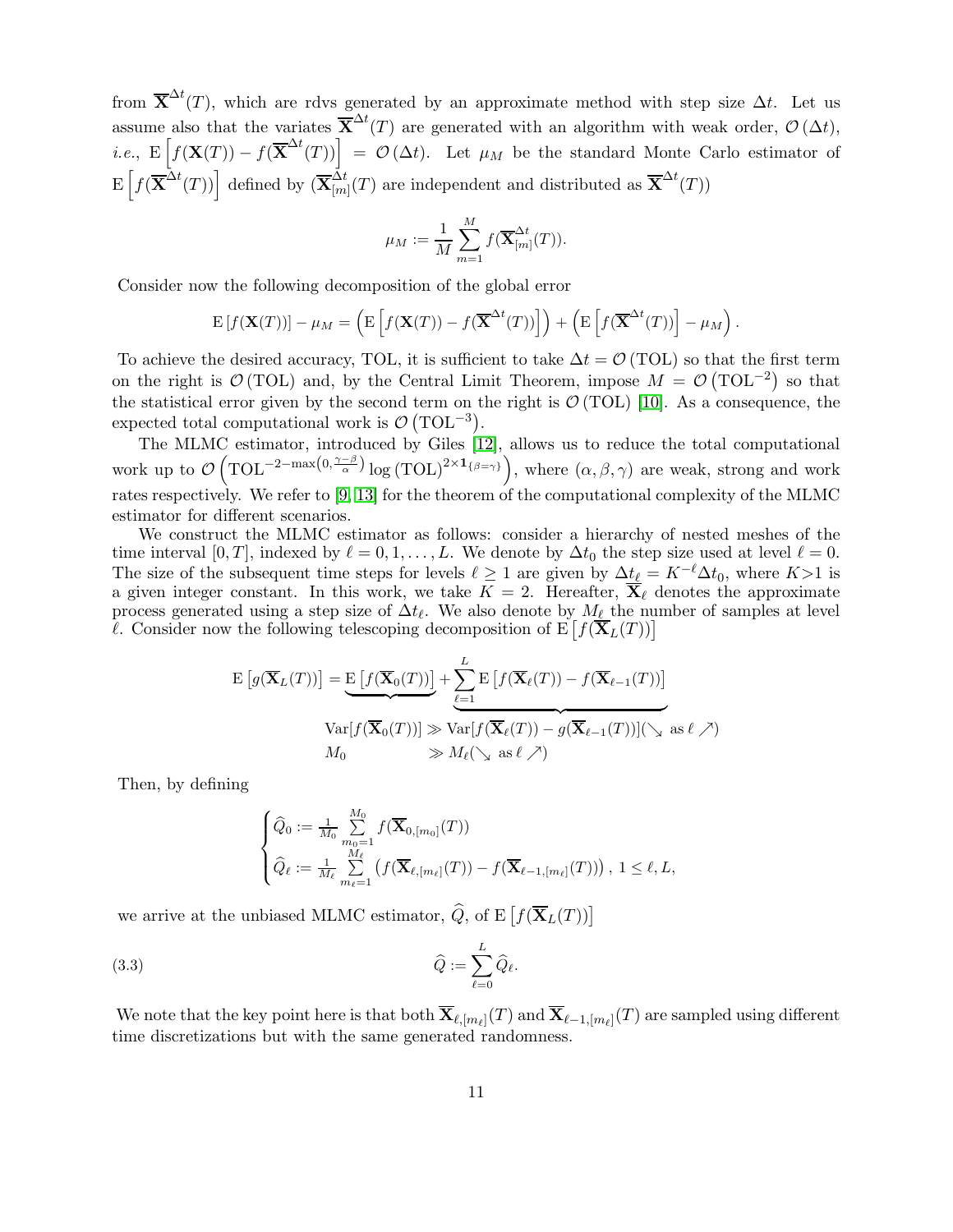In our context, our aim is to approximate  $E\left[\overline{I}(\mathbf{Y}_{-1}, \mathbf{Z}_{-1}^{(1)})\right]$  $\mathbf{Z}_{-1}^{(1)}, \ldots, \mathbf{Z}_{-1}^{(d)}$  $\begin{bmatrix} (d) \\ -1 \end{bmatrix}$ , defined in [\(2.12\)](#page-7-3). We denote by  $I_{\ell}$  and  $\overline{I}_{\ell}$  the level  $\ell$  approximations of I and  $\overline{I}$  expressed in [\(2.13\)](#page-7-1) and [\(2.14\)](#page-7-2)  $(\overline{I}_{\ell})$ computed with  $N_{\ell}$  time steps;  $N_{q,\ell}$  the number of Laguerre quadrature points at level  $\ell$ ; and TOL<sub>Newton,</sub> $\ell$  the tolerance of the Newton method at level  $\ell$ ). In this case,  $Q_{\ell}$ , defined in [\(3.3\)](#page-10-0), is given by

$$
\widehat{Q}_\ell := \frac{1}{M_\ell} \sum_{m_\ell=1}^{M_\ell} \left( \overline{I}_{\ell,[m_\ell]} - \overline{I}_{\ell-1,[m_\ell]} \right)
$$

In the context of option pricing or density estimation of asset price dynamics, the standard MLMC estimator (without smoothing) fails or does not have the optimal performance and robustness due to the singularity present in the payoff or the delta functions, implying that the MLMC estimator suffers from i) a high kurtosis at the deep levels, ii) high variance, and iii) low strong convergence rate. We refer to Section [6](#page-24-0) for a numerical illustration of these issues.

To explain the effect of the high kurtosis on the robustness and performance of the MLMC estimator, let G denote a rdv, and let  $G_{\ell}$  denote the corresponding level  $\ell$  numerical approximation. We also define  $Y_{\ell} = G_{\ell} - G_{\ell-1}$ . Then, the standard deviation of the sample variance for the rdv  $Y_{\ell}$ is given by

(3.4) 
$$
\sigma_{S^2(Y_{\ell})} = \frac{\text{Var}[Y_{\ell}]}{\sqrt{M}} \sqrt{(\kappa - 1) + \frac{2}{M - 1}},
$$

where the kurtosis  $\kappa = \frac{\mathrm{E}[(Y_{\ell} - \mathrm{E}[Y_{\ell}])^4]}{(\mathrm{Var}[Y_{\ell}])^2}$ .

.

<span id="page-11-1"></span>Hence,  $\mathcal{O}(\kappa)$  samples are required to obtain a reasonable estimate for the variance.

For the setting of the MLMC method, accurate estimates for  $V_{\ell} = \text{Var}[Y_{\ell}]$  are required. Therefore, when the kurtosis of  $Y_{\ell}$  is high, it affects both the robustness (no reliable estimates of the sample variance,  $V_{\ell}$ ) and also the performance (too many samples are required to control  $\sigma_{S^2(Y_{\ell})}$ ) given by [\(3.4\)](#page-11-1)) of the multilevel estimator.

In this work, we address the aforementioned issues and propose a novel approach that is based on the MLMC method combined with the numerical smoothing idea, as explained in Sections [2.1](#page-4-7) and [2.2.](#page-5-4) Our approach of numerical smoothing improves the robustness of the MLMC estimator, by reducing significantly the kurtosis at the deep levels, and also improves the complexity of the MLMC estimator by reducing the variance and increasing the strong rate of convergence.

# <span id="page-11-0"></span>4 Error discussion and smoothness analysis

## 4.1 Error and work discussion for ASGQ combined with numerical smoothing

In this section, we discuss and analyze the different errors that we have in our approach when using the ASGQ method combined with the numerical smoothing idea. Let us denote by  $Q_N$  the ASGQ (as defined in Section [3.1\)](#page-9-1) that we use to approximate  $E[g(X(T))]$ , then following the notation of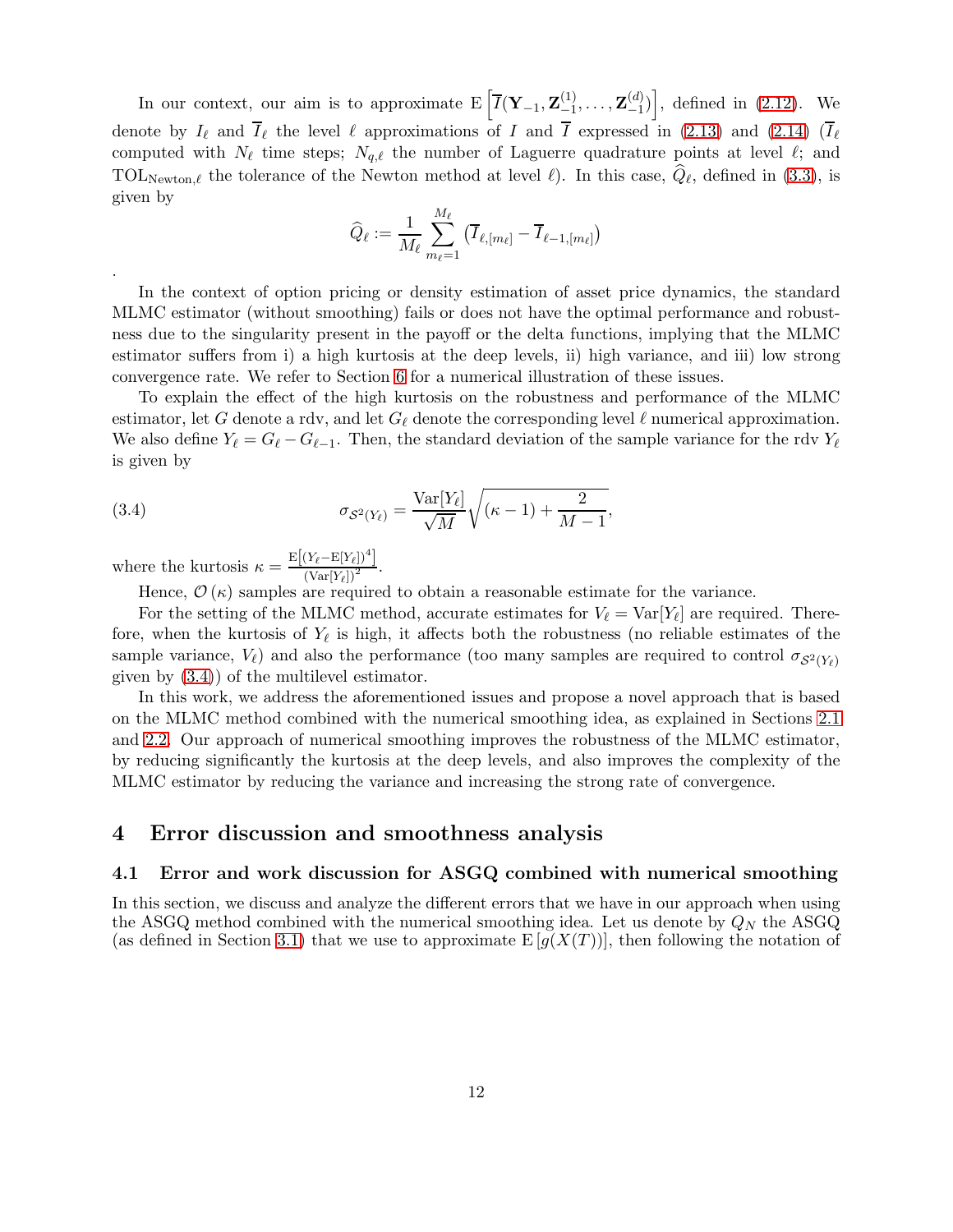Section [2.2,](#page-5-4) we have the following error decomposition

$$
E[g(X(T)] - Q_N = E[g(X(T))] - E\left[g(\overline{X}^{\Delta t}(T))\right]
$$
  
Error I: bias or weak error  

$$
+ E\left[I\left(\mathbf{Y}_{-1}, \mathbf{Z}_{-1}^{(1)}, \dots, \mathbf{Z}_{-1}^{(d)}\right)\right] - E\left[\overline{I}\left(\mathbf{Y}_{-1}, \mathbf{Z}_{-1}^{(1)}, \dots, \mathbf{Z}_{-1}^{(d)}\right)\right]
$$
  
Error II: numerical smoothing error  

$$
+ E\left[\overline{I}\left(\mathbf{Y}_{-1}, \mathbf{Z}_{-1}^{(1)}, \dots, \mathbf{Z}_{-1}^{(d)}\right)\right] - Q_N,
$$
  
Error III: ASGQ error

<span id="page-12-5"></span><span id="page-12-1"></span>Since we use schemes based on forward Euler to simulate asset dynamics then we have

(4.2) 
$$
\text{Error } \mathbf{I} = \mathcal{O}(\Delta t).
$$

Given the details in Section [3.1,](#page-9-1) we have, for  $N_{\text{ASGO}}$  quadrature points used by the ASGQ method,

<span id="page-12-6"></span>(4.3) 
$$
\text{Error III} = \mathcal{O}\left(N_{\text{ASGQ}}^{-p}\right),
$$

with  $p := p(N, d) > 0$  is related to the degree of regularity of  $\overline{I}$ , defined in [\(2.12\)](#page-7-3) and [\(2.13\)](#page-7-1), in the  $dN - 1$  dimensional space<sup>[10](#page-12-0)</sup>. We note that the claimed rate of convergence of Error III is justified by our smoothness analysis in Section [4.3,](#page-14-0) with the assumption that  $\overline{I}$  converges to I for sufficiently large  $N_q$  (number of quadrature points used in the one dimensional quadrature in the numerical smoothing procedure) and small tolerance  $\text{TOL}_{\text{Newton}}$ . Furthermore, since we expect that the regularity index  $p$  is monotone decreasing function of the dimension of the problem, which is  $dN-1$ , then handling the high dimensionality using hierarchical representations such as Brownian bridge and Richardson extrapolation enable us to work in the region where the smoothness of  $\overline{I}$  is not deteriorated.

Regarding Error II in  $(4.1)$ , let us denote by  $y_1^*$  the exact location of the discontinuity and by  $\overline{y}_1^*$  the approximated location of the discontinuity obtained by Newton iteration (without loss of generality, we assume that  $y_1^* < \overline{y}_1^*$ ), then we have  $|y_1^* - \overline{y}_1^*| = \text{TOL}_{\text{Newton}}$  and

$$
\begin{split}\n\text{Error II} &:= \mathrm{E}\left[I\left(\mathbf{Y}_{-1}, \mathbf{Z}_{-1}^{(1)}, \ldots, \mathbf{Z}_{-1}^{(d)}\right)\right] - \mathrm{E}\left[\overline{I}\left(\mathbf{Y}_{-1}, \mathbf{Z}_{-1}^{(1)}, \ldots, \mathbf{Z}_{-1}^{(d)}\right)\right] \\
&\leq \sup_{\mathbf{y}_{-1}, \mathbf{z}_{-1}^{(1)}, \ldots, \mathbf{z}_{-1}^{(d)}} \left|I\left(\mathbf{y}_{-1}, \mathbf{z}_{-1}^{(1)}, \ldots, \mathbf{z}_{-1}^{(d)}\right) - \overline{I}\left(\mathbf{y}_{-1}, \mathbf{z}_{-1}^{(1)}, \ldots, \mathbf{z}_{-1}^{(d)}\right)\right| \\
&= \mathcal{O}\left(N_q^{-s}\right) + \mathcal{O}\left(\left|y_1^* - \overline{y}_1^*\right|^{\kappa+1}\right) = \mathcal{O}\left(N_q^{-s}\right) + \mathcal{O}\left(\text{TOL}_{\text{Newton}}^{\kappa+1}\right),\n\end{split}
$$

<span id="page-12-4"></span>where  $\kappa \geq 0^{11}$  $\kappa \geq 0^{11}$  $\kappa \geq 0^{11}$ ,  $N_q$  is the number of points used by the Laguerre quadrature for the pre-integration step, and  $s > 0$  is related to the degree of regularity of the integrand, G, with respect to  $y_1$ .<sup>[12](#page-12-3)</sup>

The first error contribution in [\(4.4\)](#page-12-4) is coming from the one dimensional pre-integration step using Laguerre quadrature, as explained in Section [2.2.2.](#page-7-4) Given that  $G$  is a highly smooth function in the parts of the integration domain separated by the discontinuity location, then we have an

<sup>&</sup>lt;sup>10</sup>In this case, the weighted mixed derivatives of I are bounded up to order p.

<span id="page-12-0"></span><sup>&</sup>lt;sup>11</sup>The value of  $\kappa$  depends on the payoff, for instance,  $\kappa = 0$  for a digital option and  $\kappa = 1$  for a call/put payoffs.

<span id="page-12-3"></span><span id="page-12-2"></span><sup>&</sup>lt;sup>12</sup>In this case, the derivatives of G with respect to  $y_1$  are bounded up to order s.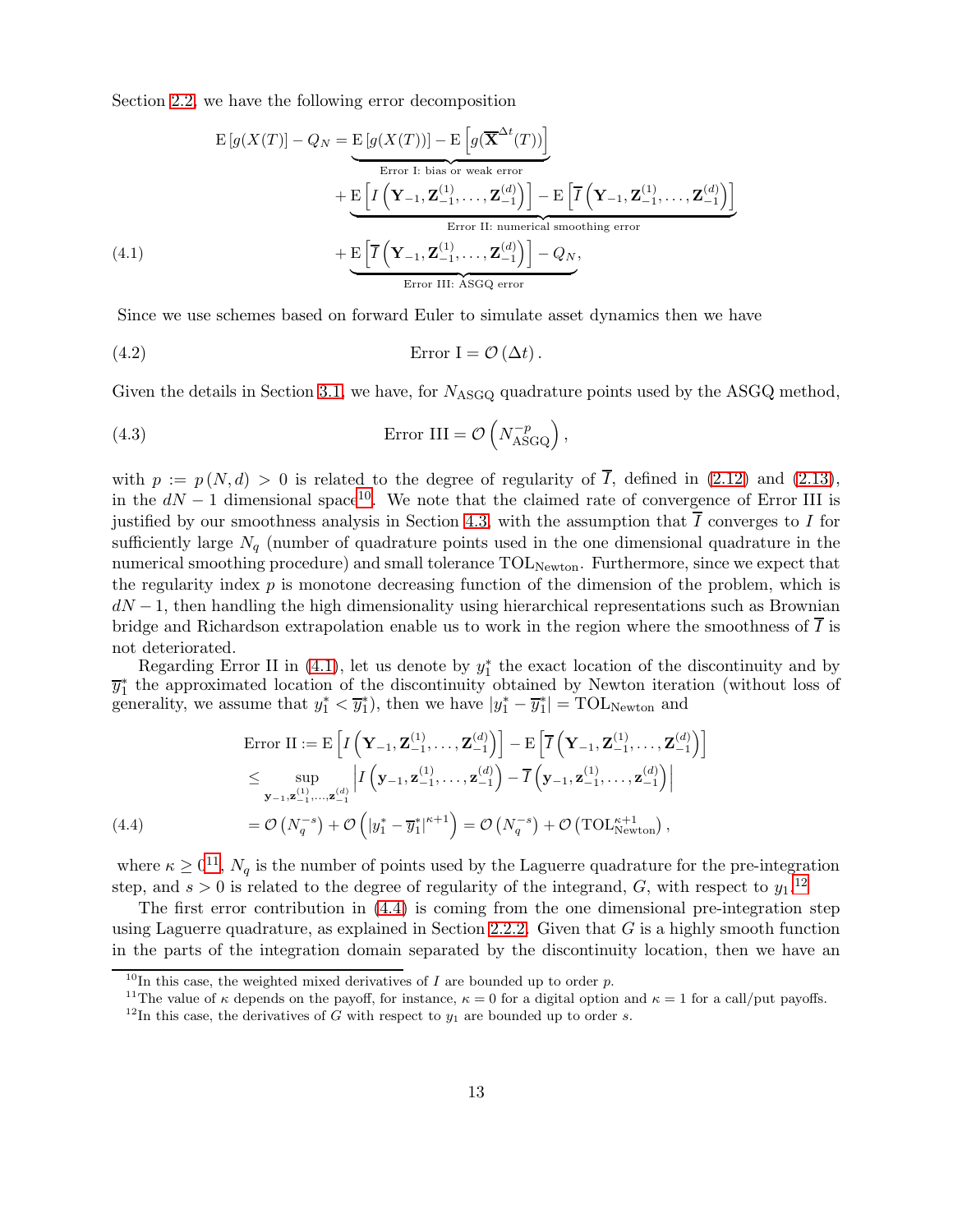exponential convergence of the quadrature, which justifies the term  $N_q^{-s}$ . The second error contri-bution in [\(4.4\)](#page-12-4) is due to the gap created by integrating the function  $\hat{G}$  over domains separated by an approximate location of the discontinuity  $\overline{y}_1^*$  instead of  $y_1^*$ , which is the exact location.

<span id="page-13-1"></span>Given  $(4.1)$ ,  $(4.2)$ ,  $(4.4)$  and  $(4.3)$ , then heuristically, we have as a total error estimate

(4.5) 
$$
\mathcal{E}_{\text{total, ASGQ}} := \mathrm{E}\left[g(X(T)) - Q_N = \mathcal{O}\left(\Delta t\right) + \mathcal{O}\left(N_{\text{ASGQ}}^{-p}\right) + \mathcal{O}\left(N_q^{-s}\right) + \mathcal{O}\left(\text{TOL}_{\text{Newton}}^{\kappa+1}\right).
$$

For an optimal performance of our approach, we need to optimize over the parameters present in [\(4.5\)](#page-13-1) to achieve a certain error tolerance, TOL, with the least amount of work, by solving [\(4.6\)](#page-13-2)

<span id="page-13-2"></span>(4.6) 
$$
\begin{cases} \min_{(N_{\text{ASGQ}}, N_q, \text{TOL}_{\text{Newton}})} \text{Work}_{\text{ASGQ}} \propto N_{\text{ASGQ}} \times N_q \times \Delta t^{-1} \\ s.t. \mathcal{E}_{\text{total,ASGQ}} = \text{TOL}. \end{cases}
$$

Although we do not solve [\(4.6\)](#page-13-2) in our experiments in Section [5](#page-17-0) (we choose the parameters heuristically such that we achieve a sub-optimal performance of our method), we show in Appendix [B](#page-37-0) that, for a given error tolerance TOL, and under certain conditions for the regularity parameters s and p  $(p, s \gg 1)$ , a lower bound on the computational work the ASGQ method is of order Work<sub>ASGQ</sub> =  $\mathcal{O}(\text{TOL}^{-1})$ . This is significantly better than the MC method which, in the best scenario, achieves a computational work of order  $\mathcal{O}(\text{TOL}^{-3})$ .

We emphasize that the optimal performance for ASGQ can be deteriorated i) if  $p$  and  $s$  are not large enough, or ii) due to the adverse effect of the high dimension that may affect the rates badly. Remember that when using sparse grids (not adaptive), then error III (given by [\(4.3\)](#page-12-6) in our case) will be  $\mathcal{O}\left(N_{\text{SG}}^{-p}(\log(N_{\text{SG}}))^{(d-1)(p+1)}\right)$  (where d is the dimension of the integration domain, and for functions with bounded mixed derivatives up to order p). In our case, when  $p \gg 1$ , we claim that error III is of order  $\mathcal{O}\left(N_{\text{ASGQ}}^{-p}\right)$ , and the deterioration of the rate in practice may be due to ignoring that log term, implying the curse of dimensionality effect. Furthermore, although we work in the pre-asymptotic regime (small number of time steps,  $N$ ), we should emphasize that the regularity parameter  $p$  may be deteriorated when increasing the dimension of the integration problem by increasing N.

Remark 4.1. Although we carried out our previous analysis without using Richardson extrapolation, we should mention that using this hierarchical representation improves the complexity rate of ASGQ (as we observed through our numerical experiments in Section [5\)](#page-17-0).

### <span id="page-13-0"></span>4.2 Error and work discussion for MLMC combined with numerical smoothing

In this section, we discuss the different errors when using the MLMC method combined with the numerical smoothing idea. Following the notation of Sections [2.2](#page-5-4) and [3.2,](#page-9-0) we have then the following error decomposition

<span id="page-13-3"></span>
$$
E[g(X(T))] - \hat{Q} = \underbrace{E[g(X(T))] - E\left[g(\overline{\mathbf{X}}^{\Delta t_L}(T))\right]}_{\text{Error I: bias or weak error}} + \underbrace{E\left[I_L\left(\mathbf{Y}_{-1}, \mathbf{Z}_{-1}^{(1)}, \dots, \mathbf{Z}_{-1}^{(d)}\right)\right] - E\left[\overline{I}_L\left(\mathbf{Y}_{-1}, \mathbf{Z}_{-1}^{(1)}, \dots, \mathbf{Z}_{-1}^{(d)}\right)\right]}_{\text{Error II: numerical smoothing error}} + \underbrace{E\left[\overline{I}_L\left(\mathbf{Y}_{-1}, \mathbf{Z}_{-1}^{(1)}, \dots, \mathbf{Z}_{-1}^{(d)}\right)\right] - \hat{Q}}_{\text{Error III: MLMC statistical error}}.
$$
\n
$$
(4.7)
$$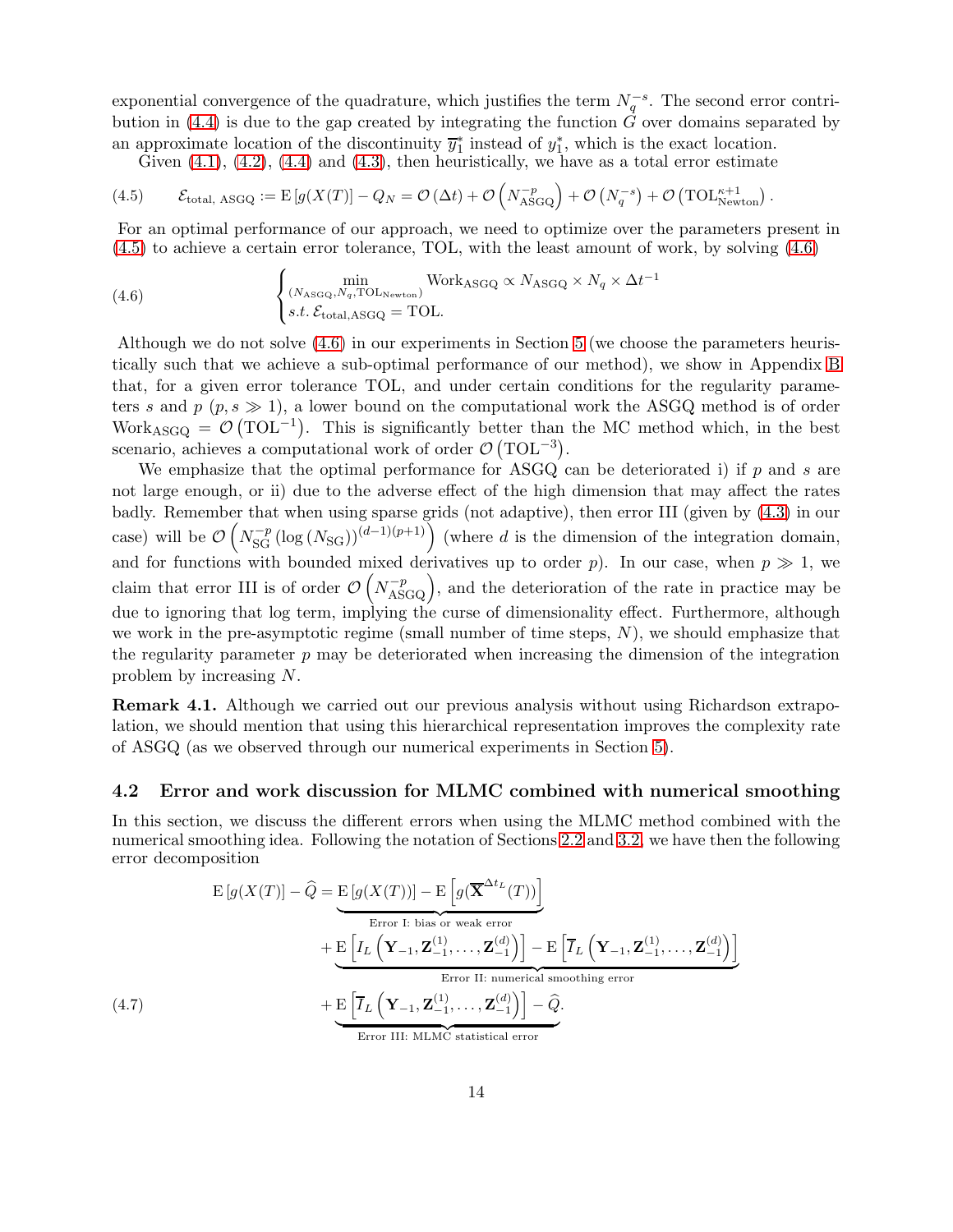<span id="page-14-2"></span>Since we use schemes based on forward Euler to simulate asset dynamics then we have

(4.8) 
$$
\text{Error } \mathbf{I} = \mathcal{O}(\Delta t_L).
$$

Error II in [\(4.7\)](#page-13-3) is given by the same structure as in [\(4.4\)](#page-12-4). Regarding the structure of Error III, we have  $\widehat{Q}$  as an unbiased estimator of E  $\left| \overline{I}_L \left( \mathbf{Y}_{-1}, \mathbf{Z}_{-1}^{(1)} \right) \right|$  $\mathbf{Z}_{-1}^{(1)}, \ldots, \mathbf{Z}_{-1}^{(d)}$  $\begin{pmatrix} d \\ -1 \end{pmatrix}$  and the only type of error is the statistical error, equal to  $\sqrt{\sum_{\ell=L_0}^L M_{\ell}^{-1} V_{\ell}}$ , with  $V_{\ell} := \text{Var}[\overline{I}_{\ell} - \overline{I}_{\ell-1}]$ . We note that the optimal number of samples of the MLMC estimator is  $M_{\ell}^* \propto$  $\sqrt{\frac{1}{\pi}}$  $\frac{V_{\ell}}{N_{q,\ell} \Delta t_{\ell}^{-1} \log(\text{TOL}_{\text{Newton},\ell})}$ <sup>[13](#page-14-1)</sup>, and from our numerical experiments (see Section [6\)](#page-24-0), we observe that  $V_{\ell} \propto \Delta t_{\ell} \left( d_1 + d_2 N_{q,\ell}^{-r} + d_3 \text{TOL}_{\text{Newton},\ell} \right),$ with  $d_{1,2,3}$  being constants and  $r \geq 1$ . Therefore,

$$
V_{\ell} N_{q,\ell} \Delta t_{\ell}^{-1} \log \left( \text{TOL}_{\text{Newton},\ell}^{-1} \right) = \left( d_1 N_{q,\ell} + d_2 N_{q,\ell}^{-r+1} + d_3 \text{TOL}_{\text{Newton},\ell} N_{q,\ell} \right) \log \left( \text{TOL}_{\text{Newton},\ell}^{-1} \right) \approx d_1 N_{q,\ell} \log \left( \text{TOL}_{\text{Newton},\ell}^{-1} \right),
$$

implying that

<span id="page-14-3"></span>(4.9) 
$$
\text{Error III} = \mathcal{O}\left(\sqrt{\sum_{\ell=L_0}^{L} \sqrt{N_{q,\ell} \log\left(\text{TOL}_{\text{Newton},\ell}^{-1}\right)}}\right).
$$

Given  $(4.7)$ ,  $(4.8)$ ,  $(4.4)$  and  $(4.9)$ , then we have as a total error estimate

<span id="page-14-4"></span>
$$
\mathcal{E}_{\text{total, MLMC}} := \mathrm{E}\left[g(X(T)) - \widehat{Q}\right]
$$
\n
$$
(4.10) \qquad \qquad = \mathcal{O}\left(\Delta t_L\right) + \mathcal{O}\left(\sqrt{\sum_{\ell=L_0}^L \sqrt{N_{q,\ell} \log\left(\text{TOL}_{\text{Newton},\ell}\right)}}\right) + \mathcal{O}\left(N_{q,L}^{-s}\right) + \mathcal{O}\left(\text{TOL}_{\text{Newton},L}^{\kappa+1}\right).
$$

For an optimal performance of our approach, we need to optimize the parameters present in [\(4.10\)](#page-14-4) to achieve a certain error tolerance, TOL, with the least amount of work, by solving [\(4.11\)](#page-14-5)

<span id="page-14-5"></span>(4.11) 
$$
\begin{cases}\n\min_{\left(L, L_0, \{M_\ell\}_{\ell=0}^L, N_q, \text{TOL}_{\text{Newton}}\right)} \text{Work}_{\text{MLMC}} \propto \sum_{\ell=0}^L M_\ell \left(N_{q,\ell} \Delta t_\ell^{-1}\right) \\
s.t. \mathcal{E}_{\text{total}, \text{MLMC}} = \text{TOL}.\n\end{cases}
$$

In Section [6,](#page-24-0) we determine the optimal parameters solving [\(4.11\)](#page-14-5) heuristically.

### <span id="page-14-0"></span>4.3 Smoothness analysis

For an optimal performance of the ASGQ method, explained in Section [3.1,](#page-9-1) we require the integrand to be analytic or highly smooth. In fact, although we face the issue of the "curse of dimensionality" when increasing either the number of time steps,  $N$ , or the number of assets,  $d$ , the high smoothness of the integrand implies a spectral convergence for ASGQ. For this reason, we attempt in this Section to provide a smoothness analysis of the integrand of interest.

<span id="page-14-1"></span><sup>&</sup>lt;sup>13</sup>Note that  $N_{q,\ell} \Delta t_{\ell}^{-1} \log \left( \text{TOL}_{\text{Newton},\ell}^{-1} \right)$  corresponds to the cost per sample per level in the MLMC estimator.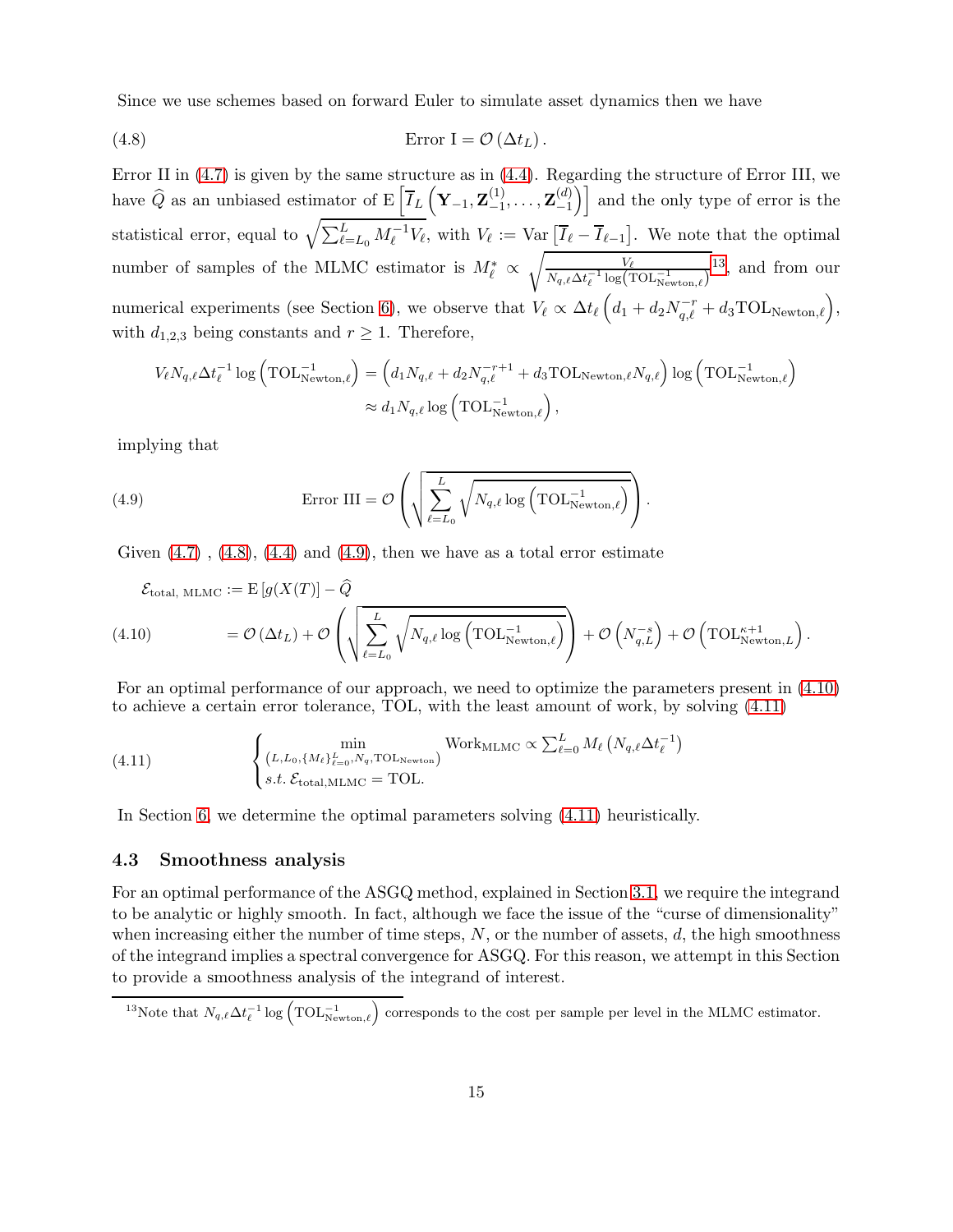#### 4.3.1 Haar construction of Brownian motion revisited

For simplicity, we shall assume throughout that we work on a fixed time interval  $[0, T]$  with  $T = 1$ . With the Haar mother wavelet

$$
\psi(t) := \begin{cases} 1, & 0 \le t < \frac{1}{2}, \\ -1, & \frac{1}{2} \le t < 1, \\ 0, & \text{else,} \end{cases}
$$

we construct the Haar basis of  $L^2([0,1])$  by setting

$$
\psi_{-1}(t) := \mathbb{1}_{[0,1]}(t); \quad \psi_{n,k}(t) := 2^{n/2} \psi(2^n t - k), \quad n \in \mathbb{N}_0, \ k = 0, \dots, 2^n - 1.
$$

We note that  $\text{supp } \psi_{n,k} = [2^{-n}k, 2^{-n}(k+1)].$  Moreover, we define a grid  $\mathcal{D}^n := \{ t^n_\ell \mid \ell = 0, \ldots, 2^{n+1} \}$ by  $t_{\ell}^{n} := \frac{\ell}{2^{n+1}}$ . Notice that the Haar functions up to level n are piece-wise constant with points of discontinuity given by  $\mathcal{D}^n$ .

Next we define the antiderivatives of the basis functions

$$
\Psi_{-1}(t) := \int_0^t \psi_{-1}(s)ds; \quad \Psi_{n,k}(t) := \int_0^t \psi_{n,k}(s)ds.
$$

For an i.i.d. set of standard normal rdvs(coefficients)  $Z_{-1}$ ,  $Z_{n,k}$ ,  $n \in \mathbb{N}_0$ ,  $k = 0, \ldots, 2^n - 1$ , we can then define a standard Brownian motion

$$
W_t := Z_{-1}\Psi_{-1}(t) + \sum_{n=0}^{\infty} \sum_{k=0}^{2^n - 1} Z_{n,k}\Psi_{n,k}(t),
$$

and the truncated version

$$
W_t^N \coloneqq Z_{-1} \Psi_{-1}(t) + \sum_{n=0}^N \sum_{k=0}^{2^n - 1} Z_{n,k} \Psi_{n,k}(t).
$$

Note that  $W^N$  already coincides with W along the grid  $\mathcal{D}^N$ . We define the corresponding increments for any function or process  $F$  by

<span id="page-15-0"></span>
$$
\Delta_{\ell}^N F \coloneqq F(t_{\ell+1}^N) - F(t_{\ell}^N).
$$

#### 4.3.2 Smoothness analysis

For simplicity we consider a one-dimensional SDE for  $X$ , given by

(4.12) 
$$
dX_t = b(X_t)dW_t, \quad X_0 = x \in \mathbb{R}.
$$

We assume that  $b$  is bounded and has bounded derivatives of all orders. Recall that we want to compute, for some function  $g : \mathbb{R} \to \mathbb{R}$  which is not necessarily smooth,  $E[g(X_T)]$ . We also define the solution of the Euler scheme along the grid  $\mathcal{D}^N$  by  $X_0^N := X_0 = x$  and (For convenience, we also define  $X_T^N \coloneqq X_{2^N}^N$ .)

<span id="page-15-1"></span>(4.13) 
$$
X_{\ell+1}^N := X_{\ell}^N + b\left(X_{\ell}^N\right) \Delta_{\ell}^N W.
$$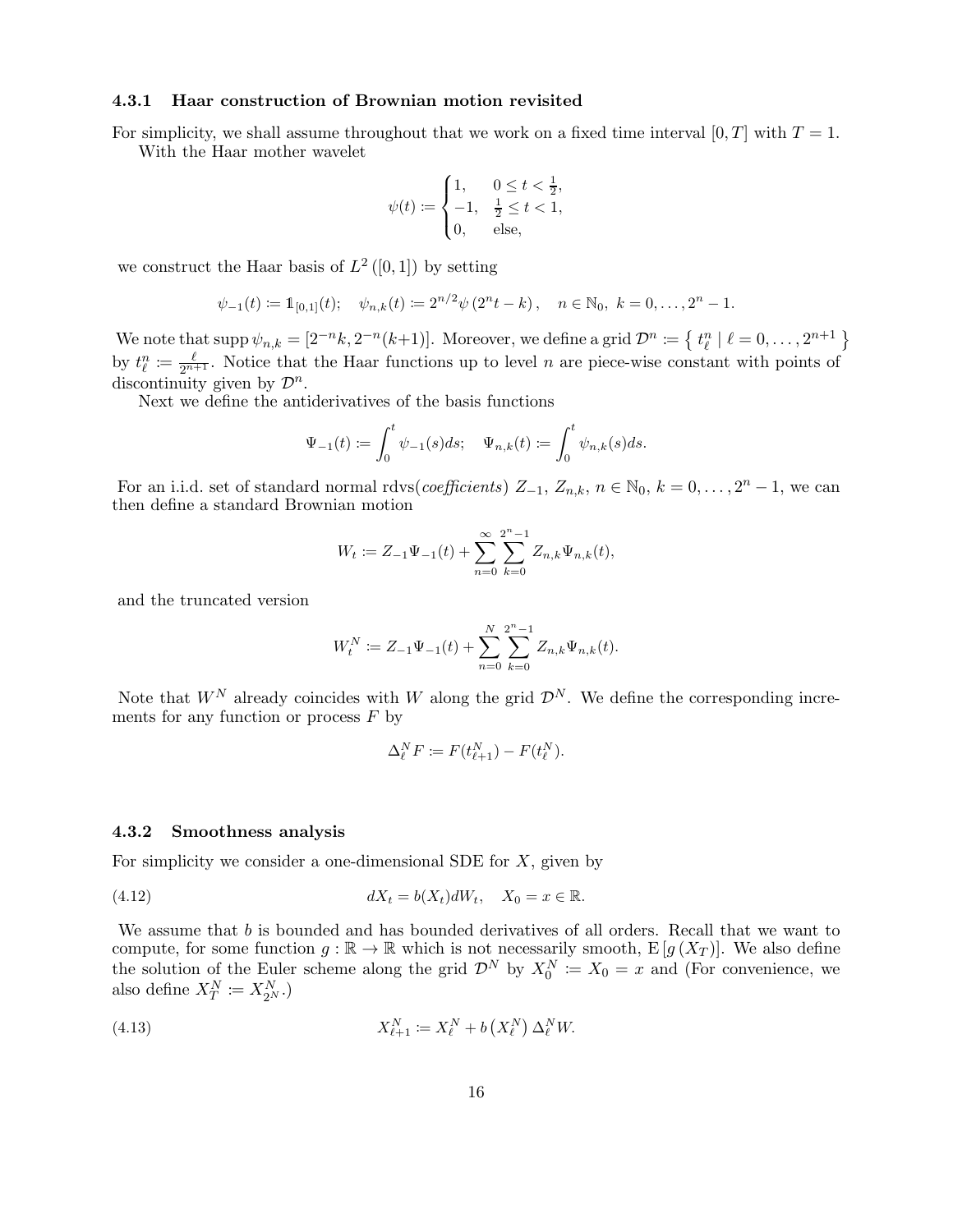Clearly, the rdv  $X_l^N$  is a deterministic function of the rdvs  $Z_{-1}$  and  $Z^N := (Z_{n,k})_{n=0,\dots,N, k=0,\dots,2^n-1}$ . Abusing this notation, let us, therefore, write

<span id="page-16-1"></span>(4.14) 
$$
X_{\ell}^{N} = X_{\ell}^{N} (Z_{-1}, Z^{N})
$$

for the appropriate (now deterministic) map  $X_{\ell}^{N} : \mathbb{R} \times \mathbb{R}^{2^{N+1}-1} \to \mathbb{R}$ . We shall write  $y := z_{-1}$  and  $z^N$  for the (deterministic) arguments of the function  $X_{\ell}^N$ .

We offer a note of caution regarding convergence as  $N \to \infty$ : while the sequence of random processes  $X^N$  converges to the solution of [\(4.12\)](#page-15-0) (under the usual assumptions on b): this is not true in any sense for the deterministic functions.

Define the deterministic function  $H^N: \mathbb{R}^{2^{N+1}-1} \to \mathbb{R}$ , given by

(4.15) 
$$
H^{N}(z^{N}) \coloneqq E \left[ g \left( X_{T}^{N} \left( Z_{-1}, z^{N} \right) \right) \right].
$$

Then,  $H^N$  satisfies Theorem [4.2.](#page-16-0)

<span id="page-16-0"></span>**Theorem 4.2.** Assume that  $X_T^N$ , defined by [\(4.13\)](#page-15-1) and [\(4.14\)](#page-16-1), satisfies Assumptions [A.1](#page-34-0) and [A.3.](#page-34-1) Then, for any  $p \in \mathbb{N}$  and indices  $n_1, \ldots, n_p$  and  $k_1, \ldots, k_p$  (satisfying  $0 \le k_j \le 2^{n_j}$ ), the function  $H^N$  defined in [\(4.15\)](#page-16-2), satisfies (with constants independent from  $n_j, k_j$ )

<span id="page-16-2"></span>
$$
\frac{\partial^p H^N}{\partial z_{n_1,k_1}\cdots\partial z_{n_p,k_p}}(z^N)=\mathcal{O}\left(2^{-\sum_{j=1}^p n_j/2}\right).
$$

The result also holds (mutatis mutandis) if one or several  $z_{n_j,k_j}$  are replaced by  $y = z_{-1}$  (with  $n_j$ set to 0). In particular,  $H^N$  is a smooth function.

**Remark 4.3.** We actually expect that  $H^N$  is analytic, but a formal proof seems subtle. In particular, note that our proof below relies on successively applying the above trick for enabling integration by parts: divide by  $\frac{\partial X_T^N}{\partial y}$  and then integrate by parts. This means that the number of terms (denoted by  $\blacksquare$  below) increases fast as p increases due to the product rule of differentiation. Hence, the constant in front of the  $\mathcal{O}\left(2^{-\sum_{j=1}^p n_j/2}\right)$  term will depend on p and increase in p. In that sense, Theorem [4.2](#page-16-0) needs to be understood as an assertion about the anisotropy in the variables  $z_{n,k}$  rather than a statement on the behavior of higher and higher derivatives of  $H^N$ . In fact, we can see that in our proof the number of summands increases as  $p!$  in  $p$ . Therefore, the statement of the theorem does not already imply analyticity. Of course, this problem is an artifact of our construction, and there is no reason to assume such a behavior in general.

Sketch of a proof of Theorem [4.2.](#page-16-0) We apply integration by parts p times as in the proof of Propo-sition [A.7,](#page-35-0) which shows that we can again replace the mollified payoff function  $g_{\delta}$  by the true, non-smooth one g. Moreover, from the procedure, we obtain a formula of the form

$$
\frac{\partial^p H^N}{\partial z_{n_1,k_1}\cdots\partial z_{n_p,k_p}}(z^N)=\int_{\mathbb{R}}g\left(X_T^N(y,z^N)\right)\blacksquare\frac{1}{\sqrt{2\pi}}e^{-\frac{y^2}{2}}dy,
$$

where  $\blacksquare$  represents a long sum of products of various terms. However, notice the following structure: ignoring derivatives w.r.t. y, each summand contains all derivatives w.r.t.  $z_{n_1,k_1}, \ldots, z_{n_p,k_p}$ exactly once. (Generally speaking, each summand will be a product of derivatives of  $X_T^N$  w.r.t. some  $z_{n_j, k_j}$ s, possibly with other terms such as polynomials in y and derivatives w.r.t. y included.) As all other terms are assumed to be of order  $\mathcal{O}(1)$  by Assumptions [A.1](#page-34-0) and [A.3,](#page-34-1) this implies the claimed result by Lemma A.8. result by Lemma [A.8.](#page-36-0)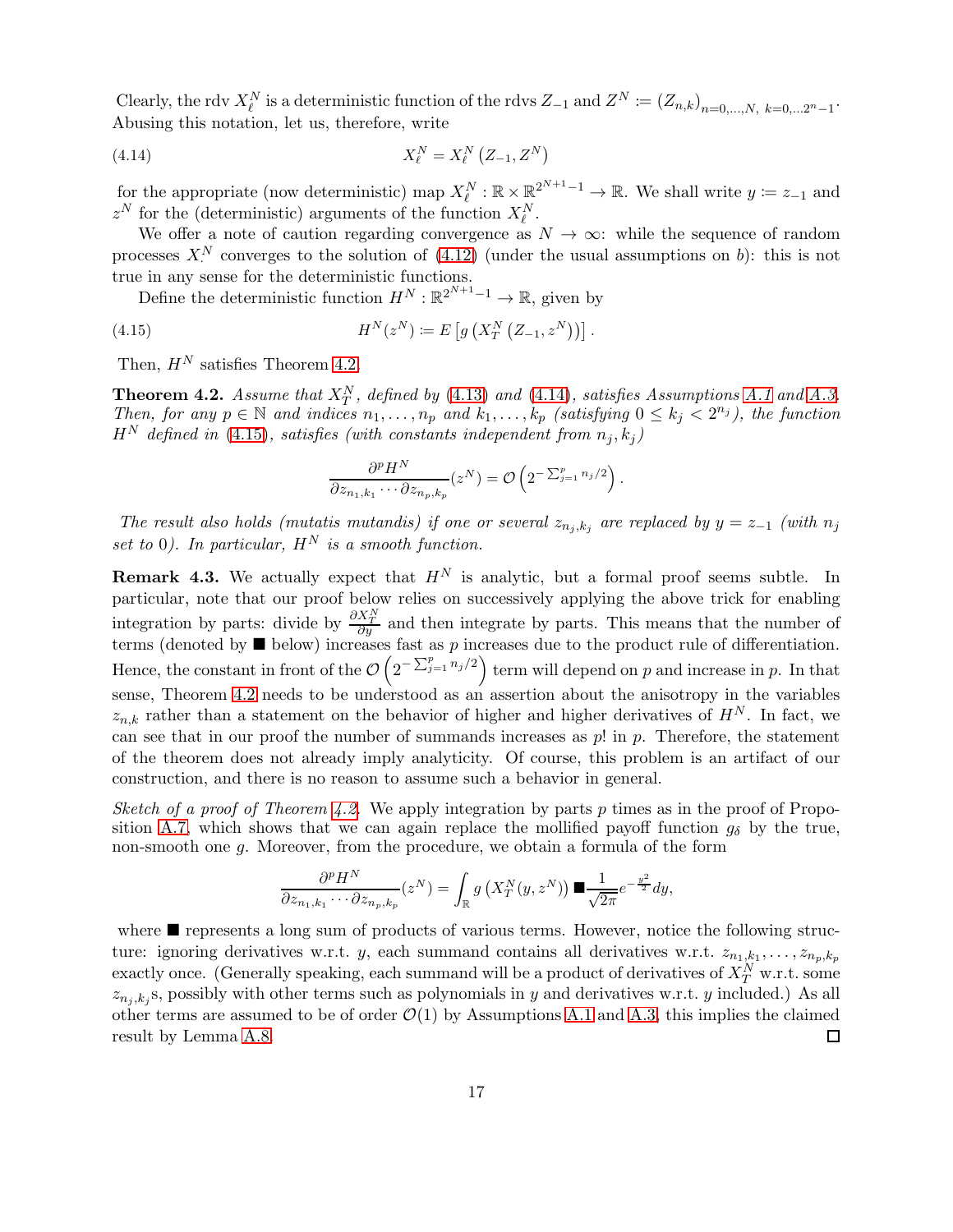# <span id="page-17-0"></span>5 Numerical experiments: Numerical smoothing with ASGQ

In this section, we conduct our experiments for three different examples of payoffs: i) a single digital option, ii) a single call option, and iii) a 4d-basket call option. The three examples are tested under two different dynamics for the asset price: i) the discretized GBM model (a didactic example), and ii) the discretized Heston model, which is a relevant application of our approach.

Remark 5.1. Although, the discretization of the GBM dynamics is not needed for some of the examples that we consider. We emphasize that we aim to show the efficiency of our proposed approach for dynamics where discretization is required, such as the Heston model that we test in this work. On the other hand, examples under the GBM are only considered here as instructive examples to showcase our approach.

For each example, we estimate the weak error (Bias) of MC, then we conduct a comparison between MC and ASGQ in terms of errors and computational time. While fixing a sufficiently small error tolerance in the price estimates, we compare the computational time needed for both methods to meet the desired error tolerance. For all our numerical experiments, the reported errors are relative errors, normalized by the reference solutions. Furthermore, we conduct our numerical experiments for two different scenarios: i) without Richardson extrapolation, and ii) with level 1 of the Richardson extrapolation. We note that in all cases the actual work (runtime) is obtained using an Intel $(R)$  Xeon $(R)$  CPU E5-268 architecture.

We show the summary of our numerical findings in Table [5.1,](#page-17-1) which highlights the computational gains achieved by ASGQ combined with numerical smoothing compared to the MC method to meet a certain error tolerance, which we set approximately below 1%. We note that the results are reported using the best configuration with Richardson extrapolation for each method. More detailed results for each case are provided in Sections [5.1.1,](#page-18-0) [5.1.2,](#page-19-0) [5.1.3,](#page-20-0) [5.2.1,](#page-21-0) and [5.2.2.](#page-23-0)

<span id="page-17-1"></span>

| Example                        |         | Total relative error CPU time $(ASGQ/MC)$ in $%$ |
|--------------------------------|---------|--------------------------------------------------|
| Single digital option (GBM)    | $0.7\%$ | $0.7\%$                                          |
| Single call option (GBM)       | $0.5\%$ | $0.8\%$                                          |
| 4d-Basket call option (GBM)    | $0.8\%$ | $7.4\%$                                          |
| Single digital option (Heston) | $0.6\%$ | $6.2\%$                                          |
| Single call option (Heston)    | $0.5\%$ | 17.2\%                                           |

Table 5.1: Summary of relative errors and computational gains, achieved by ASGQ combined with numerical smoothing, compared to the MC method, to meet a certain error tolerance. We note that the ratios are computed for the best configuration with Richardson extrapolation for each method.

### 5.1 Options under the discretized GBM model

In this section, we are interested in the one dimensional lognormal example where, given a standard one-dimensional Brownian motion  $\{W_t, 0 \le t \le T\}$ , the dynamics of the stock are represented by

$$
dX_t = \sigma X_t dW_t.
$$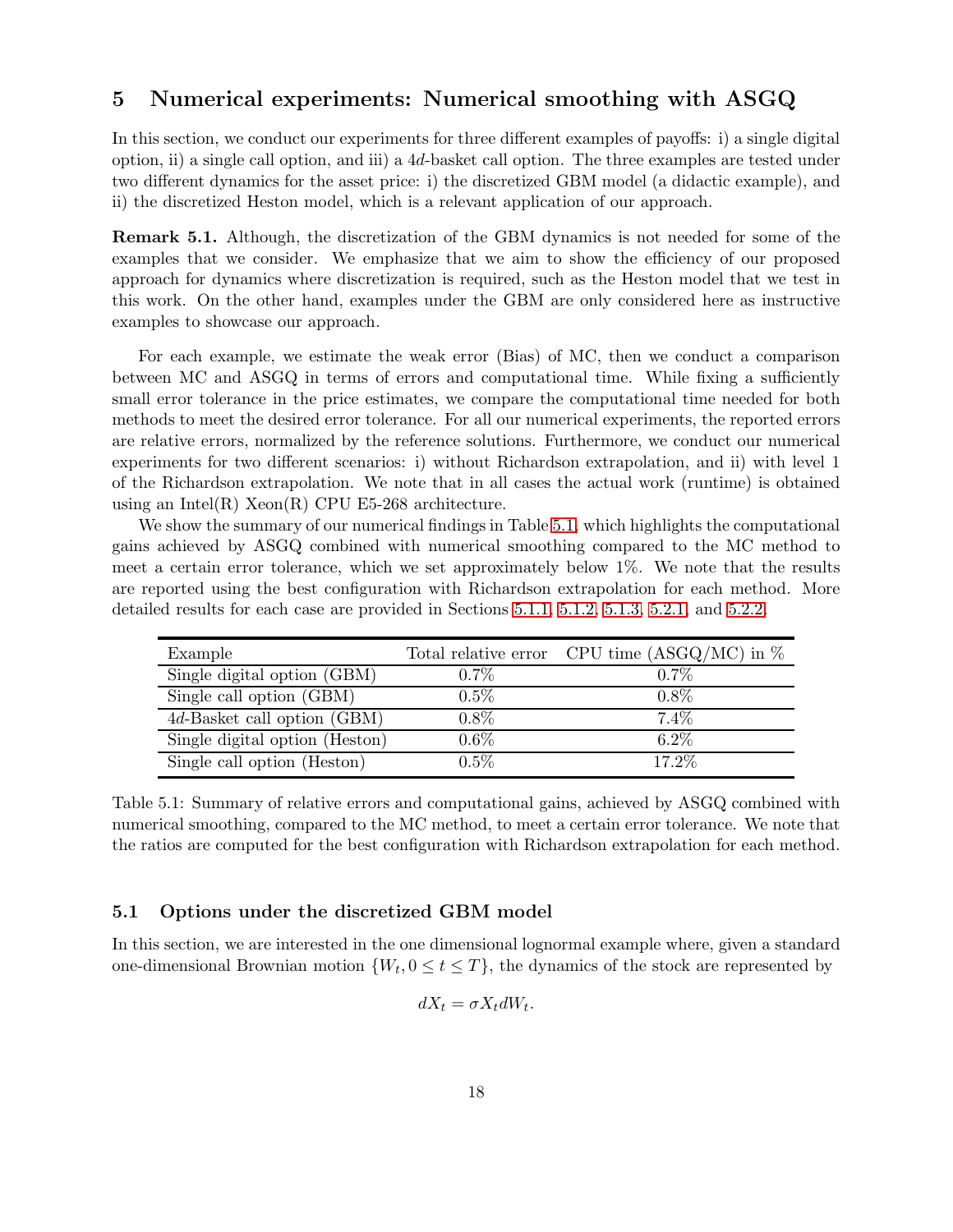#### <span id="page-18-0"></span>5.1.1 Single digital option under the discretized GBM model

The first example that we test is the single digital option under the discretized GBM model, with parameters :  $T = 1$ ,  $\sigma = 0.4$  and  $S_0 = K = 100$ . The exact reference value of this case is 0.42074.

Figure [5.1](#page-18-1) shows a comparison of the numerical complexity for each method under the two different scenarios. This Figure shows that, to achieve a relative error below 1%, level 1 of the Richardson extrapolation is the optimal configuration for both the MC and the ASGQ methods.

<span id="page-18-1"></span>

Figure 5.1: Digital option under GBM: Comparing the numerical complexity of the different methods with the different configurations in terms of the level of Richardson extrapolation. CI refers to 95% confidence intervals. a) MC methods. b) ASGQ methods combined with numerical smoothing.

We compare these optimal configurations for each method in Figure [5.2,](#page-19-1) and we show that ASGQ combined with numerical smoothing outperforms MC in terms of numerical complexity. In particular, to achieve a total relative error around 0.7%, ASGQ combined with numerical smoothing and level 1 of Richardson extrapolation requires approximately 0.7% of the work of MC combined with level 1 of Richardson extrapolation.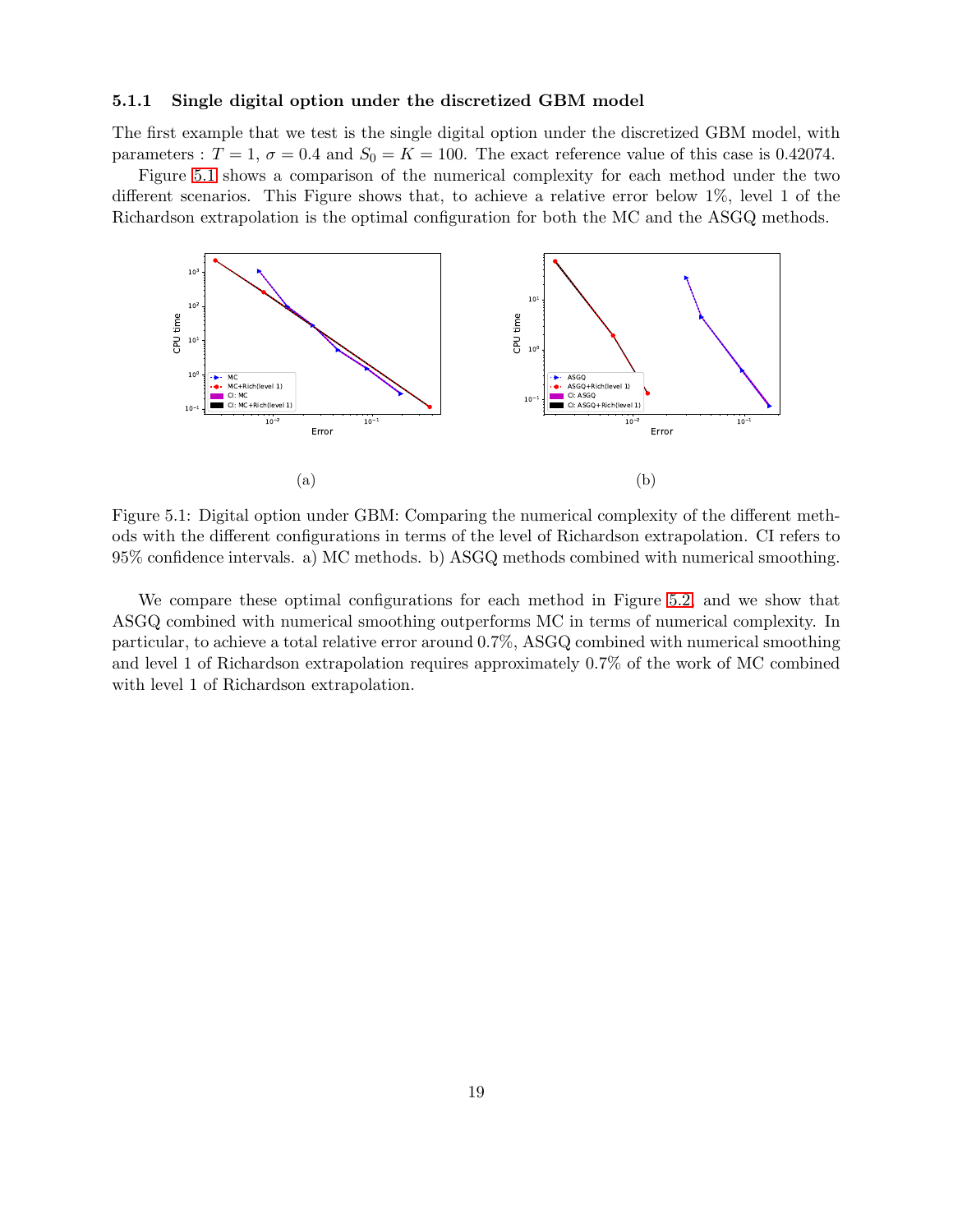<span id="page-19-1"></span>

Figure 5.2: Digital option under GBM: Computational work comparison for the different methods with the best configurations, as concluded from Figure [5.1.](#page-18-1) To achieve a relative error below 1%, the ASGQ method combined with numerical smoothing and level 1 of Richardson extrapolation significantly outperforms the MC method combined with level 1 of the Richardson extrapolation. CI refers to 95% confidence intervals.

#### <span id="page-19-0"></span>5.1.2 Single call option under the discretized GBM model

The second example that we test is the single call option under the discretized GBM model, with parameters:  $T = 1$ ,  $\sigma = 0.4$  and  $S_0 = K = 100$ . The exact reference value of this case is 15.8519.

Figure [5.3](#page-19-2) shows a comparison of the numerical complexity for each method under the two scenarios. This Figure shows that, to achieve a relative error of 1%, level 1 of Richardson extrapolation is the optimal configuration for both methods.

<span id="page-19-2"></span>

Figure 5.3: Call option under GBM: Comparing the numerical complexity of the different methods with the different configurations in terms of the level of Richardson extrapolation. CI refers to 95% confidence intervals. a) MC methods. b) ASGQ methods combined with numerical smoothing.

We compare these optimal configurations for each method in Figure [5.4,](#page-20-1) and we show that ASGQ combined with numerical smoothing outperforms MC in terms of numerical complexity. In particular, to achieve a total relative error around 0.5%, ASGQ combined with numerical smoothing and level 1 of Richardson extrapolation requires approximately 0.8% of the work of MC combined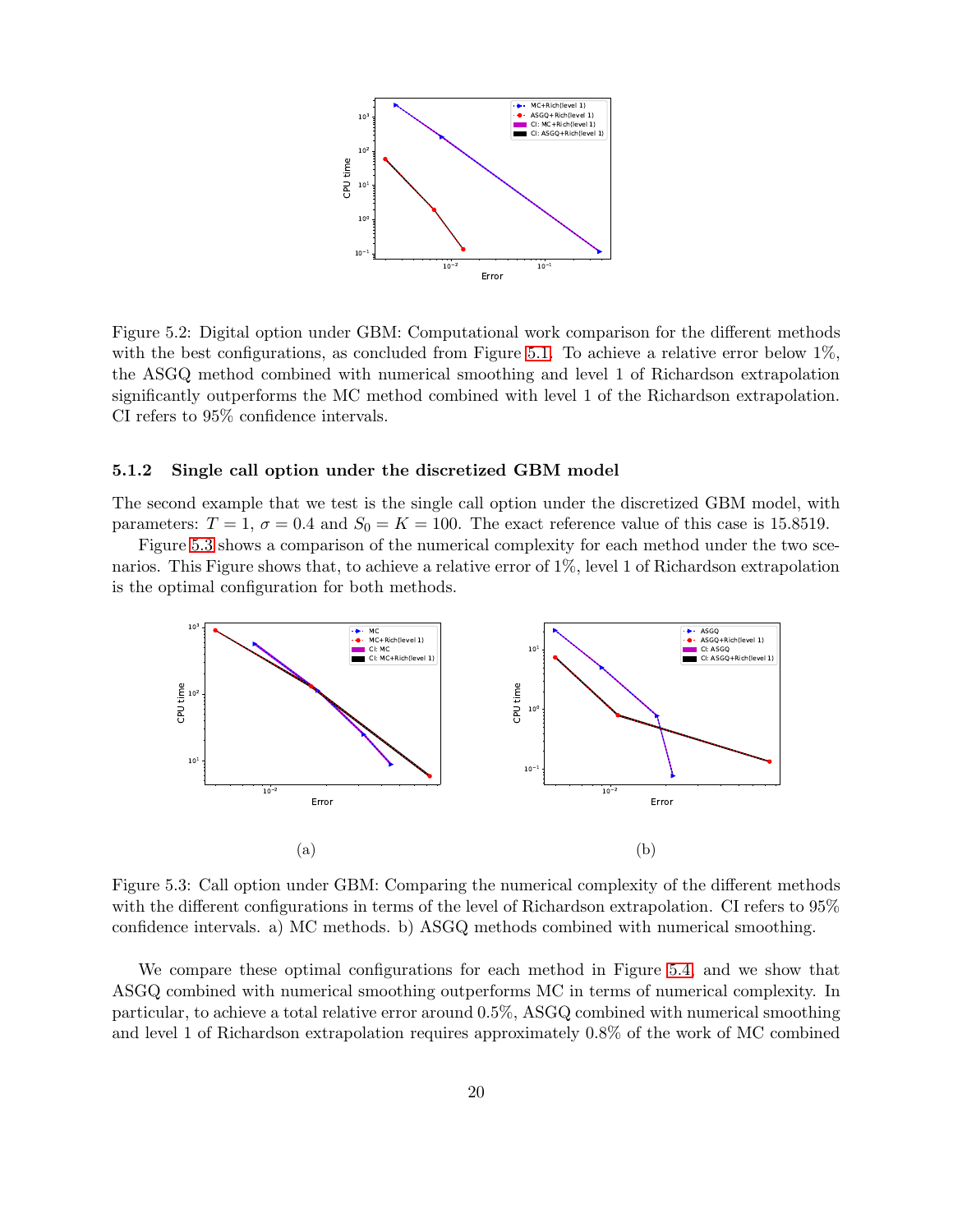<span id="page-20-1"></span>with level 1 of Richardson extrapolation.



Figure 5.4: Call option under GBM: Computational work comparison for the different methods with the best configurations, as concluded from Figure [5.3.](#page-19-2) To achieve a relative error below 1%, the ASGQ combined with numerical smoothing and level 1 of Richardson extrapolation significantly outperforms the MC method combined with level 1 of Richardson extrapolation. CI refers to 95% confidence intervals.

### <span id="page-20-0"></span>5.1.3 Basket call option under discretized GBM model

<span id="page-20-2"></span>The third example that we consider under the GBM model is the multi-dimensional basket call option. We consider now the four dimensional basket call option with parameters:  $\sigma_{1,2,3,4} = 0.4$ ,  $\rho = 0.3, T = 1 r = 0, S_0^{1,2,3,4} = K = 100, \text{ and } c_{1,2,3,4} = 1/4.$  The reference value for those parameters is 11.04. Our experiments show that Richardson extrapolation did not improve the performance of both considered methods, and figure [5.5](#page-20-2) shows that ASGQ combined with numerical smoothing requires approximately 7% of the work of MC to achieve a total relative error of around 0.8%.



Figure 5.5: 4-dimensional basket call option under GBM: Computational work comparison for the different methods. To achieve a relative error below 1%, ASGQ combined with numerical smoothing significantly outperforms the MC method. CI refers to 95% confidence intervals.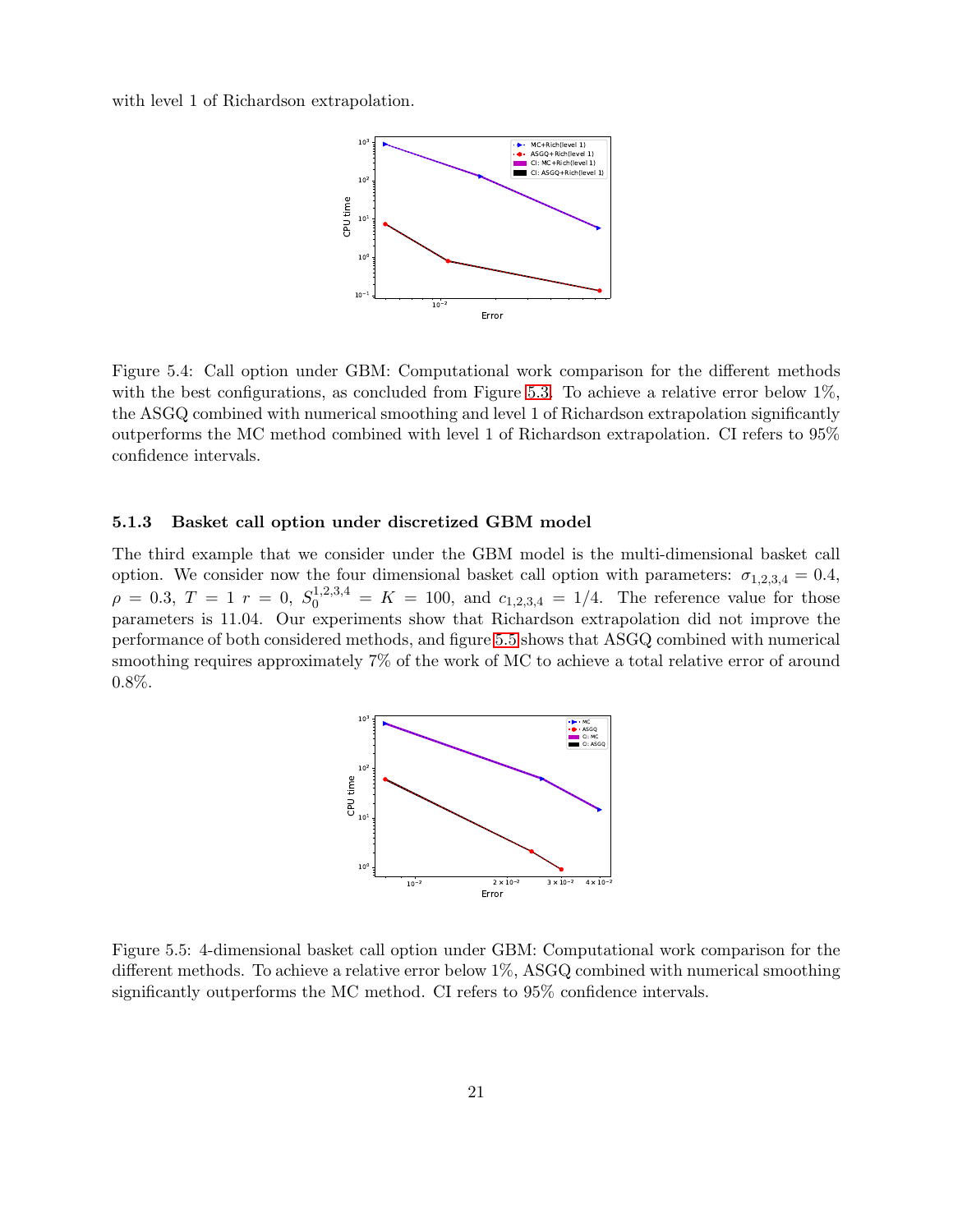#### 5.2 Options under the discretized Heston model

In this section, we consider testing options under the discretized Heston model [\[21,](#page-33-10) [7,](#page-32-9) [23,](#page-33-11) [2\]](#page-32-10) whose dynamics are given by

<span id="page-21-1"></span>(5.1) 
$$
dS_t = \mu S_t dt + \sqrt{v_t} S_t dW_t^S = \mu S_t dt + \rho \sqrt{v_t} S_t dW_t^v + \sqrt{1 - \rho^2} \sqrt{v_t} S_t dW_t
$$

$$
dv_t = \kappa (\theta - v_t) dt + \xi \sqrt{v_t} dW_t^v,
$$

where  $S_t$  is the price of the asset;  $v_t$  is the instantaneous variance, given as a CIR process;  $(W_t^S, W_t^v)$ are correlated Wiener processes with correlation  $\rho$ ;  $\mu$  is the rate of return of the asset;  $\theta$  is the mean variance;  $\kappa$  is the rate at which  $v_t$  reverts to  $\theta$ ; and  $\xi$  is the volatility of the volatility.

Given that the SDE for the asset path is now dependent upon the solution of the volatility SDE in [\(5.1\)](#page-21-1), we must simulate the volatility process first and then use it to simulate the asset path. Therefore, a numerical approximation (discretization) is needed to obtain both paths. To this end, many simulation schemes have been proposed in the literature. In Appendix [C,](#page-37-1) we give an overview of the most popular methods in this context. These methods mainly differ in the way they simulate the volatility process to ensure its positiveness.

Note that we are using ASGQ, which is very sensitive to the smoothness of the integrand. We found numerically (see section [C.4\)](#page-39-0) that using a non-smooth transformation to ensure the positiveness of the volatility process deteriorates the performance of the ASGQ. We suggest an alternative way in this work, to guarantee the positiveness of the volatility process, to simulate it as the sum of Ornstein-Uhlenbeck (OU) or Bessel processes as suggested in Appendix [C.3.](#page-38-0)

In the literature [\[2,](#page-32-10) [25,](#page-33-12) [1\]](#page-32-11), more focus was on designing schemes that i) ensures the positiveness of the volatility process and ii) has a good weak error behavior. In our setting, an optimal scheme is defined through two properties: i) the behavior of mixed differences rates, which is an important feature for an optimal performance of ASGQ (see Appendix [C.4.2](#page-40-0) for more details), and ii) the behavior of the weak error in order to apply the Richardson extrapolation when it is needed. We refer to Appendices [C.4.1](#page-39-1) and [C.4.2](#page-40-0) for more details on the comparison of the different schemes, which suggest that the Heston OU-based scheme, defined in Section [C.3,](#page-38-0) gives the best results according to our criteria. Therefore, in our numerical experiments, we use this scheme with the ASGQ method. For the MC method, we use the full truncation scheme, as explained in Section [C.1.](#page-37-2)

Remark 5.2. Although we compare different simulation schemes for the Heston model, to ensure a sub-optimal performance of the ASGQ combined with numerical smoothing, we emphasize that we do not claim that the chosen scheme is the optimal scheme for all parameters constellations, and a more thorough study on this topic is left as a future work. In this work, we instead aim at highlighting the advantage of our numerical smoothing idea.

Remark 5.3. Although we only illustrate the numerical results for one set of parameters for the Heston model, we note that we obtained almost similar results for many other cases.

#### <span id="page-21-0"></span>5.2.1 Digital option under the discretized Heston model

We consider the digital option under the discretized Heston model with parameters:  $S_0 = K = 100$ ,  $v_0 = 0.04, \mu = 0, \rho = -0.9, \kappa = 1, \xi = 0.1, \theta = 0.0025$ . The reference solution is 0.5145.

Figure [5.6](#page-22-0) shows a comparison of the numerical complexity for each method under the two different scenarios. From this figure, we can conclude that, to achieve a relative error of  $1\%$ , level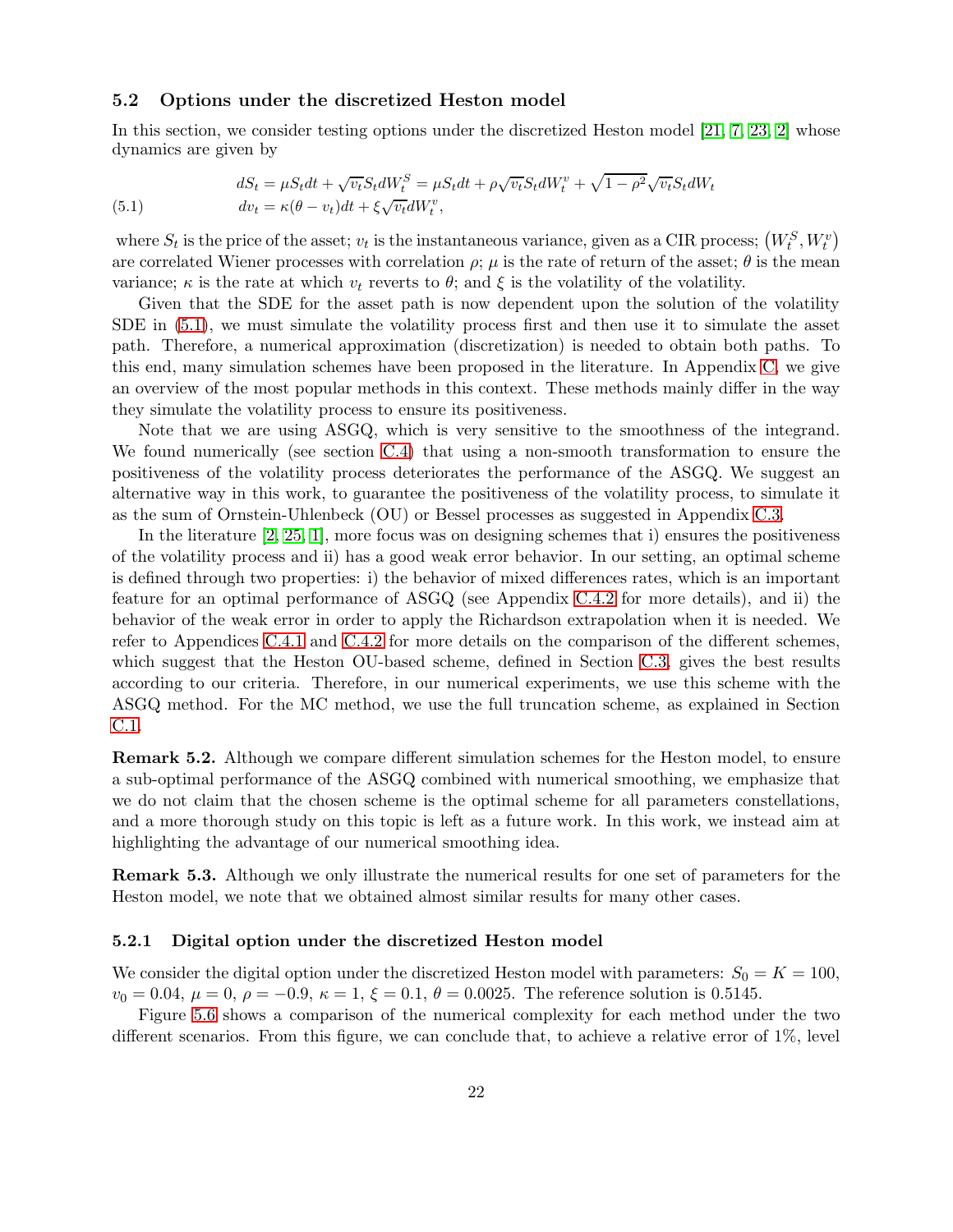<span id="page-22-0"></span>1 of Richardson extrapolation is the optimal configuration for the ASGQ method, and without Richardson extrapolation is the optimal configuration for the MC method.



Figure 5.6: Digital option under Heston: Comparing the numerical complexity of the different methods with the different configurations in terms of the level of Richardson extrapolation. CI refers to 95% confidence intervals. a) MC methods. b) ASGQ methods combined with numerical smoothing.

<span id="page-22-1"></span>We compare these optimal configurations for each method in Figure [5.7,](#page-22-1) which shows that, to achieve a total relative error around 0.6%, ASGQ combined with numerical smoothing and level 1 of Richardson extrapolation requires approximately 6% of the work of MC without Richardson extrapolation.



Figure 5.7: Digital option under Heston: Computational work comparison for the different methods with the best configurations, as concluded from Figure [5.6.](#page-22-0) To achieve a relative error below  $1\%$ , the ASGQ combined with numerical smoothing and level 1 of Richardson extrapolation significantly outperforms the MC method without the Richardson extrapolation. CI refers to 95% confidence intervals.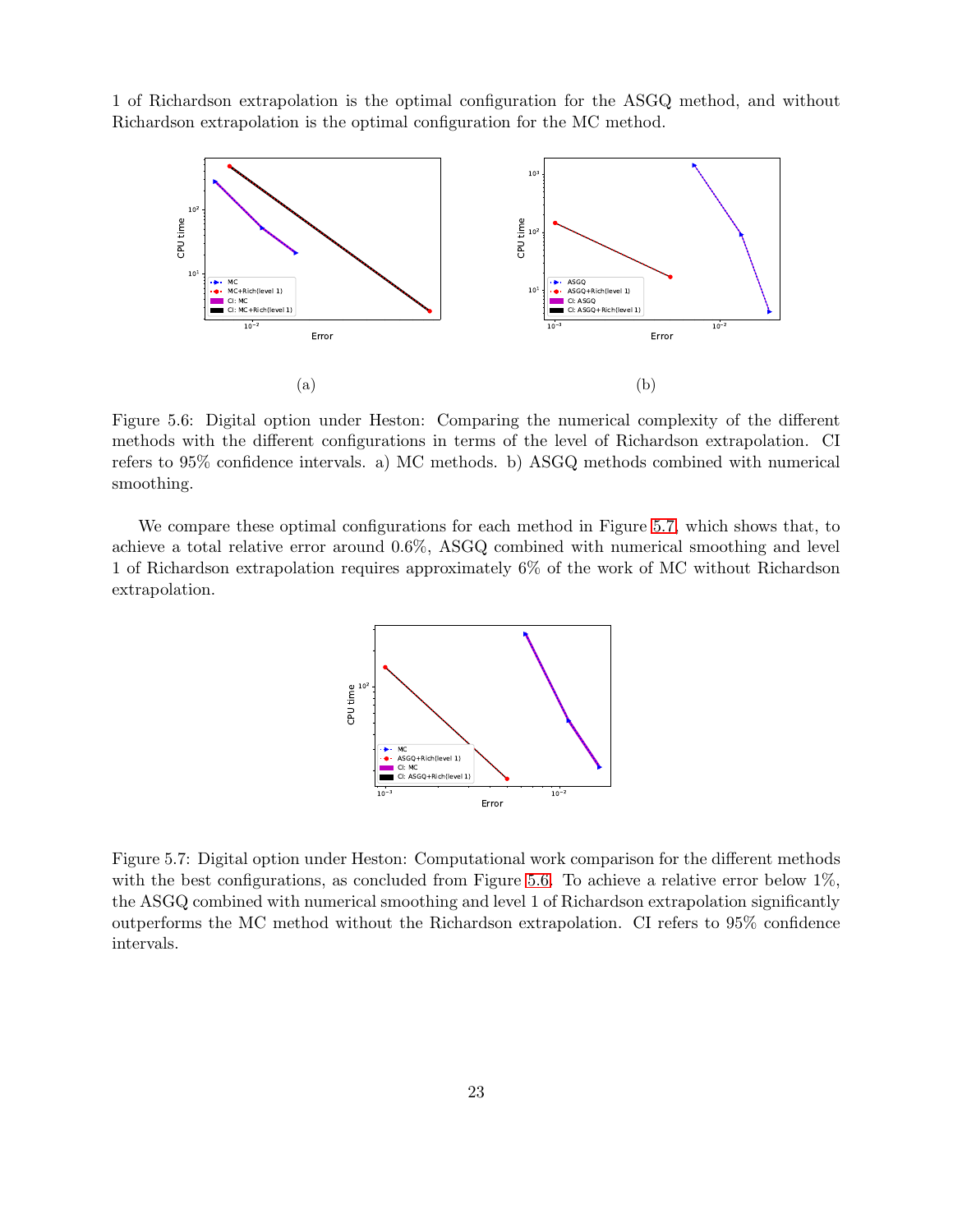#### <span id="page-23-0"></span>5.2.2 European call option under the discretized Heston model

We consider the call option under the discretized Heston model with parameters:  $S_0 = K = 100$ ,  $v_0 = 0.04, \mu = 0, \rho = -0.9, \kappa = 1, \xi = 0.1, \theta = 0.0025$ . The reference solution is 6.332542.

<span id="page-23-1"></span>Figure [5.8](#page-23-1) shows a comparison of the numerical complexity for each method under the two different scenarios. From this Figure, we conclude that level 1 of Richardson extrapolation is the optimal configuration for both the MC and the ASGQ methods.



Figure 5.8: Call option under Heston: Comparing the numerical complexity of the different methods with the different configurations in terms of the level of Richardson extrapolation. CI refers to 95% confidence intervals. a) MC methods. b) ASGQ methods combined with numerical smoothing.

<span id="page-23-2"></span>We compare these optimal configurations for each method in Figure [5.9,](#page-23-2) which shows that ASGQ outperforms MC in terms of numerical complexity. In particular, to achieve a total relative error around 0.5%, ASGQ combined with numerical smoothing and level 1 of Richardson extrapolation requires approximately 17% of the work of MC combined with level 1 of Richardson extrapolation.



Figure 5.9: Call option under Heston: Computational work comparison for the different methods with the best configurations, as concluded from Figure [5.8.](#page-23-1) To achieve a relative error below 1%, the ASGQ combined with numerical smoothing and level 1 of Richardson extrapolation significantly outperforms the MC method combined with level 1 of Richardson extrapolation. CI refers to 95% confidence intervals.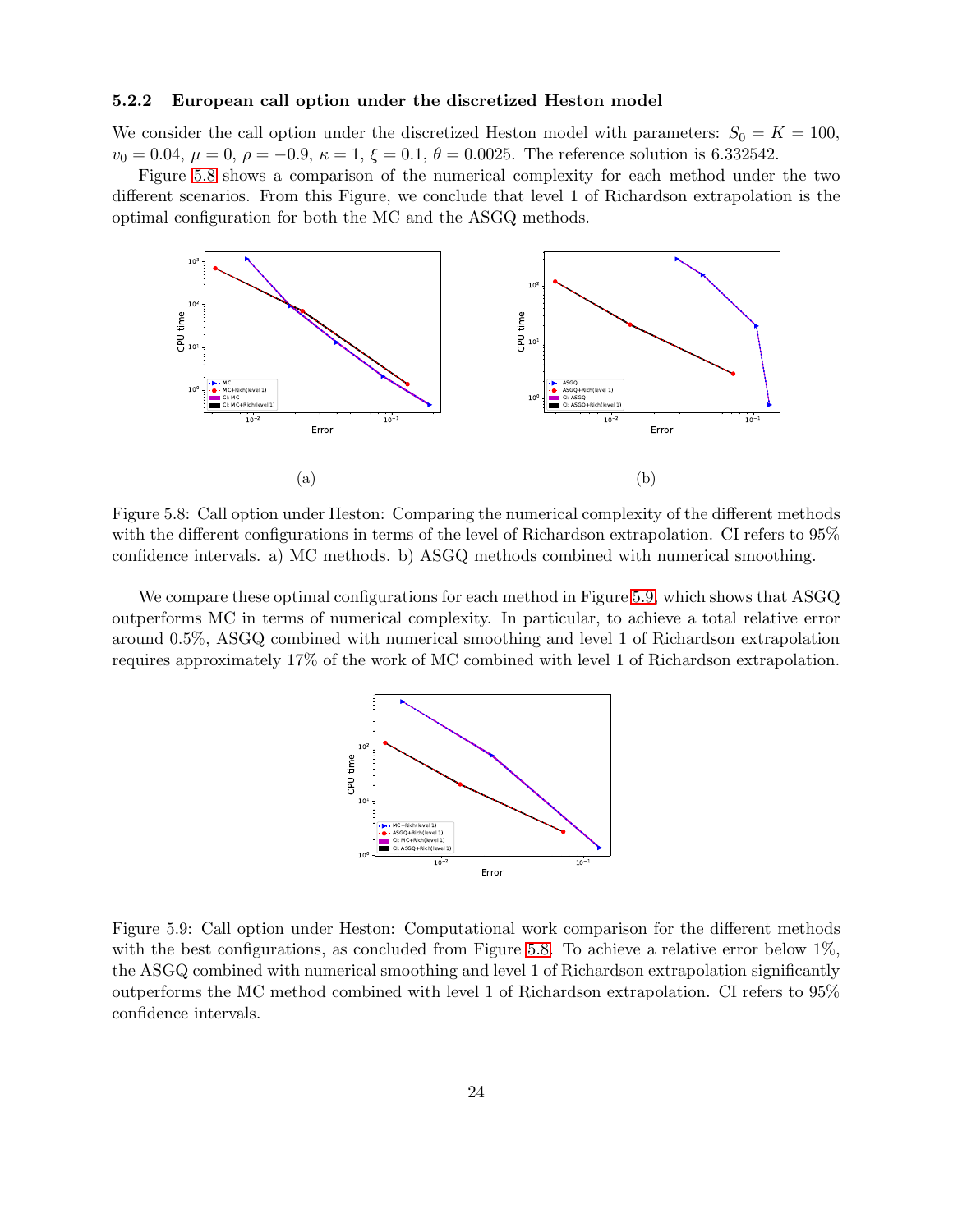# <span id="page-24-0"></span>6 Numerical experiments: Numerical smoothing with MLMC

In this section, we illustrate the advantage of combining the idea of numerical smoothing with MLMC in the context of quantitative finance. We consider two examples: i) the first one is for computing the price of a digital option under the GBM and Heston models (see Section [6.1\)](#page-24-1), and ii) the second example is for approximating the density function of asset prices, for GBM and Heston models (see Section [6.2\)](#page-28-0). The idea and results of Section [6.1](#page-24-1) can be generalized to i) options having low regularity in the payoff function, or ii) computing distribution functions. On the other hand, examples in Section [6.2](#page-28-0) can be generalized to: i) computing density functions, which involves the use of Dirac delta functions and whose expectation is hard to approximate using MLMC due to the infinite variance, and ii) computing Greeks for an option with a non-smooth payoff function.

In this section, we mainly compare the different examples: i) standard MLMC estimator (without smoothing), and ii) MLMC estimator combined with numerical smoothing (as explained in Section [2.2\)](#page-5-4). We note that the parameters of the numerical smoothing,  $(TOL_{Newton}, N_q)$ , are chosen heuristically to solve the optimization problem [\(4.11\)](#page-14-5).

### <span id="page-24-1"></span>6.1 MLMC for digital options

In this section, we illustrate the advantage of combining our numerical smoothing idea with the MLMC method to compute option prices for non-smooth payoff function. For illustration, we consider the price of the digital option, *i.e.*, we want to approximate  $(K$  is the strike)

(6.1) 
$$
E[g(X)] = E[\mathbf{1}_{X>K}].
$$

When comparing the different methods, we use the Euler-Maruyama scheme for the GBM example, and for the Heston example we use i) the full truncation scheme (we refer to it by the FT scheme) (explained in Section [C.1\)](#page-37-2), and ii) the Heston OU-based scheme (we refer to it by the OU scheme) (explained in Section [C.3\)](#page-38-0).

#### <span id="page-24-2"></span>6.1.1 Results for the digital option under the GBM model

As an illustration, we choose the digital option under the GBM model with parameters:  $S_0 = K =$ 100,  $T = 1$ ,  $r = 0$ , and  $\sigma = 0.2$ . We summarize the obtained results for approximating the price of the option in Table [6.1](#page-25-0) and more details are illustrated by Figures [6.1,](#page-25-1) [6.2,](#page-25-2) and [6.3.](#page-26-0) From these figures and Table [6.1,](#page-25-0) we can see two main results:

- 1. A significant reduction of the kurtosis at the finest levels,  $\kappa_L$ , of the MLMC algorithm when using numerical smoothing. In fact, the kurtosis is reduced by a factor of 236 (compare the bottom right plots in Figures [6.2](#page-25-2) and [6.3\)](#page-26-0). We stress that this is an important improvement for the robustness of the MLMC estimator, as explained in Section [3.2](#page-9-0) and in [\[13\]](#page-32-6).
- 2. Numerical smoothing significantly reduces the variance of the coupled levels in MLMC and improves the strong convergence rate,  $\beta$ , from  $\beta = 1/2$  to  $\beta = 1$  (compare top left plots in Figures [6.2](#page-25-2) and [6.3\)](#page-26-0), resulting in a reduction in the order of MLMC numerical complexity from  $\mathcal{O}(\text{TOL}^{-2.5})$  to  $\mathcal{O}(\text{TOL}^{-2}(\log(\text{TOL}))^2)$  (see Figure [6.1\)](#page-25-1). From Figure [6.1,](#page-25-1) we see also that MLMC combined with smoothing significantly outperforms standard MLMC in terms of computational work.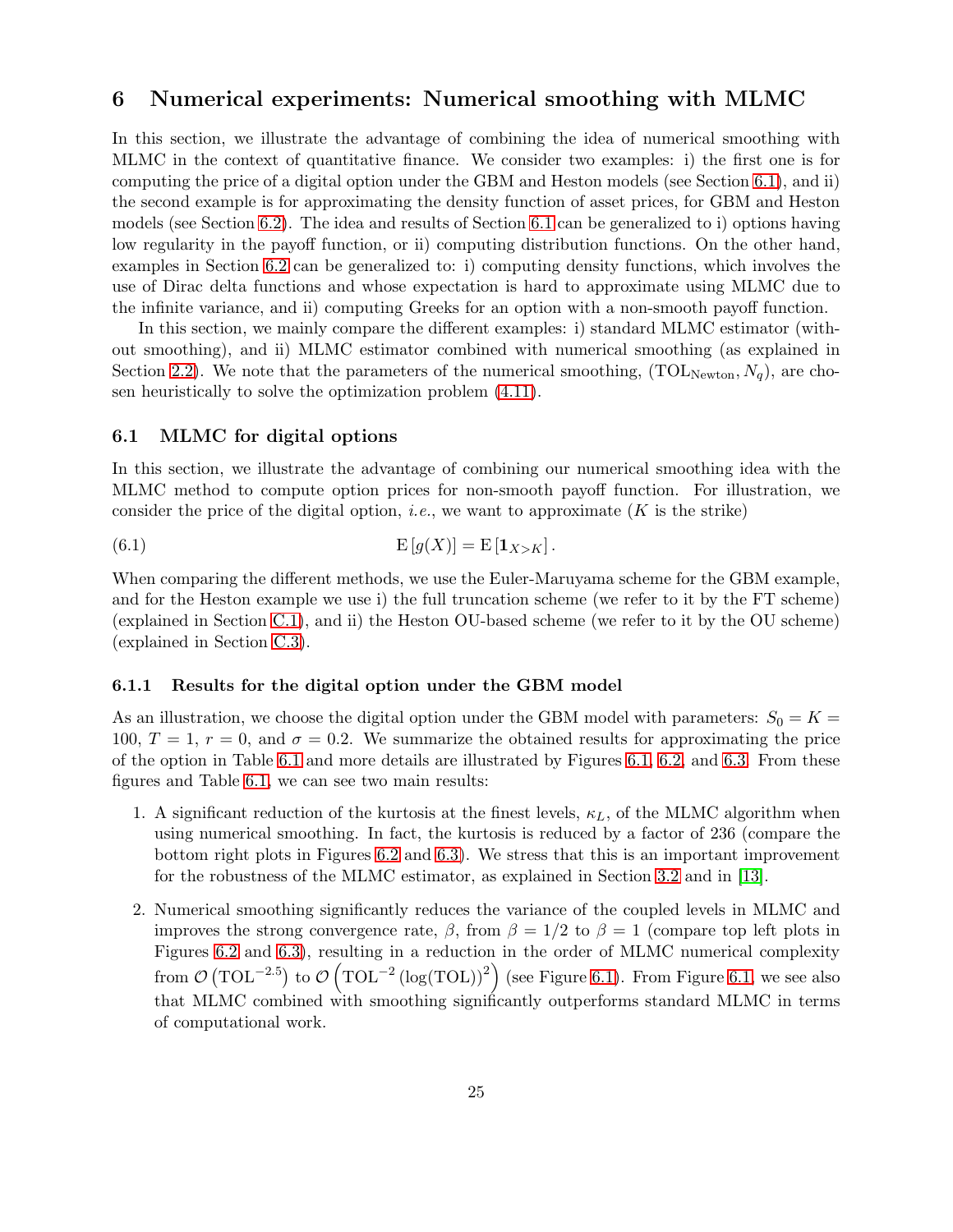<span id="page-25-0"></span>

| Method.                                                                                  |  |             | Numerical complexity             |
|------------------------------------------------------------------------------------------|--|-------------|----------------------------------|
| MLMC without smoothing                                                                   |  | 709 1 1/2 1 | $\mathcal{O}(\text{TOL}^{-2.5})$ |
| MLMC with numerical smoothing 3 1 1 0 $\mathcal{O}(\text{TOL}^{-2}(\log(\text{TOL}))^2)$ |  |             |                                  |

<span id="page-25-1"></span>Table 6.1: Digital option under GBM: Summary of the MLMC numerical results.  $\kappa_L$  is the kurtosis at the finest level of MLMC, and  $(\alpha, \beta, \gamma)$  are weak, strong and work rates, respectively. TOL is the user-selected MLMC tolerance. These results correspond to Figures [6.1,](#page-25-1) [6.2,](#page-25-2) and [6.3,](#page-26-0) respectively.



<span id="page-25-2"></span>Figure 6.1: Digital option under GBM: Comparison of the numerical complexity (expected work,  $E[W]$ , vs tolerance, TOL, in a log-log scale) of the different methods i) standard MLMC, ii) MLMC with numerical smoothing. MLMC combined with numerical smoothing outperforms MLMC without smoothing, and also achieves a better numerical complexity rate that is  $\mathcal{O}(\text{TOL}^{-2}\log(\text{TOL})^2)$ .



Figure 6.2: Digital option under GBM: Convergence plots for MLMC without smoothing, combined with Euler-Maruyama discretization.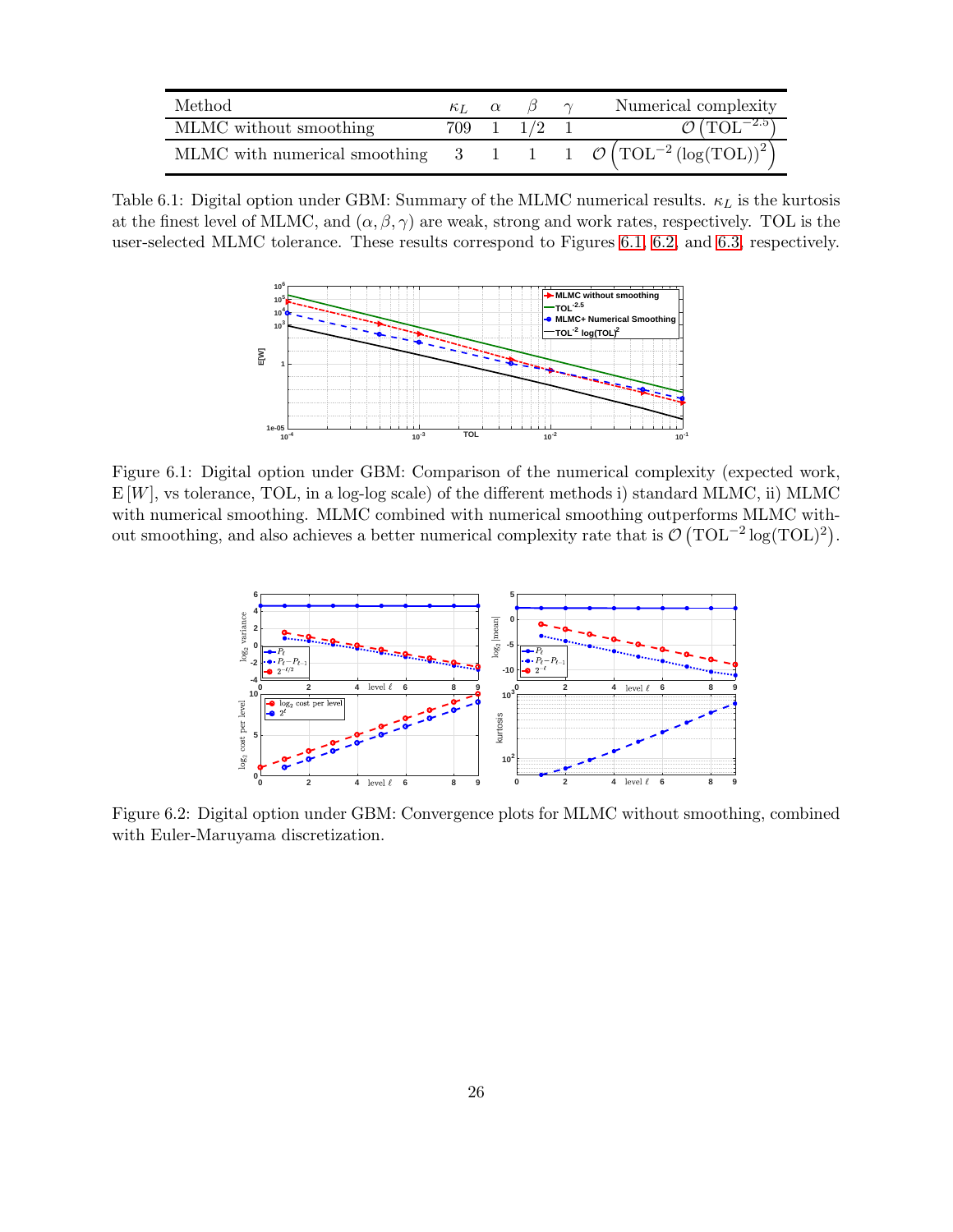<span id="page-26-0"></span>

Figure 6.3: Digital option under GBM: Convergence plots for MLMC with numerical smoothing  $(TOL_{Newton} = 10^{-3}, N_q = 8)$ , combined with Euler-Maruyama discretization.

<span id="page-26-2"></span>**Remark 6.1.** We note that observing a decaying variance of  $P_{\ell}$  in the top left plot in Figure [6.3](#page-26-0) is expected since we use a Brownian bridge for path construction, and the integrand only depends on the terminal value of the Brownian bridge, which has a variance scale of order  $\Delta t$ . This implies that, for the particular case of digital option under the GBM dynamics, we expect the numerical complexity of the MC method with smoothing to be of order  $\mathcal{O}(\text{TOL}^{-2})$ . Furthermore, we stress that this observation only holds for the the GBM dynamics, which we use it here as a didactic example, and our main interest is to test our approach for dynamics where discretization of the asset price is needed, such as the Heston dynamics, presented in the following Section.

Remark 6.2. We also emphasize that our approach can be extended in a straightforward manner to any kind of dynamics, since it is based on the numerical smoothing idea. In the following Section, we show the advantage of our approach for the Heston model where discretization of the asset price is needed.

### <span id="page-26-1"></span>6.1.2 Digital option under the Heston model

As an illustration, we choose the digital option under the Heston model with parameters:  $T = 1$ ,  $S_0 = K = 100, v_0 = 0.04, \mu = 0, \rho = -0.9, \kappa = 1, \xi = 0.1, \theta = 0.0025$ . We summarize the obtained results for approximating the price in Table [6.2](#page-27-0) and more details are illustrated by Figures [6.4,](#page-27-1) [6.5,](#page-27-2) [6.6,](#page-28-1) and [6.7.](#page-28-2) From these figures and Table [6.2,](#page-27-0) we can make the following observations:

- 1. The significant reduction of the kurtosis at the finest levels,  $\kappa_L$ , of MLMC when using numerical smoothing (using both OU-based scheme or FT scheme). In fact, the kurtosis is reduced by a factor greater than 27 (compare the bottom right plots in Figures [6.5,](#page-27-2) [6.6,](#page-28-1) and [6.7\)](#page-28-2). We stress that this is an important improvement for the robustness of the MLMC estimator, as explained in Section [3.2](#page-9-0) and in [\[13\]](#page-32-6).
- 2. Numerical smoothing (with OU-based or FT schemes) reduces significantly the variance of coupled levels in MLMC, and improves the strong rate from  $\beta = 1/2$  to  $\beta = 1$  (compare top left plots in Figures [6.5,](#page-27-2) [6.6,](#page-28-1) and [6.7\)](#page-28-2), resulting in reducing the computational work, and the order of MLMC numerical complexity from  $\mathcal{O}(\text{TOL}^{-2.5})$  to  $\mathcal{O}(\text{TOL}^{-2}(\log(\text{TOL}))^2)$  (see Figure [6.4\)](#page-27-1).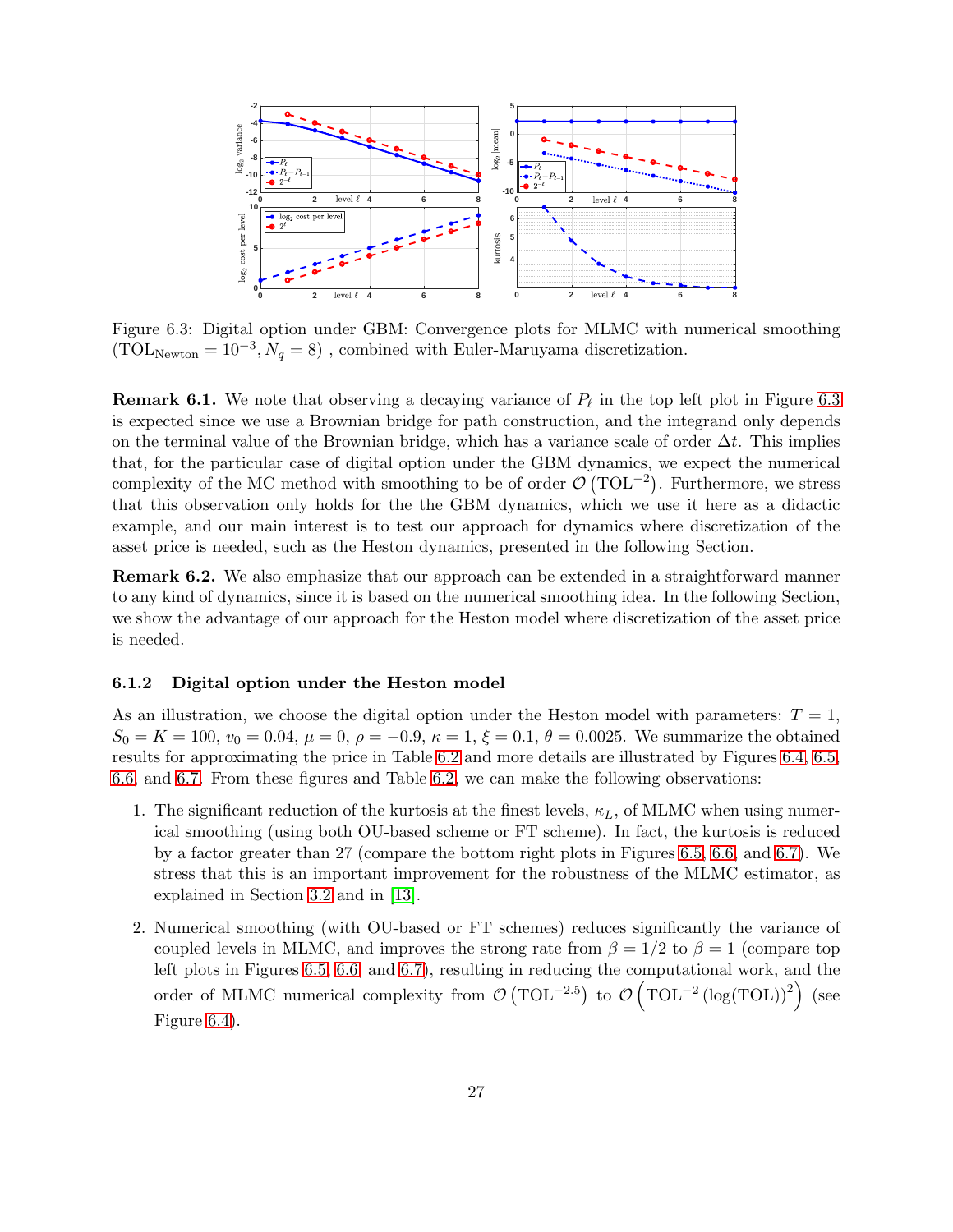<span id="page-27-0"></span>

| Method                                            | $\kappa_L$ $\alpha$ |         | $\sim$ | Numerical complexity                                                     |
|---------------------------------------------------|---------------------|---------|--------|--------------------------------------------------------------------------|
| MLMC without smoothing $+FT$ scheme               | 245 1               | $1/2$ 1 |        | $\mathcal{O}(\text{TOL}^{-2.5})$                                         |
| MLMC with numerical smoothing $+$ OU-based scheme |                     |         |        | 7 1 1 $\mathcal{O}(TOL^{-2}\log(TOL)^2)$                                 |
| MLMC with numerical smoothing + FT scheme         |                     |         |        | $\boxed{1 \quad 1 \quad \mathcal{O}(\text{TOL}^{-2}\log(\text{TOL})^2)}$ |

<span id="page-27-1"></span>Table 6.2: Digital option under Heston: Summary of the MLMC numerical results.  $\kappa_L$  is the kurtosis at the finest level of MLMC,  $(\alpha, \beta, \gamma)$  are weak, strong and work rates, respectively. TOL is the user-selected MLMC tolerance. These results correspond to Figures [6.4,](#page-27-1) [6.5,](#page-27-2) [6.6,](#page-28-1) and [6.7.](#page-28-2)



Figure 6.4: Digital option under Heston: Comparison of the numerical complexity (expected work,  $E[W]$ , vs tolerance, TOL, in a log-log scale) of the different methods i) standard MLMC (based on the FT scheme), ii) MLMC with smoothing (based on OU scheme), and iii) MLMC with smoothing (based on the FT scheme). MLMC combined with numerical smoothing (OU or FT schemes) outperforms standard MLMC, and also achieves a better numerical complexity rate.

<span id="page-27-2"></span>

Figure 6.5: Digital option under Heston: Convergence plots for MLMC without smoothing, combined with the FT scheme (explained in Section [C.1\)](#page-37-2).

Remark 6.3. Although we just illustrated the benefit of our approach when combined with MLMC for computing the digital option price under the GBM (Section [6.1.1\)](#page-24-2) and Heston dynamics (Section [6.1.2\)](#page-26-1), we emphasize that it can be easily extended to any kind of model dynamics and to any low regular observable, g. For instance, this idea can be applied to approximate distribution functions involving the heavy-side function as the observable g.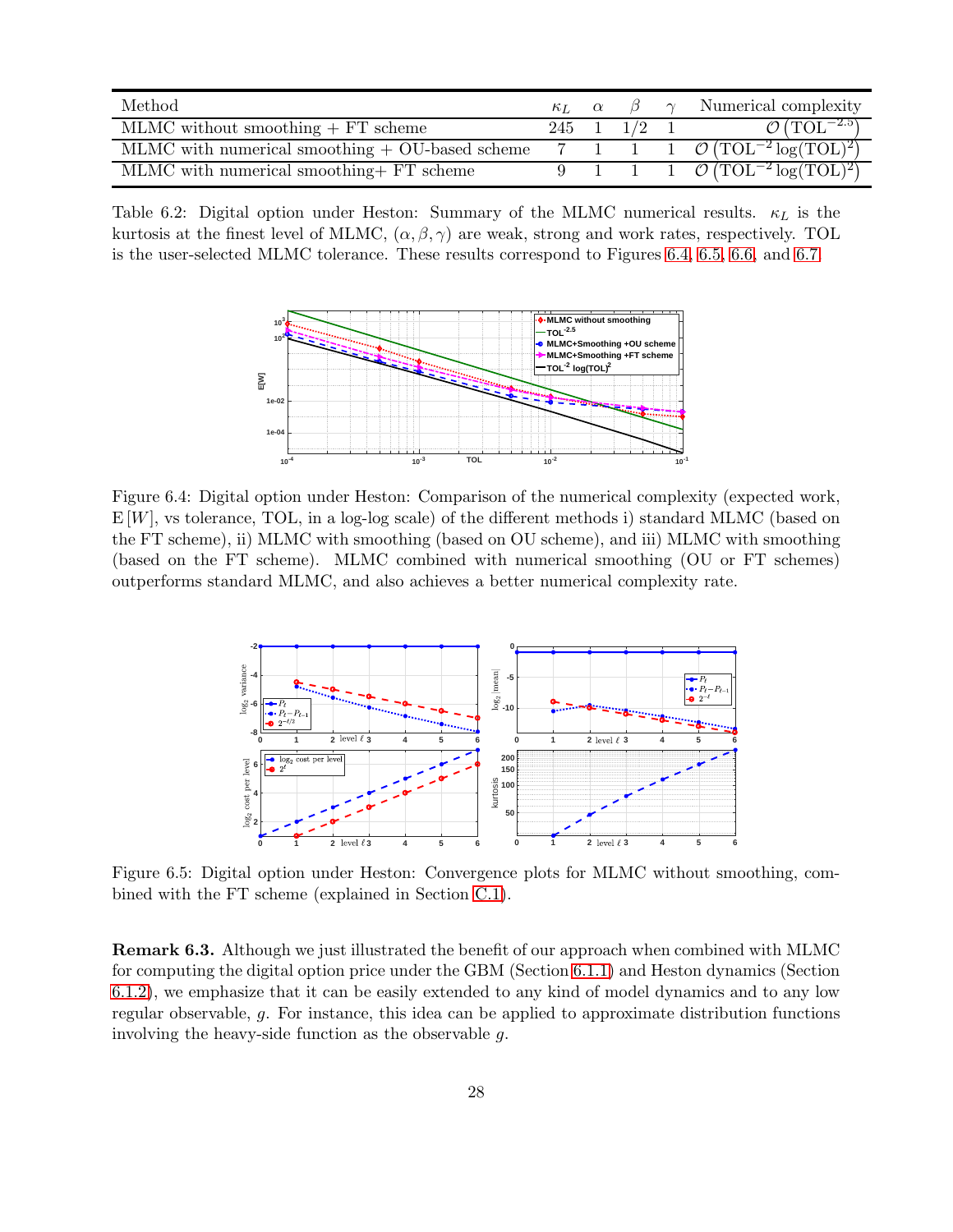<span id="page-28-1"></span>

<span id="page-28-2"></span>Figure 6.6: Digital option under Heston: Convergence plots for MLMC with numerical smoothing  $(TOL_{Newton} = 10^{-3}, N_q = 32)$ , combined with the OU scheme (explained in Section [C.3\)](#page-38-0).



Figure 6.7: Digital option under Heston: Convergence plots for MLMC with numerical smoothing  $(TOL_{Newton} = 10^{-3}, N_q = 32)$ , combined with the FT scheme (explained in Section [C.1\)](#page-37-2).

#### <span id="page-28-0"></span>6.2 MLMC for approximating densities and Greeks

In this section, we explore the idea of combining the numerical smoothing with the MLMC method to compute density functions and Greeks for non-smooth payoff functions. In this context of density estimation, the numerical smoothing procedure combines root finding algorithm, to determine the location of the discontinuity, with a conditional expectation, computed exactly, with respect to the Brownian bridge. We recall that MLMC without any smoothing will fail due to the infinite variance caused by the singularity of the delta function. The aim in this case is to approximate the density,  $\rho_X(u)$ , for a given stochastic process X, at point u, which is given by

$$
\rho_X(u) = \mathrm{E}\left[\delta(X - u)\right],
$$

where  $\delta$  is the Dirac delta function.

We can easily show, by conditioning with respect to the Brownian bridge, that

<span id="page-28-3"></span>(6.2) 
$$
\rho_X(u) = \mathcal{E}\left[\delta(X-u)\right] = \frac{1}{\sqrt{2\pi}} \mathcal{E}\left[\exp\left(-\left(y^*(u)\right)^2/2\right) \frac{dy^*}{dx}(u)\right] \approx \frac{1}{\sqrt{2\pi}} \mathcal{E}\left[\exp\left(-\left(\overline{y}^*(u)\right)^2/2\right) \frac{d\overline{y}^*}{dx}(u)\right],
$$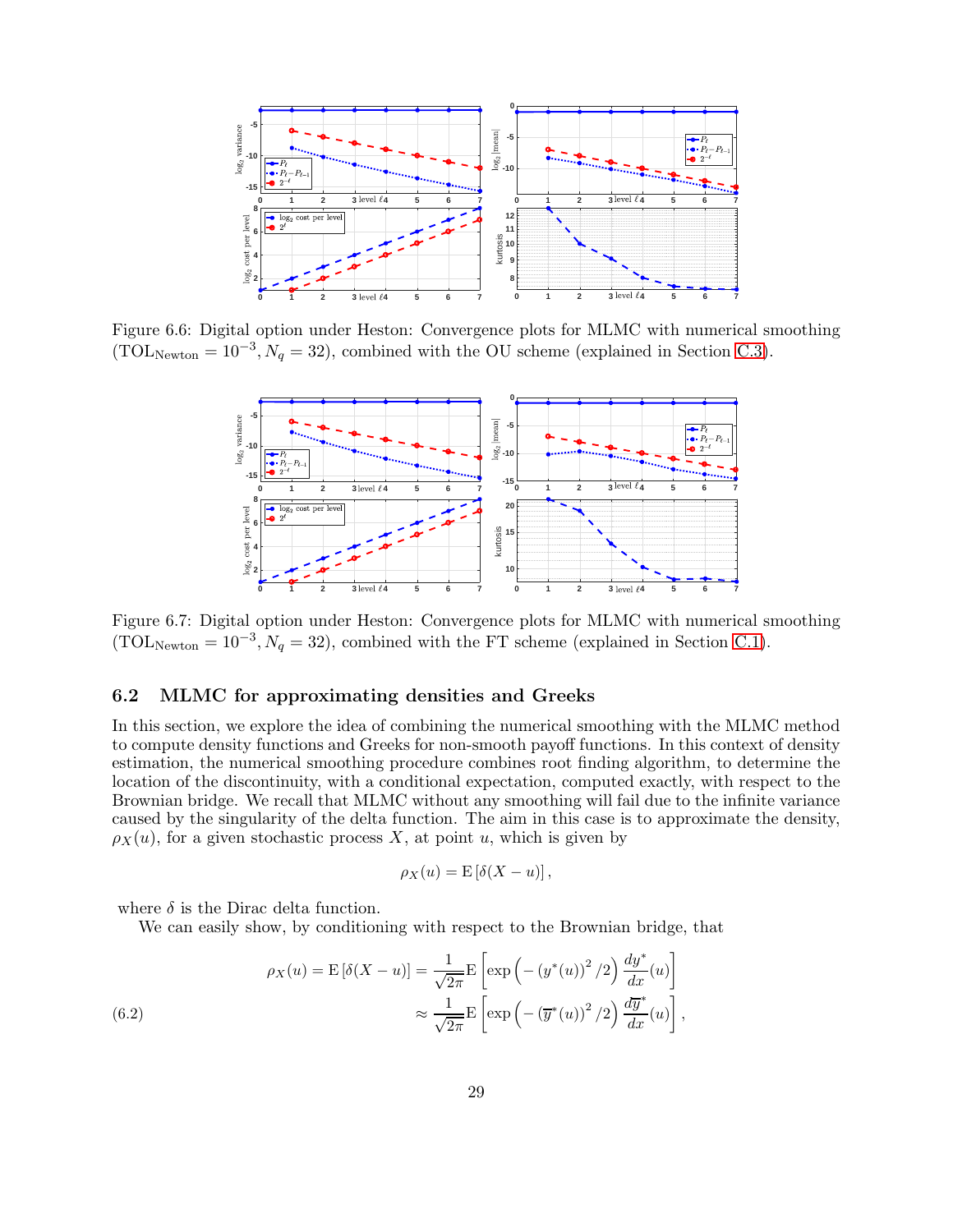where  $y^*(u)$  is the exact discontinuity location, and  $\overline{y}$  is the approximated discontinuity location, obtained by solving numerically:  $X(T; \overline{y}^*(u), \mathbf{z}_{-1}) = u$ , where  $\mathbf{z}$  is  $N-1$  (2N -1) Gaussian random vector used for Brownian bridge construction for the GBM dynamics (Heston dynamics), with N being the number of time steps.

<span id="page-29-0"></span>Remark 6.4. Formula [\(6.2\)](#page-28-3) can be easily generalized to the multidimensional case, with the difference that one needs to perform a root finding procedure in the d-dimensional space characterized by the coarsest factor in each dimension. In fact, it easy to show, for  $\mathbf{u} \in \mathbb{R}^d$ , <sup>[14](#page-29-1)</sup>,

(6.3) 
$$
\rho_{\mathbf{X}}(\mathbf{u}) = \mathbf{E} [\delta(\mathbf{X} - \mathbf{u})] = \mathbf{E} [\rho_d (\mathbf{y}^*(\mathbf{u})) \det (\mathbf{J} (\mathbf{u}))]
$$

$$
\approx \mathbf{E} [\rho_d (\overline{\mathbf{y}}^*(\mathbf{u})) \det (\overline{\mathbf{J}} (\mathbf{u}))],
$$

where **J** is the Jacobian matrix, with  $\mathbf{J}_{ij} = \frac{\partial y_i^*}{\partial x_j}$ ,  $\rho_d(.)$  is the multivariate Gaussian density,  $\mathbf{y}^*(\mathbf{u})$ is the exact discontinuity location, and  $\bar{y}^*$  is the approximated discontinuity location, obtained by solving numerically:  $\mathbf{X}(T;\overline{\mathbf{y}}^*(\mathbf{u}),\mathbf{z}_{-1}) = \mathbf{u}$ , where **z** is the Gaussian random vector used for Brownian bridges construction.

We should emphasize that the only error in our approach corresponds to the root finding procedure, and, contrary to approach based on kernel density and parametric regularization (see Remark [6.6\)](#page-31-0), does not depend exponentially on the dimension of the problem.

#### <span id="page-29-3"></span>6.2.1 Approximating density under the GBM model

As an illustration, we choose to compute the density  $\rho_X$  at  $u = 1$  such that X is a GBM with parameters:  $S_0$ ,  $T = 1$ ,  $r = 0$ , and  $\sigma = 0.2$ . In this case, as a reference solution, we know that  $X(T)$  is lognormally distributed with parameters  $r - \sigma^2/2$  and  $\sigma$ .

In Table [6.3,](#page-29-2) we summarize the obtained results for estimating the density,  $\rho_X$  at  $u = 1$ , using MLMC combined with numerical smoothing, where  $X$  follows the GBM dynamics. In Figure [6.9,](#page-30-0) we show the detailed convergence results for the MLMC estimator combined with the numerical smoothing. From this Figure , we can verify that we obtain a strong convergence rate of order one (see top left plot in Figure [6.9\)](#page-30-0), which results in a numerical complexity of the MLMC estimator to be of order  $\mathcal{O}(\text{TOL}^{-2}(\log(\text{TOL}))^2)$ , as confirmed by figure [6.8.](#page-30-1)

<span id="page-29-2"></span>

| Method                                                                        |  |  | $\kappa_L \alpha \beta \gamma$ Numerical complexity |
|-------------------------------------------------------------------------------|--|--|-----------------------------------------------------|
| GBM + numerical smoothing 5 1 1 1 $\mathcal{O}(\text{TOL}^{-2}(\log(TOL))^2)$ |  |  |                                                     |

Table 6.3: Density of GBM: Summary of the MLMC numerical results observed for computing the density  $\rho_X$  at  $u = 1$ , where X follows the GBM dynamics.  $\kappa_L$  is the kurtosis at the finest levels of MLMC with  $\Delta t_L = T.2^{-8}$ , and  $(\alpha, \beta, \gamma)$  are weak, strong and work rates, respectively. TOL is the user-selected MLMC tolerance. These results correspond to Figures [6.8](#page-30-1) and [6.9.](#page-30-0)

We emphasize that our approach can be extended in a straightforward manner to any kind of dynamics, since it is based on numerical smoothing based on solving a root-finding problem. In the following Section, we show the advantage of our approach for the Heston model where discretization of the asset price is indeed needed.

<span id="page-29-1"></span><sup>&</sup>lt;sup>14</sup>For a matrix A, we denote by det  $(A)$  its determinant.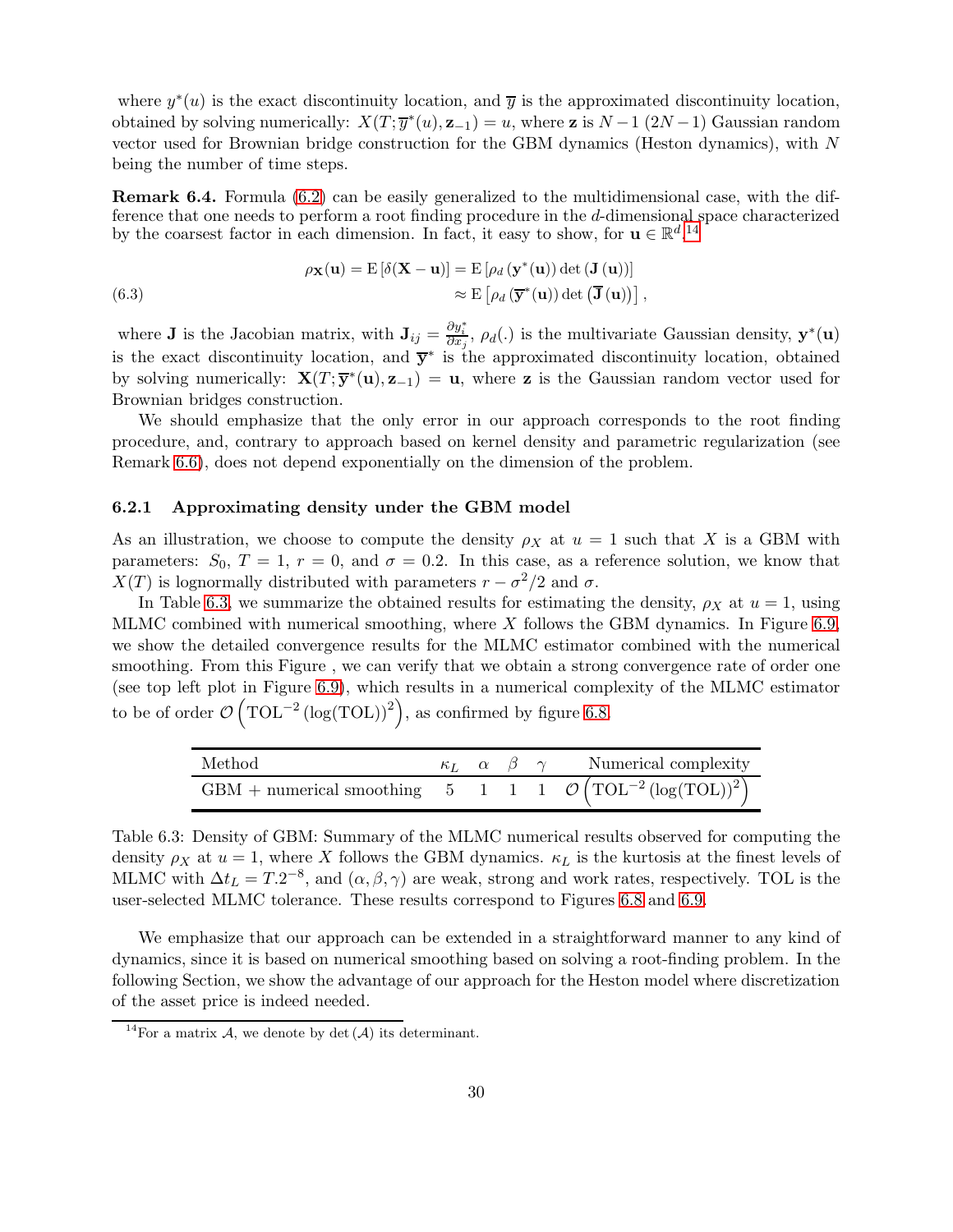<span id="page-30-1"></span>

<span id="page-30-0"></span>Figure 6.8: Density of GBM: Numerical complexity of MLMC with numerical smoothing for computing the density  $\rho_X$  at  $u = 1$ , where X follows the GBM dynamics.



Figure 6.9: Density of GBM: Convergence plots for MLMC with numerical smoothing (TOL<sub>Newton</sub> = 10<sup>-2</sup>), for computing the density  $\rho_X$  at  $u = 1$ , where X follows the GBM dynamics. Remark [6.1](#page-26-2) holds in this particular example as well.

#### <span id="page-30-2"></span>6.2.2 Approximating density under the Heston model

As an illustration, we choose to compute the density  $\rho_X$  at  $u = 1$  such that X is a Heston asset with parameters:  $S_0 = 1$ ,  $v_0 = 0.04$ ,  $\mu = 0$ ,  $\rho = -0.9$ ,  $\kappa = 1$ ,  $\xi = 0.1$ ,  $\theta = 0.0025$ . In this case, as a reference solution, we obtain the density by applying the Fractional Fourier Transform to the characteristic function, which is known for this model. In Table [6.4,](#page-31-1) we summarize the obtained results, using MLMC combined with numerical smoothing. In Figure [6.11,](#page-31-2) we show the detailed convergence results for the MLMC estimator combined with the numerical smoothing, and using the OU scheme (explained in Section [C.3\)](#page-38-0) . From this Figure, we can verify that we obtain a strong convergence rate of order one (see top left plot in Figure [6.11\)](#page-31-2), which results in a numerical complexity of the MLMC estimator of order  $\mathcal{O}(\text{TOL}^{-2}(\log(\text{TOL}))^2)$ , as confirmed by figure [6.10\)](#page-31-3).

Remark 6.5. Although we have only illustrated the benefit of our approach when combined with MLMC for computing the density of the asset price under the GBM (Section [6.2.1\)](#page-29-3) and Heston dynamics (Section [6.2.2\)](#page-30-2), we emphasize that our approach can be easily extended to any kind of model dynamics. Furthermore, our approach can be easily extended to computing financial Greeks.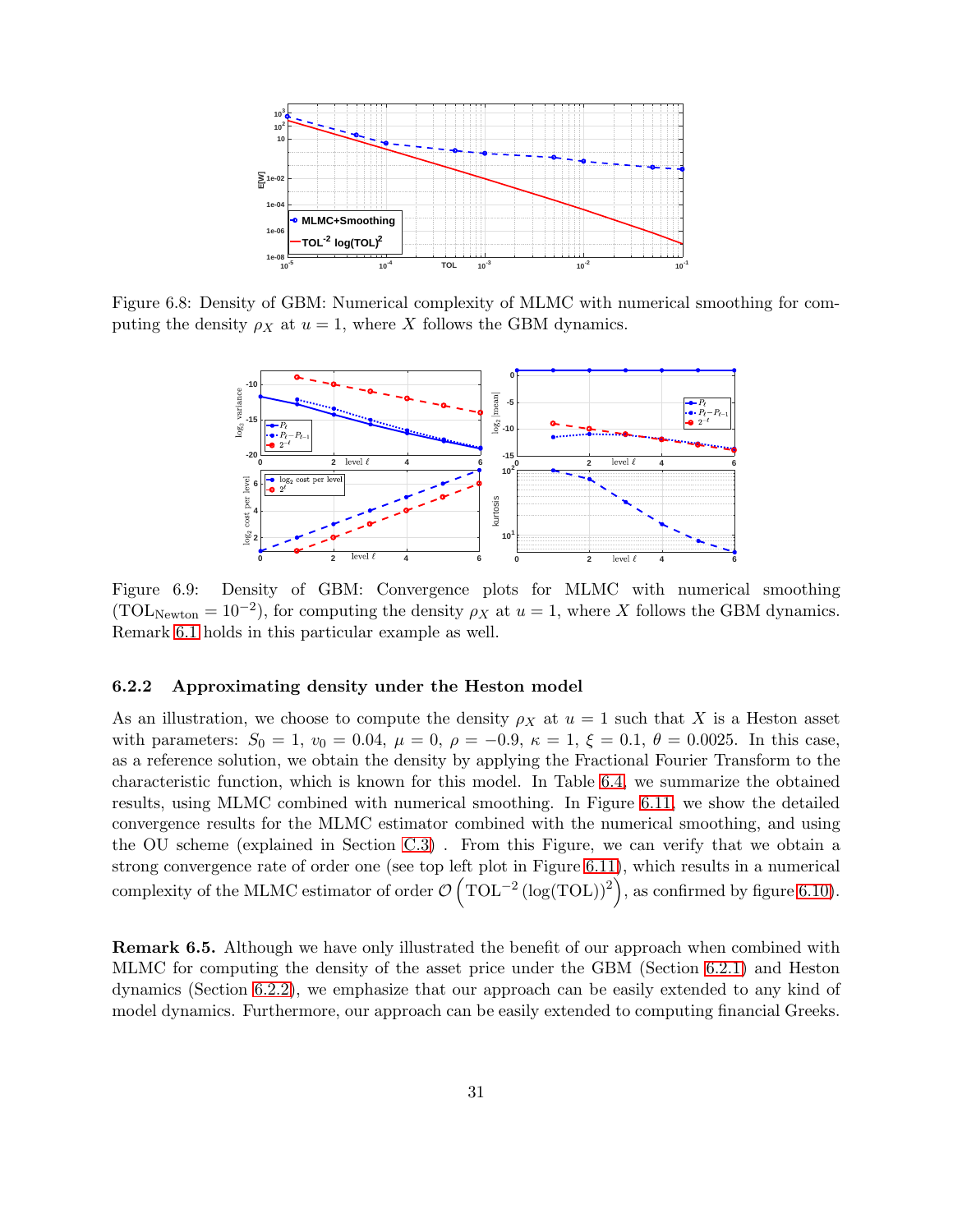<span id="page-31-1"></span>

| Method                                                                                                    |  |  | $\kappa_L$ $\alpha$ $\beta$ $\gamma$ Numerical complexity |
|-----------------------------------------------------------------------------------------------------------|--|--|-----------------------------------------------------------|
| Heston + OU scheme + numerical smoothing 8 1 1 0 $\left(\text{TOL}^{-2}\left(\log(TOL)\right)^{2}\right)$ |  |  |                                                           |

<span id="page-31-3"></span>Table 6.4: Density of Heston: Summary of the MLMC numerical results observed for computing the density  $\rho_X$  at  $u = 1$ , where X follows the Heston dynamics.  $\kappa_L$  is the kurtosis at the finest levels of MLMC with  $\Delta t_L = T.2^{-8}$ ,  $(\alpha, \beta, \gamma)$  are weak, strong and work rates, respectively. TOL is the user-selected MLMC tolerance. These results correspond to Figures [6.10](#page-31-3) and [6.11.](#page-31-2)



<span id="page-31-2"></span>Figure 6.10: Density of Heston: Numerical complexity (expected work,  $E[W]$ , vs tolerance, TOL) of MLMC with numerical smoothing and combined with the OU scheme (explained in Section [C.3\)](#page-38-0) for computing for computing the density  $\rho_X$  at  $u = 1$ , where X follows the Heston dynamics.



Figure 6.11: Density of Heston: Convergence plots for MLMC with numerical smoothing  $(TOL_{Newton} = 10^{-2})$  combined with the OU scheme (explained in Section [C.3\)](#page-38-0), for computing the density  $\rho_X$  at  $u = 1$ , where X follows the Heston dynamics.

<span id="page-31-0"></span>Remark 6.6. We note that as an alternative to our approach, one may use kernel density estimation techniques or a similar approach to that in [\[16\]](#page-33-6). However, this class of approaches has a pointwise error that increases exponentially with respect to the dimension of the state vector  $\bf{X}$  (or a vector valued function that depends on the density of  $X$ ). For instance, given a discretization error that should be similar to our approach, and for a d-dimensional problem, a kernel density estimator with a bandwidth matrix,  $\mathcal{H} = \text{diag}(h, \ldots, h)$ , the MSE is of order  $c_1 M^{-1} h^{-d} + c_2 h^4$ , where M is the number of samples, and  $c_1$  and  $c_2$  are constants. On the other hand, thanks to the exact conditional expectation with respect to the Brownian bridge, the error of our approach is only restricted to the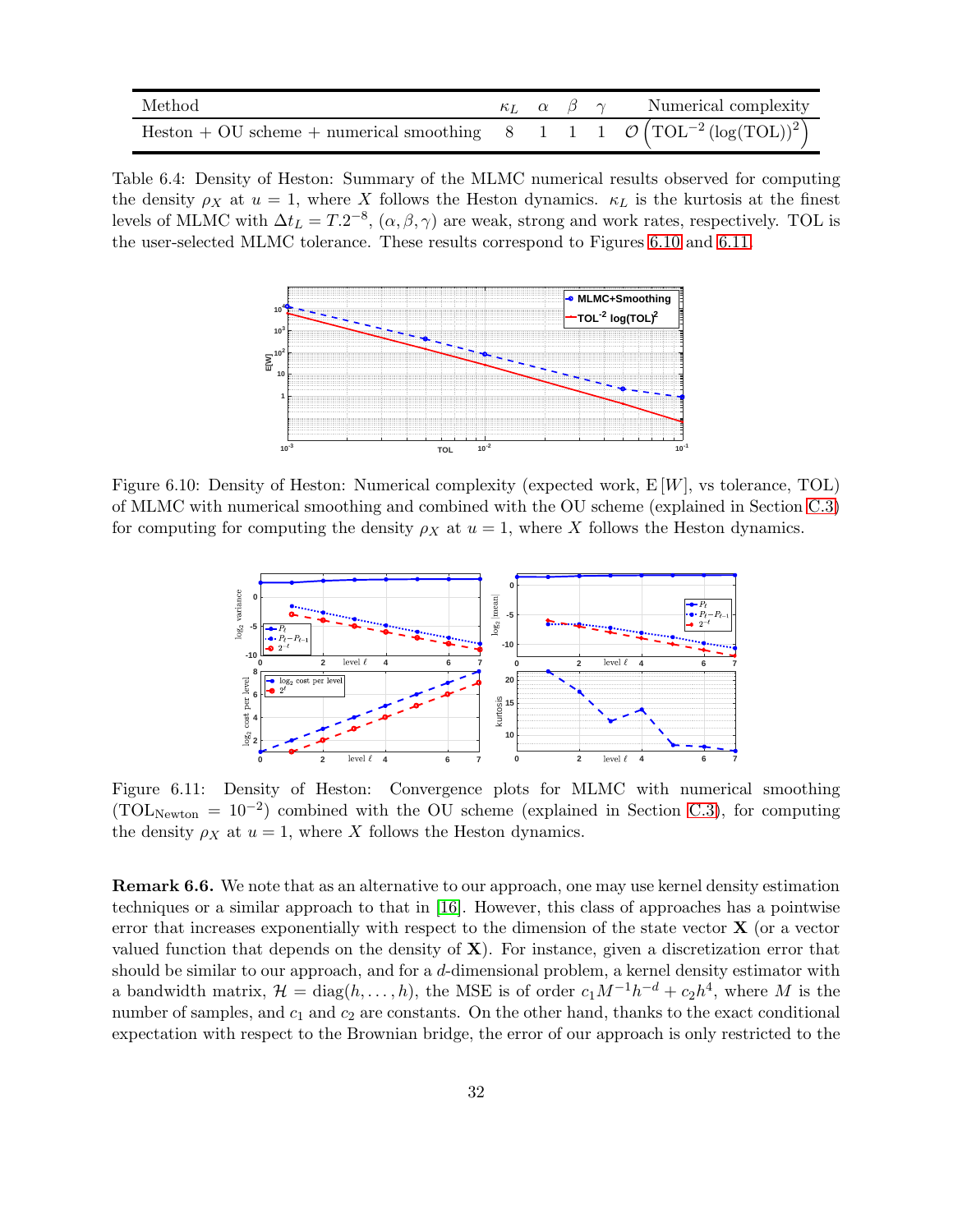error of the root-finding algorithm for finding the location of the discontinuity (see Remark [6.4\)](#page-29-0).

Acknowledgments C. Bayer gratefully acknowledges support from the German Research Foundation (DFG), via the Cluster of Excellence MATH+ (project AA4-2) and the individual grant BA5484/1. This work was supported by the KAUST Office of Sponsored Research (OSR) under Award No. URF/1/2584-01-01 and the Alexander von Humboldt Foundation. C. Ben Hammouda and R. Tempone are members of the KAUST SRI Center for Uncertainty Quantification in Computational Science and Engineering.

# References Cited

- <span id="page-32-11"></span><span id="page-32-10"></span>[1] Aurélien Alfonsi. High order discretization schemes for the CIR process: application to affine term structure and Heston models. Mathematics of Computation, 79(269):209–237, 2010.
- <span id="page-32-12"></span>[2] Leif BG Andersen. Efficient simulation of the Heston stochastic volatility model. Available at SSRN 946405, 2007.
- <span id="page-32-3"></span>[3] Leif BG Andersen and Rupert Brotherton-Ratcliffe. Extended libor market models with stochastic volatility. Journal of Computational Finance, 9(1), 2005.
- <span id="page-32-2"></span>[4] Rainer Avikainen. On irregular functionals of SDEs and the Euler scheme. Finance and Stochastics, 13(3):381–401, 2009.
- [5] Christian Bayer, Chiheb Ben Hammouda, and Raul Tempone. Hierarchical adaptive sparse grids for option pricing under the rough Bergomi model.  $arXiv$  preprint  $arXiv:1812.08533$ , 2018.
- <span id="page-32-1"></span>[6] Christian Bayer, Markus Siebenmorgen, and Rául Tempone. Smoothing the payoff for efficient computation of basket option pricing. Quantitative Finance, 18(3):491–505, 2018.
- <span id="page-32-9"></span>[7] Mark Broadie and Özgür Kaya. Exact simulation of stochastic volatility and other affine jump diffusion processes. Operations research, 54(2):217–231, 2006.
- <span id="page-32-8"></span><span id="page-32-0"></span>[8] Hans-Joachim Bungartz and Michael Griebel. Sparse grids. Acta numerica, 13:147–269, 2004.
- [9] K Andrew Cliffe, Mike B Giles, Robert Scheichl, and Aretha L Teckentrup. Multilevel Monte Carlo methods and applications to elliptic PDEs with random coefficients. Computing and Visualization in Science, 14(1):3, 2011.
- <span id="page-32-7"></span>[10] Darrell Duffie, Peter Glynn, et al. Efficient Monte Carlo simulation of security prices. The Annals of Applied Probability, 5(4):897–905, 1995.
- <span id="page-32-4"></span>[11] Michael B Giles. Improved multilevel Monte Carlo convergence using the Milstein scheme. In Monte Carlo and Quasi-Monte Carlo Methods 2006, pages 343–358. Springer, 2008.
- <span id="page-32-6"></span><span id="page-32-5"></span>[12] Michael B Giles. Multilevel Monte Carlo path simulation. Operations Research, 56(3):607–617, 2008.
- [13] Michael B Giles. Multilevel Monte Carlo methods. Acta Numerica, 24:259–328, 2015.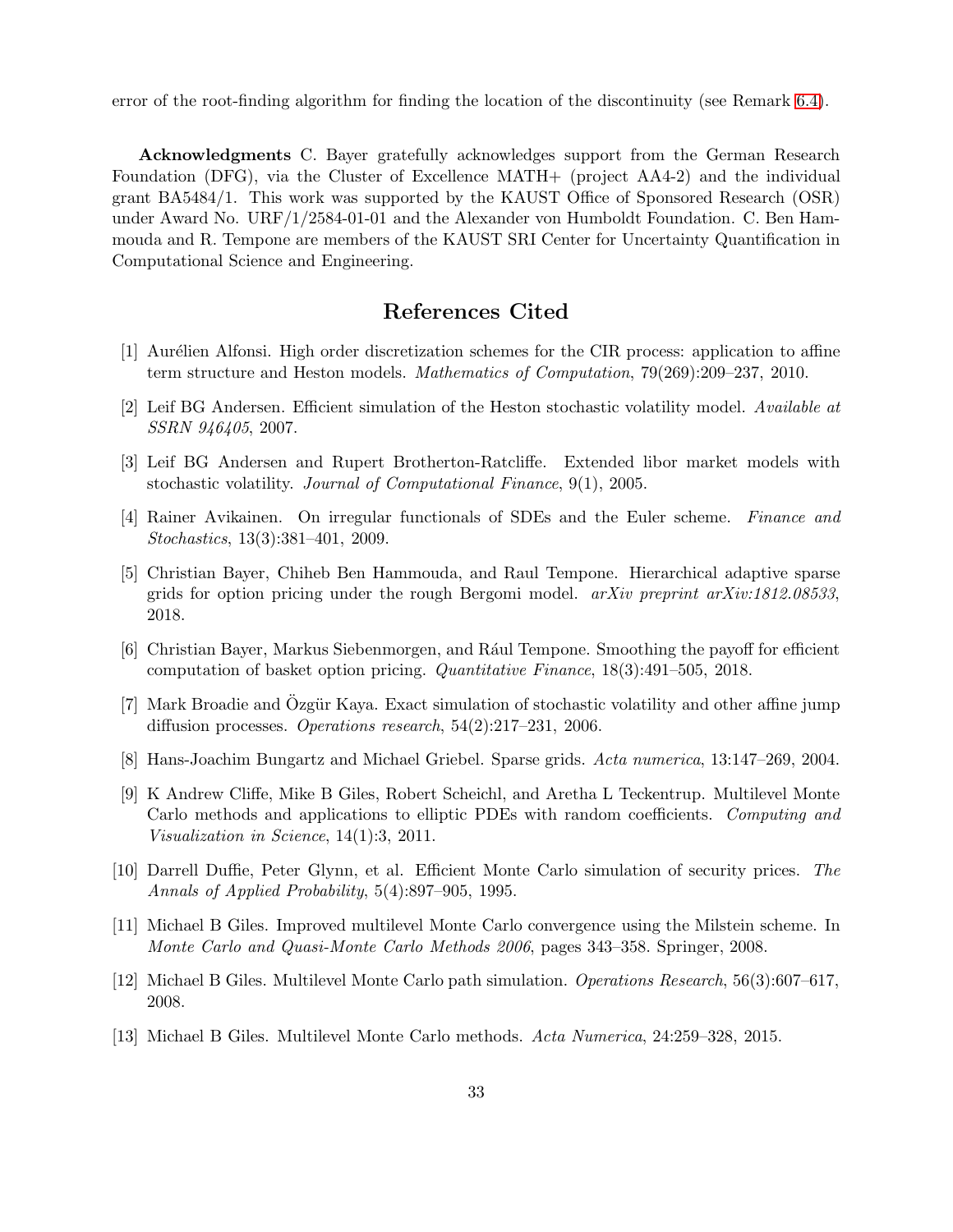- <span id="page-33-8"></span>[14] Michael B Giles, Kristian Debrabant, and Andreas Rößler. Numerical analysis of multilevel Monte Carlo path simulation using the Milstein discretisation.  $a\chi i\upsilon$  preprint  $a\chi i\upsilon$ :1302.4676, 2013.
- <span id="page-33-7"></span><span id="page-33-6"></span>[15] Michael B Giles, Desmond J Higham, and Xuerong Mao. Analysing multi-level Monte Carlo for options with non-globally Lipschitz payoff. Finance and Stochastics, 13(3):403–413, 2009.
- [16] Michael B Giles, Tigran Nagapetyan, and Klaus Ritter. Multilevel Monte Carlo approximation of distribution functions and densities. SIAM/ASA Journal on Uncertainty Quantification, 3(1):267–295, 2015.
- <span id="page-33-2"></span>[17] Michael Griebel, Frances Kuo, and Ian Sloan. The smoothing effect of integration in  $\mathbb{R}^d$  and the ANOVA decomposition. Mathematics of Computation, 82(281):383–400, 2013.
- <span id="page-33-3"></span>[18] Michael Griebel, Frances Kuo, and Ian Sloan. Note on the smoothing effect of integration in  $\mathbb{R}^d$  and the ANOVA decomposition. *Mathematics of Computation*, 86(306):1847–1854, 2017.
- <span id="page-33-4"></span>[19] Andreas Griewank, Frances Y Kuo, Hernan Leövey, and Ian H Sloan. High dimensional integration of kinks and jumps–smoothing by preintegration.  $arXiv$  preprint  $arXiv:1712.00920$ , 2017.
- <span id="page-33-0"></span>[20] Abdul-Lateef Haji-Ali, Fabio Nobile, Lorenzo Tamellini, and Raul Tempone. Multi-index stochastic collocation for random PDEs. Computer Methods in Applied Mechanics and Engineering, 306:95–122, 2016.
- <span id="page-33-10"></span>[21] Steven L Heston. A closed-form solution for options with stochastic volatility with applications to bond and currency options. The review of financial studies, 6(2):327–343, 1993.
- <span id="page-33-13"></span><span id="page-33-11"></span>[22] Monique Jeanblanc, Marc Yor, and Marc Chesney. Mathematical methods for financial markets. Springer Science & Business Media, 2009.
- [23] Christian Kahl and Peter Jäckel. Fast strong approximation Monte Carlo schemes for stochastic volatility models. Quantitative Finance, 6(6):513–536, 2006.
- <span id="page-33-9"></span>[24] Sebastian Krumscheid and Fabio Nobile. Multilevel monte carlo approximation of functions. SIAM/ASA Journal on Uncertainty Quantification, 6(3):1256–1293, 2018.
- <span id="page-33-12"></span><span id="page-33-1"></span>[25] Roger Lord, Remmert Koekkoek, and Dick Van Dijk. A comparison of biased simulation schemes for stochastic volatility models. Quantitative Finance, 10(2):177–194, 2010.
- <span id="page-33-5"></span>[26] Harald Niederreiter. Random number generation and quasi-Monte Carlo methods, volume 63. Siam, 1992.
- [27] Ye Xiao and Xiaoqun Wang. Conditional quasi-Monte Carlo methods and dimension reduction for option pricing and hedging with discontinuous functions. Journal of Computational and Applied Mathematics, 343:289–308, 2018.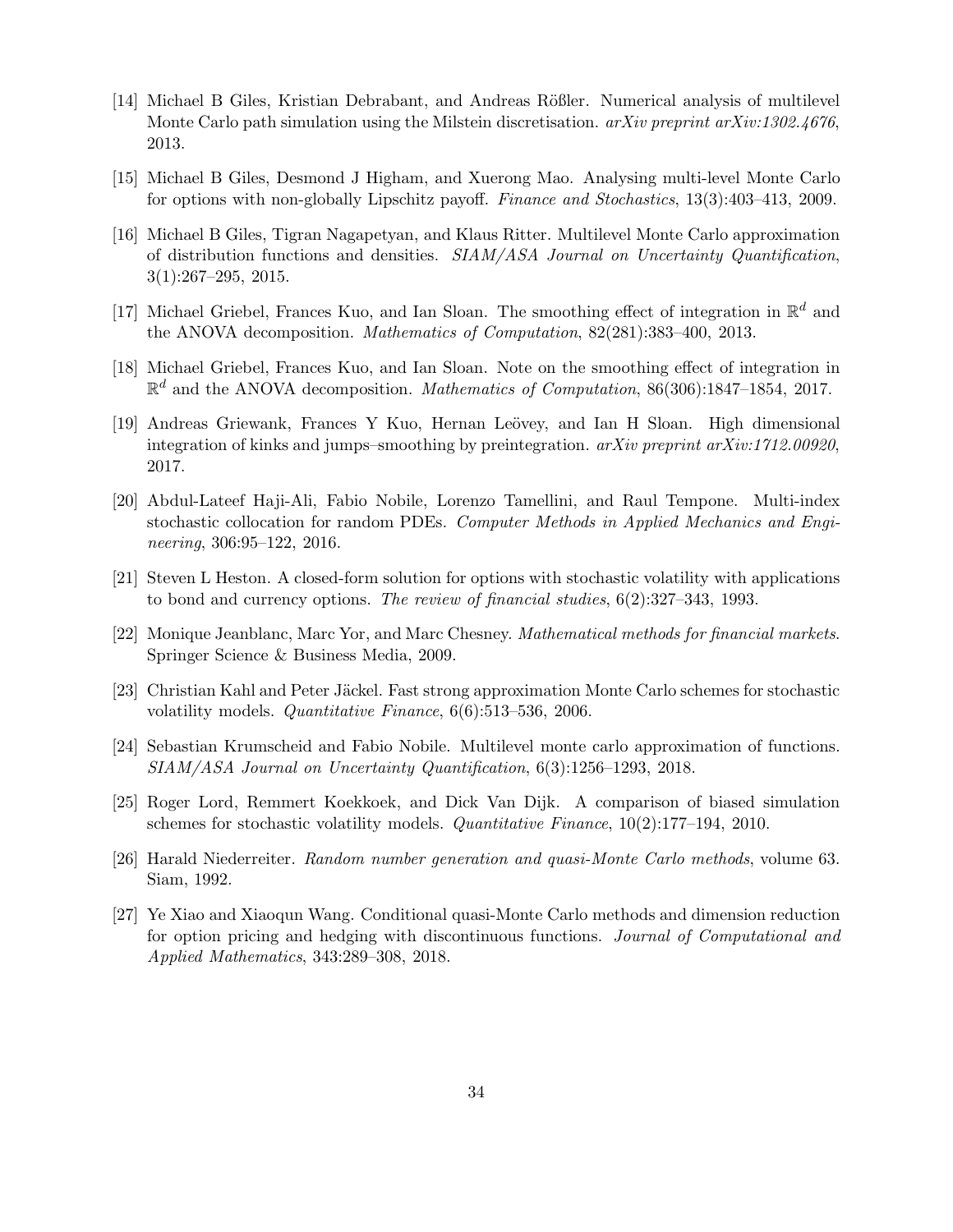# A Details for the proof of Theorem [4.2](#page-16-0) in Section [4.3](#page-14-0)

We consider a mollified version  $g_{\delta}$  of g and the corresponding function  $H_{\delta}^N$  (defined by replacing g with  $g_{\delta}$  in [\(4.15\)](#page-16-2)). Tacitly assuming that we can interchange integration and differentiation, we have

$$
\frac{\partial H_{\delta}^{N}(z^{N})}{\partial z_{n,k}} = E\left[g'_{\delta}\left(X_{T}^{N}\left(Z_{-1}, z^{N}\right)\right) \frac{\partial X_{T}^{N}(Z_{-1}, z^{N})}{\partial z_{n,k}}\right]
$$

.

Multiplying and dividing by  $\frac{\partial X_T^N(Z_{-1}, z^N)}{\partial y}$  and replacing the expectation by an integral w.r.t. the standard normal density, we obtain

(A.1) 
$$
\frac{\partial H^N_\delta(z^N)}{\partial z_{n,k}} = \int_{\mathbb{R}} \frac{\partial g_\delta\left(X^N_T(y,z^N)\right)}{\partial y} \left(\frac{\partial X^N_T}{\partial y}(y,z^N)\right)^{-1} \frac{\partial X^N_T}{\partial z_{n,k}}(y,z^N) \frac{1}{\sqrt{2\pi}} e^{-\frac{y^2}{2}} dy.
$$

If we are able to do integration by parts, then we can discard the mollification and obtain smoothness of  $H^N$  since we get

<span id="page-34-3"></span>
$$
\frac{\partial H^N(z^N)}{\partial z_{n,k}} = -\int_{\mathbb{R}} g\left(X_T^N(y, z^N)\right) \frac{\partial}{\partial y} \left[ \left(\frac{\partial X_T^N}{\partial y}(y, z^N)\right)^{-1} \frac{\partial X_T^N}{\partial z_{n,k}}(y, z^N) \frac{1}{\sqrt{2\pi}} e^{-\frac{y^2}{2}} \right] dy.
$$

We realize that there is a potential problem looming in the inverse of the derivative w.r.t.  $y$ .<sup>[15](#page-34-2)</sup> Before we continue, let us introduce the following notation: for sequences of rdvs  $F_N$ ,  $G_N$  we say that  $F_N = \mathcal{O}(G_N)$  if there is a rdv C with finite moments of all orders such that for all N we have  $|F_N| \leq C |G_N|$  a.s.

<span id="page-34-0"></span>**Assumption A.1.** There are positive rdvs  $C_p$  with finite moments of all orders such that

$$
\forall N \in \mathbb{N}, \ \forall \ell_1, \dots, \ell_p \in \{0, \dots, 2^N - 1\}: \ \left| \frac{\partial^p X_T^N}{\partial X_{\ell_1}^N \cdots \partial X_{\ell_p}^N} \right| \leq C_p \ \text{a.s.}
$$

In terms of the above notation, which means that  $\frac{\partial^p X^N_T}{\partial X^N_{\ell_1}\cdots \partial X^N_{\ell_p}} = \mathcal{O}(1)$ .

Remark A.2. It is probably difficult to argue that a deterministic constant C may exist.

Assumption [A.1](#page-34-0) is natural, but now we need to make a much more serious assumption, which is probably difficult to verify in practice.

<span id="page-34-1"></span>**Assumption A.3.** For any  $p \in \mathbb{N}$  we have that

$$
\left(\frac{\partial X_T^N}{\partial y} \left(Z_{-1}, Z^N\right)\right)^{-p} = \mathcal{O}(1).
$$

<span id="page-34-4"></span>Lemma A.4. We have

$$
\frac{\partial X_T^N}{\partial z_{n,k}}(Z_{-1},Z^N) = 2^{-n/2+1}\mathcal{O}(1)
$$

in the sense that the  $\mathcal{O}(1)$  term does not depend on n or k.

<span id="page-34-2"></span><sup>15</sup>Let us assume that  $X_T^N(y, z^N) = \cos(y) + z_{n,k}$ . Then [\(A.1\)](#page-34-3) is generally not integrable.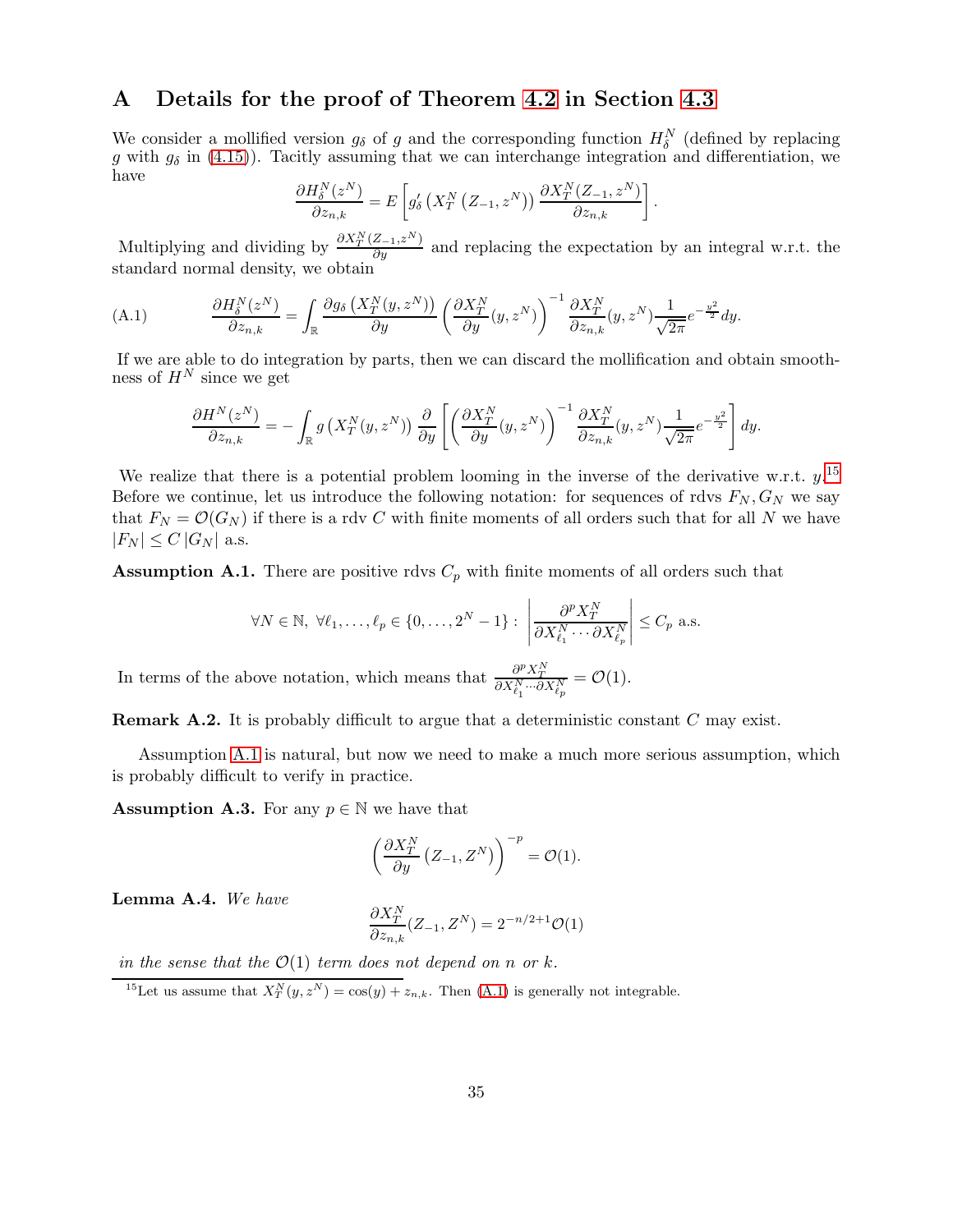*Proof.* First let us note that Assumption [A.1](#page-34-0) implies that  $\frac{\partial X_T^N}{\partial \Delta_t^N W} = \mathcal{O}(1)$ . Indeed, we have

$$
\frac{\partial X_T^N}{\partial \Delta_\ell^N W} = \frac{\partial X_T^N}{\partial X_{\ell+1}^N} \frac{\partial X_{\ell+1}^N}{\partial \Delta_\ell^N W} = \mathcal{O}(1) b(X_\ell^N) = \mathcal{O}(1).
$$

Next we need to understand which increments  $\Delta_{\ell}^{N}$  do depend on  $Z_{n,k}$ . This is the case iff supp  $\psi_{n,k}$ has a non-empty intersection with  $]t^N_{\ell}, t^N_{\ell+1}[$ . Explicitly, this means that

$$
\ell 2^{-(N-n+1)} - 1 < k < (\ell+1)2^{-(N-n+1)}
$$

.

If we fix N, k, n, this means that the derivative of  $\Delta_{\ell}^N W$  w.r.t.  $Z_{n,k}$  does not vanish iff

<span id="page-35-4"></span>
$$
2^{N-n+1}k \le \ell < 2^{N-n+1}(k+1).
$$

Noting that

(A.2) 
$$
\left| \frac{\partial \Delta_{\ell}^{N} W}{\partial Z_{n,k}} \right| = \left| \Delta_{\ell}^{N} \Psi_{n,k} \right| \leq 2^{-(N-n/2)},
$$

we thus have

<span id="page-35-1"></span>
$$
(A.3) \quad \frac{\partial X_T^N}{\partial z_{n,k}}(Z_{-1}, Z^N) = \sum_{\ell=2^{N-n+1}k}^{2^{N-n+1}(k+1)-1} \frac{\partial X_T^N}{\partial \Delta_\ell^N W} \frac{\partial \Delta_\ell^N W}{\partial Z_{n,k}} = 2^{N-n+1} 2^{-(N-n/2)} \mathcal{O}(1) = 2^{-n/2+1} \mathcal{O}(1). \qquad \Box
$$

<span id="page-35-2"></span>**Lemma A.5.** In the same sense as in Lemma  $A.4$  we have

$$
\frac{\partial^2 X_T^N}{\partial y \partial z_{n,k}}(Z_{-1}, Z^N) = 2^{-n/2+1} \mathcal{O}(1).
$$

*Proof.*  $\Delta_{\ell}^N W$  is a linear function in  $Z_{-1}$  and  $Z^N$ , implying that all mixed derivatives  $\frac{\partial^2 \Delta_{\ell}^N W}{\partial Z_{n,k} \partial Z_{-1}}$  $\partial Z_{n,k}\partial Z_{-1}$ vanish. From equation [\(A.3\)](#page-35-1) we hence see that

$$
\frac{\partial^2 X_T^N}{\partial z_{n,k} \partial y}(Z_{-1}, Z^N) = \sum_{\ell=2^{N-n+1}k}^{2^{N-n+1}(k+1)-1} \frac{\partial^2 X_T^N}{\partial \Delta_\ell^N W \partial Z_{-1}} \frac{\partial \Delta_\ell^N W}{\partial Z_{n,k}}.
$$

Further,

$$
\frac{\partial^2 X_T^N}{\partial \Delta_\ell^N W \partial Z_{-1}} = \sum_{j=0}^{2^{N+1}-1} \frac{\partial^2 X_T^N}{\partial \Delta_\ell^N W \partial \Delta_j^N W} \frac{\partial \Delta_j^N W}{\partial Z_{-1}}.
$$

Note that

<span id="page-35-3"></span>
$$
(A.4) \qquad \frac{\partial^2 X_T^N}{\partial \Delta_\ell^N W \partial \Delta_j^N W} = \frac{\partial^2 X_T^N}{\partial X_{\ell+1}^N \partial X_{j+1}^N} b(X_\ell^N) b(X_j^N) + 1_{j < \ell} \frac{\partial X_T^N}{\partial X_\ell^N} b'(X_\ell^N) \frac{\partial X_\ell^N}{\partial X_{j+1}^N} b(X_j^N) = \mathcal{O}(1)
$$

by Assumption [A.1.](#page-34-0) We also have  $\frac{\partial \Delta_j^N W}{\partial Z}$  $\frac{\partial \Delta_j}{\partial Z_{-1}} = \mathcal{O}(2^{-N}),$  implying the statement of the lemma.  $\Box$ 

**Remark A.6.** Lemma [A.4](#page-34-4) and [A.5](#page-35-2) also hold (mutatis mutandis) for  $z_{n,k} = y$  (with  $n = 0$ ).

<span id="page-35-0"></span>**Proposition A.7.** We have  $\frac{\partial H^N(z^N)}{\partial z_{n,k}} = O(2^{-n/2})$  in the sense that the constant in front of  $2^{-n/2}$ does not depend on n or k.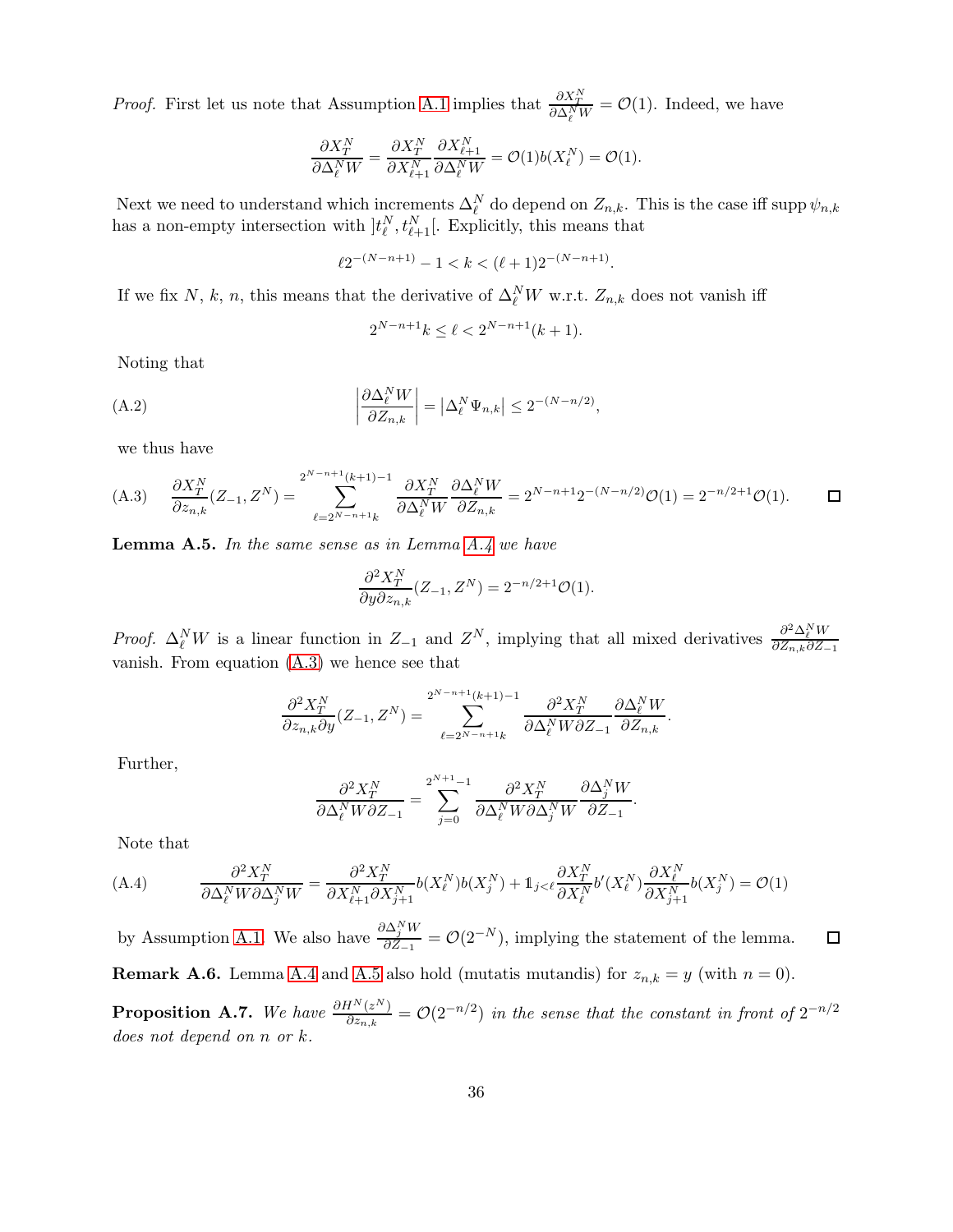Proof. We have

$$
\frac{\partial H^{N}(z^{N})}{\partial z_{n,k}} = -\int_{\mathbb{R}} g\left(X_{T}^{N}(y,z^{N})\right) \frac{\partial}{\partial y} \left[ \left(\frac{\partial X_{T}^{N}}{\partial y}(y,z^{N})\right)^{-1} \frac{\partial X_{T}^{N}}{\partial z_{n,k}}(y,z^{N}) \frac{1}{\sqrt{2\pi}} e^{-\frac{y^{2}}{2}} \right] dy \n= -\int_{\mathbb{R}} g\left(X_{T}^{N}(y,z^{N})\right) \left[ -\left(\frac{\partial X_{T}^{N}}{\partial y}(y,z^{N})\right)^{-2} \frac{\partial^{2} X_{T}^{N}}{\partial y^{2}}(y,z^{N}) \frac{\partial X_{T}^{N}}{\partial z_{n,k}}(y,z^{N}) + \left(\frac{\partial X_{T}^{N}}{\partial y}(y,z^{N})\right)^{-1} \frac{\partial^{2} X_{T}^{N}}{\partial z_{n,k}\partial y}(y,z^{N}) - y\left(\frac{\partial X_{T}^{N}}{\partial y}(y,z^{N})\right)^{-1} \frac{\partial X_{T}^{N}}{\partial z_{n,k}}(y,z^{N}) \right] \frac{1}{\sqrt{2\pi}} e^{-\frac{y^{2}}{2}} dy.
$$

Notice that when  $F^{N}(Z_{-1}, Z^{N}) = \mathcal{O}(c)$  for some deterministic constant c, then this property is retained when integrating out one of the rdvs, i.e., we still have

$$
\int_{\mathbb{R}} F^N(y, Z^N) \frac{1}{\sqrt{2\pi}} e^{-\frac{y^2}{2}} dy = \mathcal{O}(c).
$$

Hence, Lemma [A.4](#page-34-4) and Lemma [A.5](#page-35-2) together with Assumption [A.3](#page-34-1) (for  $p = 2$ ) imply that

$$
\frac{\partial H^N(z^N)}{\partial z_{n,k}} = \mathcal{O}(2^{-n/2})
$$

with constants independent of  $n$  and  $k$ .

For the general case we need

<span id="page-36-0"></span>**Lemma A.8.** For any  $p \in \mathbb{N}$  and indices  $n_1, \ldots, n_p$  and  $k_1, \ldots, k_p$  (satisfying  $0 \leq k_j < 2^{n_j}$ ) we have (with constants independent from  $n_j, k_j$ )

$$
\frac{\partial^p X_T^N}{\partial z_{n_1,k_1}\cdots\partial z_{n_p,k_p}}(Z_1,Z^N)=\mathcal{O}\left(2^{-\sum_{j=1}^p n_j/2}\right).
$$

The result also holds (mutatis mutandis) if one or several  $z_{n_j,k_j}$  are replaced by  $y = z_{-1}$  (with  $n_j$ set to 0).

*Proof.* We start noting that each  $\Delta_N^N W$  is a linear function of  $(Z_{-1}, Z^N)$  implying that all higher derivatives of  $\Delta_{\ell}^N W$  w.r.t.  $(Z_{-1}, Z^N)$  vanish. Hence,

$$
\frac{\partial^p X_T^N}{\partial Z_{n_1,k_1}\cdots \partial Z_{n_p,k_p}} = \sum_{\ell_1=2^{N-n_1+1}k_1}^{2^{N-n_1+1}(k_1+1)-1} \cdots \sum_{\ell_p=2^{N-n_p+1}k_p}^{2^{N-n_p+1}(k_p+1)-1} \frac{\partial^p X_T^N}{\partial \Delta_{\ell_1}^N \cdots \partial \Delta_{\ell_p}^N W} \frac{\partial \Delta_{\ell_1}^N W}{\partial Z_{n_1,k_1}} \cdots \frac{\partial \Delta_{\ell_p}^N W}{\partial Z_{n_p,k_p}}.
$$

By a similar argument as in [\(A.4\)](#page-35-3) we see that

$$
\frac{\partial^p X_T^N}{\partial \Delta_{\ell_1}^N \cdots \partial \Delta_{\ell_p}^N W} = \mathcal{O}(1).
$$

By [\(A.2\)](#page-35-4) we see that each summand in the above sum is of order  $\prod_{j=1}^{p} 2^{-(N-n_j/2)}$ . The number of summands in total is  $\prod_{j=1}^{p} 2^{N-n_j+1}$ . Therefore, we obtain the desired result.

 $\Box$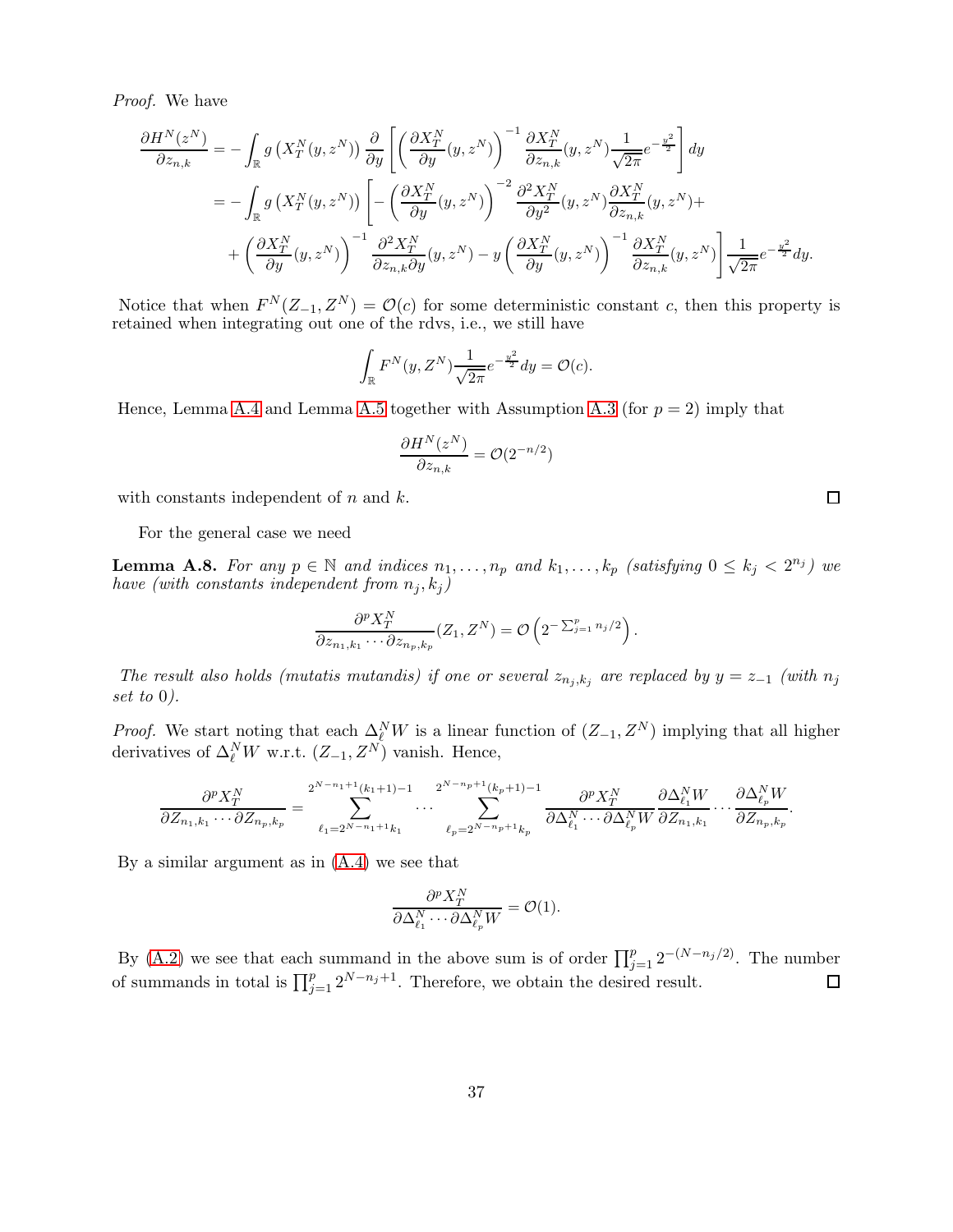# <span id="page-37-0"></span>B More details on the error and work discussion of ASGQ method

In this Section, we show that under certain conditions of the regularity parameters  $p$  and  $s$ , we can achieve, under the best scenario  $(p, s \gg 1)$ , Work<sub>ASGQ</sub> =  $\mathcal{O}(\text{TOL}^{-1})$ . In fact, using the method of Lagrange multipliers, we can show that

$$
N_{ASGQ} \propto \Delta t^{\frac{p+s-ps}{p(ps+p+s)}},
$$
 and  $N_q \propto \Delta t^{\frac{p+s-ps}{s(ps+p+s)}},$ 

and using the constraint in [\(4.6\)](#page-13-2), we can easily show that given an error tolerance, TOL, we have  $\Delta t = \mathcal{O}\left(\text{TOL}^{\frac{ps+ps}{ps-p-s}}\right)$ . Therefore, the optimal work Work<sub>ASGQ</sub> solution of [\(4.6\)](#page-13-2) satisfies

Work<sub>ASGQ</sub> 
$$
\propto N_{ASGQ} \times N_q \times \Delta t^{-1} \propto \Delta t^{-1} \Delta t^{\frac{p+s-ps}{s(ps+p+s)}} \Delta t^{\frac{p+s-ps}{p(ps+p+s)}}
$$
  

$$
\propto \text{TOL}^{-1-\frac{2(p+s)}{ps-p-s}-\frac{1}{p}-\frac{1}{s}}
$$

$$
= \mathcal{O}(TOL^{-1}), \text{ since } p, s \gg 1.
$$

# <span id="page-37-2"></span><span id="page-37-1"></span>C Schemes to simulate the Heston dynamics

## C.1 Fixed Euler scheme

The Forward Euler scheme can be used to simulate the Heston model. To avoid problems with negative values of the volatility process  $v_t$  in  $(5.1)$ , many fixes have been introduced in the literature (see [\[25\]](#page-33-12)). In Table [C.1,](#page-37-3) we introduce  $f_1, f_2$ , and  $f_3$ , which, with different choices, implies different schemes. Applying forward Euler scheme to discretize [\(5.1\)](#page-21-1) results in

$$
\widehat{S}_{t+\Delta t} = \widehat{S}_t + \mu \widehat{S}_t \Delta t + \sqrt{\widehat{V}_t \Delta t} \widehat{S}_t Z_s
$$
  

$$
\widehat{V}_{t+\Delta t} = f_1(\widehat{V}_t) + \kappa (\theta - f_2(\widehat{V}_t)) \Delta t + \xi \sqrt{f_3(\widehat{V}_t) \Delta t} Z_V
$$
  

$$
\widehat{V}_{t+\Delta t} = f_3(\widehat{V}_{t+\Delta t}),
$$

<span id="page-37-3"></span>where  $Z_s$  and  $Z_V$  are two correlated standard normal rdvs with correlation  $\rho$ .

| Scheme                    |  |  |
|---------------------------|--|--|
| full truncation scheme    |  |  |
| Partial truncation scheme |  |  |
| The reflection scheme     |  |  |

Table C.1: Different variants for Forward Euler scheme for Heston model.  $\hat{V}_t^+ = \max(0, \hat{V}_t)$ .

[\[25\]](#page-33-12) suggest that the full truncation scheme is the optimal option in terms of weak error convergence. Therefore, we use this variant of the Forward Euler scheme.

### <span id="page-37-4"></span>C.2 Moment matching schemes

We consider two moment matching schemes that were suggested by Andersen and Brotherton-Ratcliffe [\[3\]](#page-32-12) (we call it the ABR scheme) and by Anderson in [\[2\]](#page-32-10) (we choose the QE method that was reported to have the optimal results).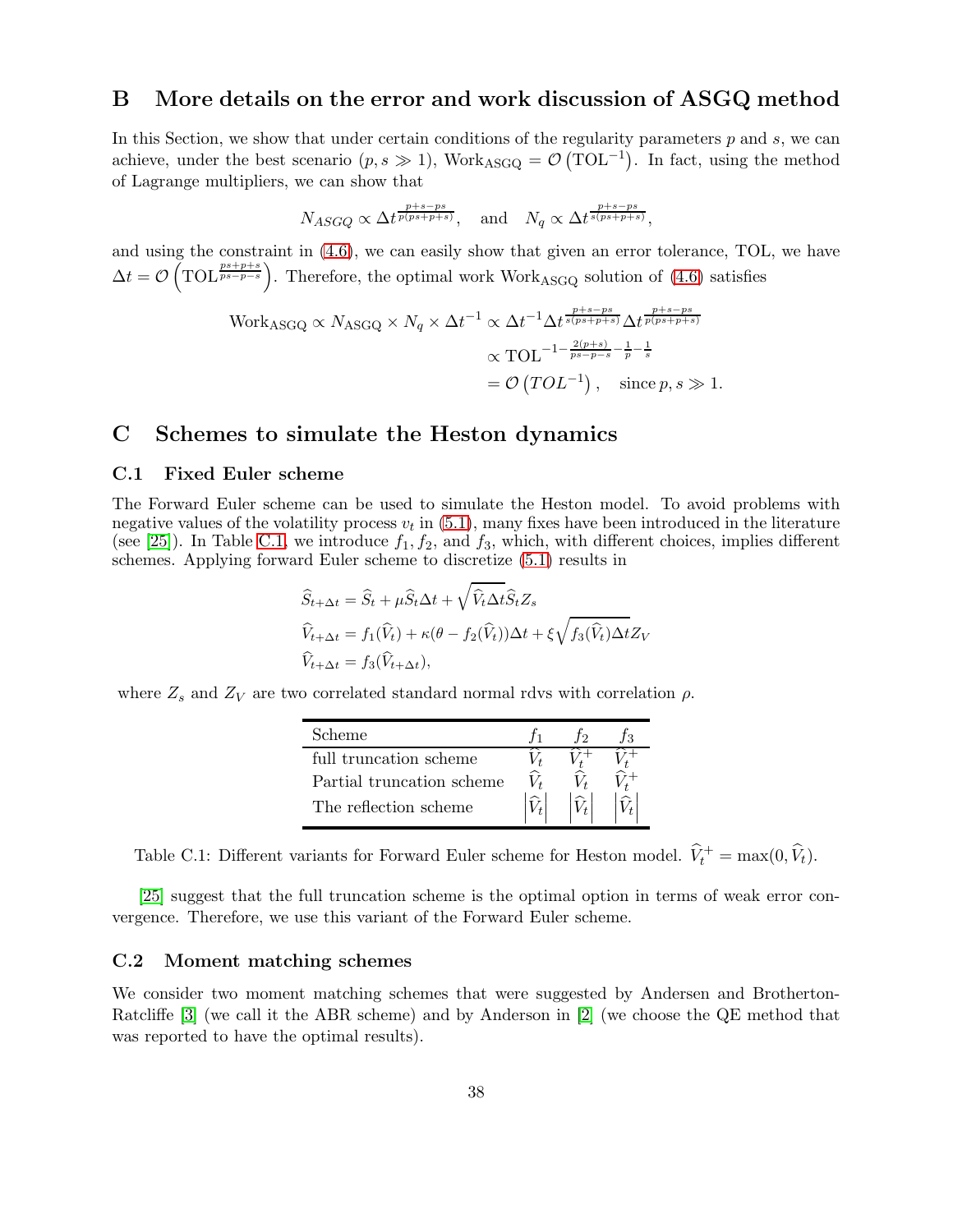#### <span id="page-38-2"></span>C.2.1 The ABR method

The ABR method [\[3\]](#page-32-12) assumes that the variance  $v_t$  is locally lognormal, and the parameters are determined such that the first two moments of the discretization coincide with the theoretical moments, that is

<span id="page-38-1"></span>
$$
\hat{V}(t + \Delta t) = \left(e^{-\kappa \Delta t} \hat{V}(t) + \left(1 - e^{-\kappa \Delta t}\right) \theta\right) e^{-\frac{1}{2} \Gamma(t)^2 \Delta t + \Gamma(t) \Delta W_v(t)}
$$
\n(C.1)\n
$$
\Gamma(t)^2 = \Delta t^{-1} \log \left(1 + \frac{\frac{1}{2} \xi^2 \kappa^{-1} \hat{V}(t) (1 - e^{-2\kappa \Delta t})}{\left(e^{-\kappa \Delta t} \hat{V}(t) + (1 - e^{-\kappa \Delta t}) \theta\right)^2}\right).
$$

As reported in [\[25\]](#page-33-12), the scheme, being very easy to implement, is more effective than many of the Euler variants presented in Section [C.1;](#page-37-2) however, it was reported that it has a non-robust weak error behavior with respect to the parameters of the model.

#### C.2.2 The QE method

Using the idea of moment matching, Anderson in [\[2\]](#page-32-10) suggested a similar discretization to [\(C.1\)](#page-38-1) but takes into account the shape of the Heston density function. As reported by [\[2\]](#page-32-10), the QE scheme has a negligible bias and a better weak error behavior, at the cost of a more complex implementation than the ABR scheme in Section [C.2.1.](#page-38-2) Furthermore, the QE algorithm uses two different distributions to model the volatility depending on the initial value of the volatility. We refer to [\[2\]](#page-32-10) for more details about the QE scheme. We note that we obtained similar numerical behavior for both ABR and QE schemes; therefore, we chose to illustrate the results obtained by the ABR scheme.

#### <span id="page-38-0"></span>C.3 The Heston OU-based scheme

It is well known that any OU process is normally distributed. Thus, the sum of n squared OU processes is chi-squared distributed with n degrees of freedom, where  $n \in \mathbb{N}$ . Let us define **X** to be a n-dimensional vector valued OU process with

(C.2) 
$$
dX_t^i = \alpha X_t^i dt + \beta dW_t^i,
$$

where  $W$  is a *n*-dimensional vector of independent Brownian motions.

We also define the process  $Y_t$  as

<span id="page-38-3"></span>
$$
Y_t = \sum_{i=1}^n (X_t^i)^2.
$$

Then, using the fact that

<span id="page-38-4"></span>
$$
d(X_t^i)^2 = 2X_t^i dX_t^i + 2d\langle X^i \rangle_t = \left(2\alpha \left(X_t^i\right)^2 + \beta^2\right) dt + 2\beta X_t^i dW_t^i,
$$

we can write, using the independence of the Brownian motions,

(C.3) 
$$
dY_t = d\left(\sum_{i=1}^n (X_t^i)^2\right) = \sum_{i=1}^n d\left(X_t^i\right)^2 = \left(2\alpha Y_t + n\beta^2\right) dt + 2\beta \sum_{i=1}^n X_t^i dW_t^i.
$$

Furthermore, the process,  $Z_t = \int_0^t \sum_{i=1}^n X_u^i dW_u^i$ , is a martingale with quadratic variation

$$
\langle Z \rangle_t = \int_0^t \sum_{i=1}^n (X_u^i)^2 du = \int_0^t Y_u du.
$$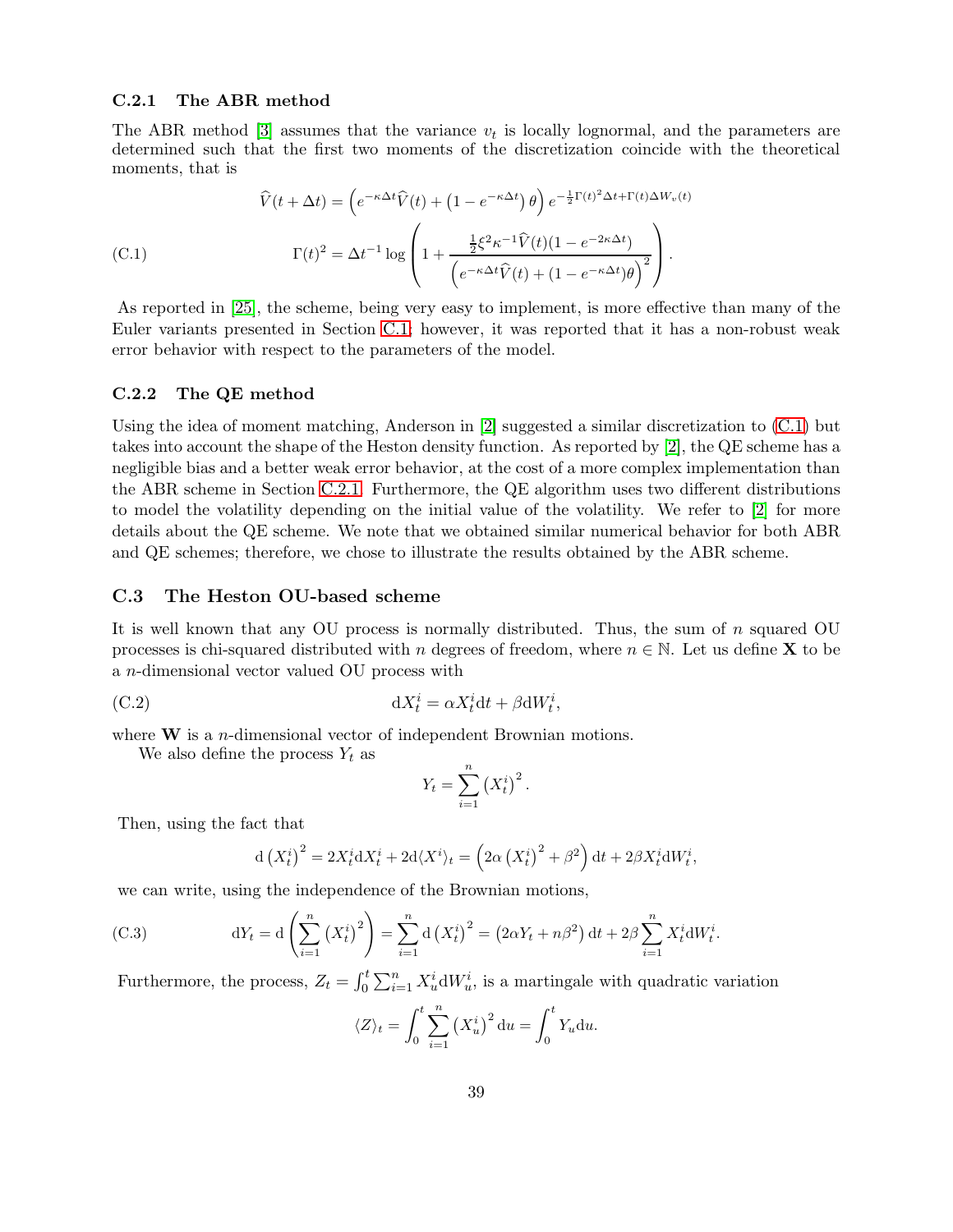Consequently, by Lévy's characterization theorem, the process,  $\widetilde{W}_t = \int_0^t \frac{1}{\sqrt{2}}$  $\frac{1}{Y_u} \sum_{i=1}^n X_u^i dW_u^i$ , is a Brownian motion.

Finally, we have

(C.4)  
\n
$$
dY_t = (2\alpha Y_t + n\beta^2) dt + 2\beta \sqrt{Y_t} d\widetilde{W}_t
$$
\n
$$
= \kappa (\theta - Y_t) dt + \xi \sqrt{Y_t} dW_t,
$$

where  $\kappa = -2\alpha$ ,  $\theta = -n\beta^2/2\alpha$  and  $\xi = 2\beta$ .

Equations [\(C.2\)](#page-38-3), [\(C.3\)](#page-38-4), and [\(C.4\)](#page-39-2) show that in order to simulate the CIR process  $Y_t$  given by  $(C.4)$ , we can simulate the OU process **X**, with dynamics given by  $(C.2)$  such that its parameters  $(\alpha, \beta)$  are expressed in terms of those of the process  $Y_t$ , that is

<span id="page-39-2"></span>
$$
\alpha = -\frac{\kappa}{2}, \quad \beta = \frac{\xi}{2}, \quad n = \frac{-2\theta\alpha}{\beta^2} = \frac{4\theta\kappa}{\xi^2}.
$$

Therefore, we can simulate the volatility of the Heston model using a sum of OU processes.

**Remark C.1.** The previous derivation can can be generalized to cases where  $n^*$  is not an integer by considering a time-change of a squared Bessel process (see Chapter 6 in [\[22\]](#page-33-13) for details). A second way can be used for generalizing the scheme for any non integer,  $n^*$ , by writing  $n^* = n+p$ ,  $p \in (0,1)$ , and then we can compute, for any observable g,  $E[g(X_{n^*})]$  as

$$
E[g(X_{n^*})] \approx (1-p)E[g(X_n)] + pE[g(X_{n+1})].
$$

#### <span id="page-39-0"></span>C.4 On the choice of the simulation scheme of the Heston model

In this section, we determine the optimal scheme for simulating the Heston model defined in [\(5.1\)](#page-21-1). In our setting, an optimal scheme is characterized by two properties: i) the behavior of mixed rates convergence (see Section [C.4.1\)](#page-39-1), which is an important requirement for an optimal performance of ASGQ, and ii) the behavior of the weak error (see Section [C.4.2\)](#page-40-0) in order to apply Richardson extrapolation when it is needed.

Although we tested many parameters sets, with consistent numerical observations, for illustration purposes, we only show results for one set of parameters given in table [C.2.](#page-39-3) This set corresponds to  $n = 1$ , with n being the number of OU processed used in the Heston OU-based scheme, defined in Section [C.3.](#page-38-0) Furthermore, this set does not satisfy the Feller condition, that is  $4\kappa\theta > \xi^2$ .

<span id="page-39-3"></span>

| Parameters                                                                                                                  | Reference solution |
|-----------------------------------------------------------------------------------------------------------------------------|--------------------|
| $S_0 = K = 100, v_0 = 0.04, \mu = 0, \rho = -0.9, \kappa = 1, \xi = 0.1, \theta = \frac{\xi^2}{4\kappa} = 0.0025, (n = 1).$ | 6.332542           |

Table C.2: Reference solution using Premia with cf-call heston method [\[21\]](#page-33-10). By n we refer to the number of OU processes for simulating the volatility process in our approach, as shown in Section [C.3](#page-38-0)

#### <span id="page-39-1"></span>C.4.1 Comparison in terms of mixed differences rates

As emphasized in [\[20\]](#page-33-0), one important requirement to achieve the optimal performance of the ASGQ is to check the error convergence of first and mixed difference operators, as expressed by the error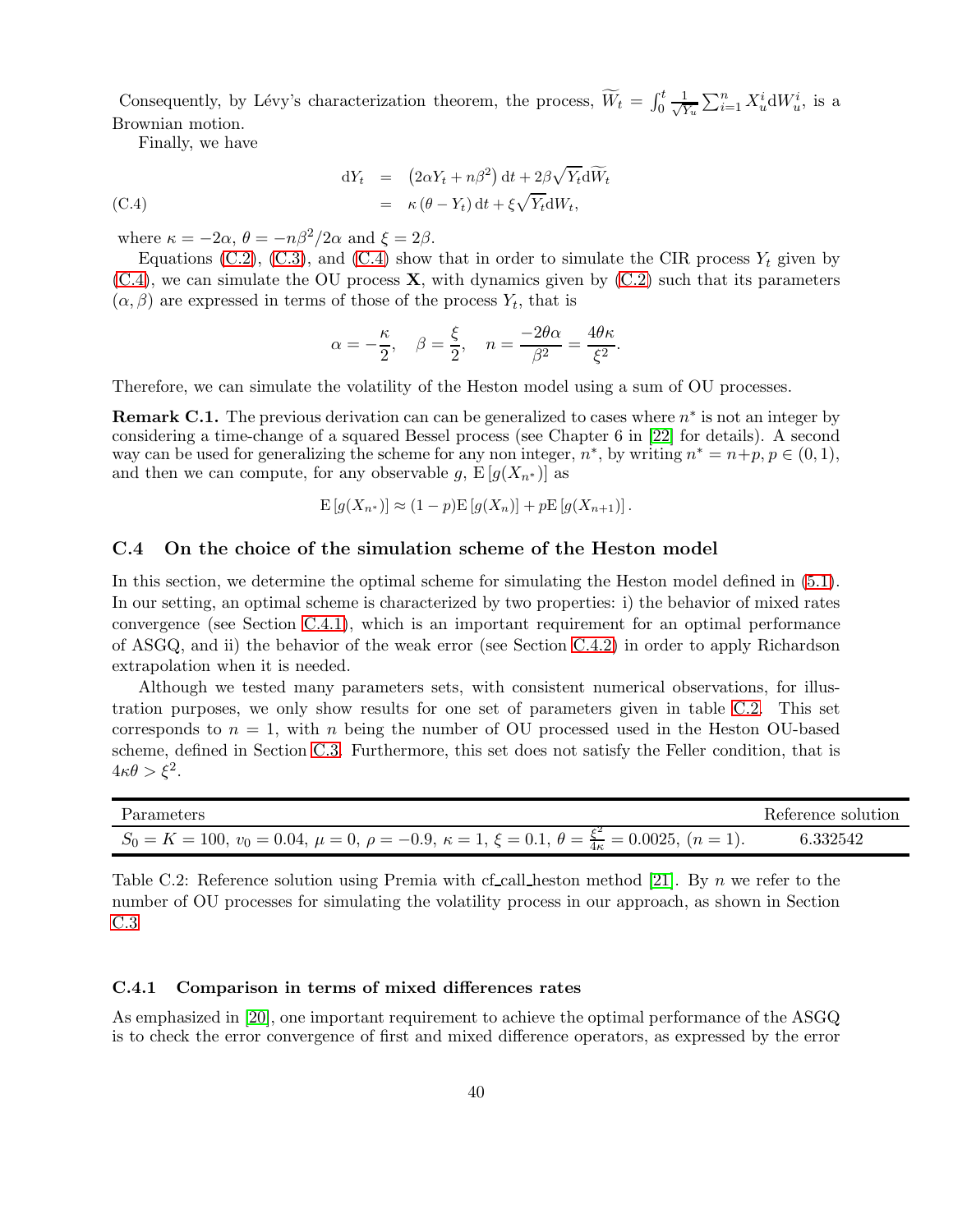contribution [\(C.5\)](#page-40-1), which is a measure of how much the quadrature error would decrease once  $\Delta Q^{\beta}_{N}$ N has been added to the ASGQ estimator  $Q_N^L$  (defined in [\(3.1\)](#page-9-2))

<span id="page-40-1"></span>(C.5) 
$$
\Delta E_{\beta} = \left| Q_N^{\mathcal{I} \cup \{\beta\}} - Q_N^{\mathcal{I}} \right|.
$$

An optimal behavior for ASGQ is ensured if: i)  $\Delta E_\beta$  decreases exponentially fast with respect to  $\beta_i$ , and ii)  $\Delta E_\beta$  has a product structure so that a faster error decay is observed for second differences, compared to corresponding first difference operators.

In this section, we compare the three approaches of simulating Heston dynamics, namely: i) the full truncation scheme (see Section [C.1\)](#page-37-2), ii) the ABR scheme (see Section [C.2.1\)](#page-38-2), and iii) the Heston OU-based scheme (see Section [C.3\)](#page-38-0). The comparison is done in terms of mixed differences convergence. In our numerical experiments, we only observe differences of mixed differences rates related to volatility coordinates, since we use schemes that only differ in the way they simulate the volatility process. Figure [C.1](#page-40-2) shows a comparison of first differences rates related to volatility coordinates for the different schemes. From this figure, we have: i) the full truncation scheme is the worst scheme, ii) the Heston OU-based scheme and both schemes based on moment matching (ABR and QE schemes defined in Section [C.2\)](#page-37-4) show a very good performance in terms of mixed rates convergence, *i.e.*, the error contribution,  $\Delta E_B$  (defined in [\(C.5\)](#page-40-1)) decreases exponentially fast with respect to  $\beta_i$ .

<span id="page-40-2"></span>

Figure C.1: The rate of error convergence of first order differences  $|\Delta E_{\beta}|$ , defined in [\(C.5\)](#page-40-1), ( $\beta$  =  $1 + k\overline{\beta}$  for the example of single call option under the Heston model, with parameters given by Set 1 in Table [C.2,](#page-39-3) using  $N = 4$  time steps. In this case, we only show the first four dimensions that are used for the volatility noise (mainly  $dW_v$  in [\(5.1\)](#page-21-1)). (a) full truncation scheme as in Section [C.1,](#page-37-2) (b) ABR scheme as in Section [C.2.1,](#page-38-2) (c) Heston OU-based scheme as in Section [C.3.](#page-38-0)

#### <span id="page-40-0"></span>C.4.2 Comparison in terms of the weak error behavior

In this section, we compare i) the ABR scheme discussed in Section [C.2.1,](#page-38-2) and ii) the Heston OU-based scheme discussed in Section [C.3,](#page-38-0) in terms of the behavior of the weak convergence. We select schemes that have a weak error rate of of order one in the pre-asymptotic regime, to apply efficiently Richardson extrapolation, and thus, we can apply Richardson extrapolation in our proposed methods. Figure [C.2](#page-41-0) shows a comparison of the weak error rates for the different schemes. From this figure, we can check that the Heston OU-based scheme has a better weak convergence rate that is closer to 1 compared to the ABR scheme with a weak error rate of order 0.7.